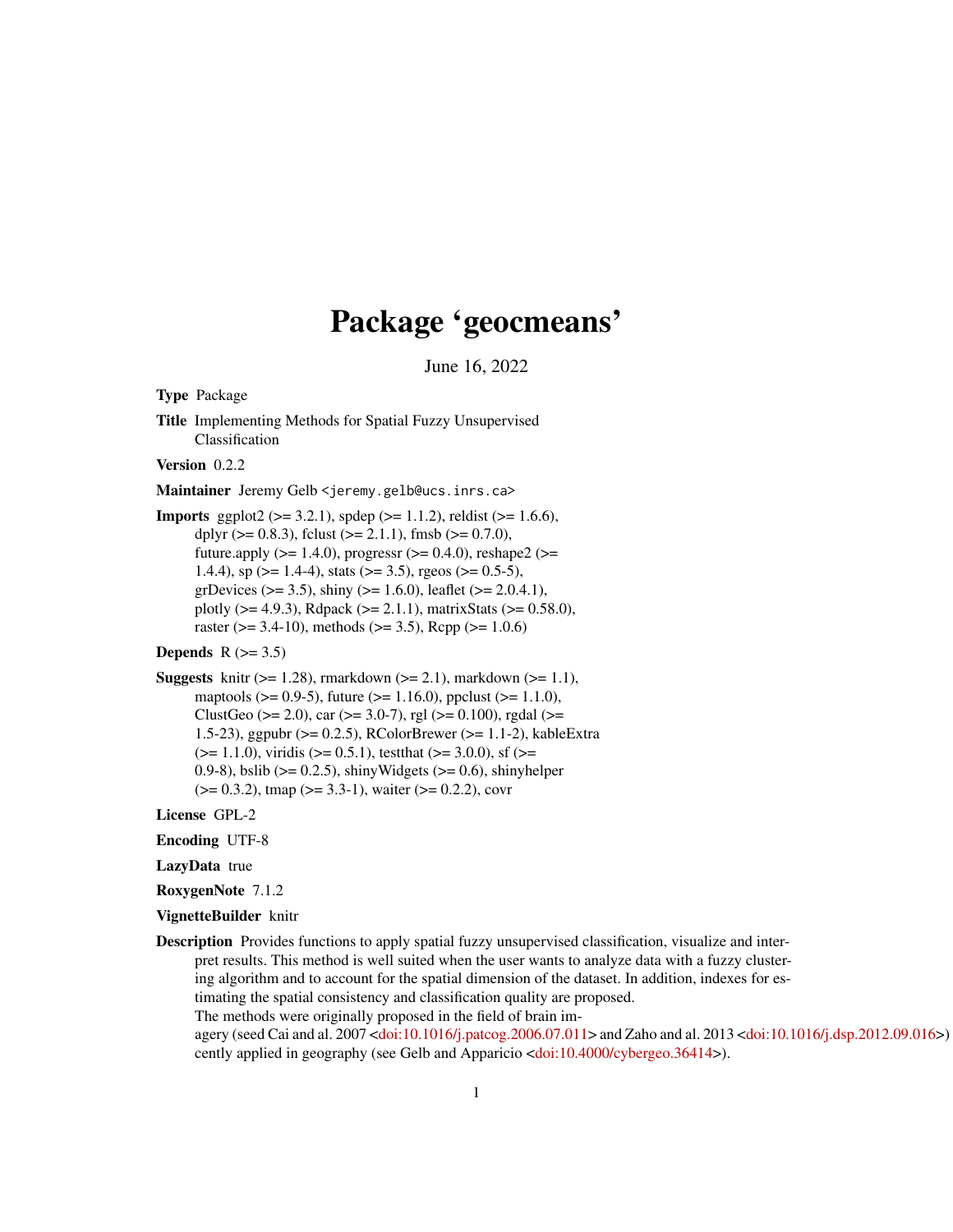URL <https://github.com/JeremyGelb/geocmeans>

BugReports <https://github.com/JeremyGelb/geocmeans/issues>

RdMacros Rdpack

LinkingTo Rcpp, RcppArmadillo

SystemRequirements C++11

Language en-CA

NeedsCompilation yes

Author Jeremy Gelb [aut, cre], Philippe Apparicio [ctb]

Repository CRAN

Date/Publication 2022-06-16 19:20:02 UTC

## R topics documented:

| 3                                                                                                                                                                                                                                  |
|------------------------------------------------------------------------------------------------------------------------------------------------------------------------------------------------------------------------------------|
| $\overline{4}$                                                                                                                                                                                                                     |
| 5                                                                                                                                                                                                                                  |
| 5                                                                                                                                                                                                                                  |
| $\overline{7}$                                                                                                                                                                                                                     |
| 9                                                                                                                                                                                                                                  |
| 10                                                                                                                                                                                                                                 |
| 11                                                                                                                                                                                                                                 |
| 12                                                                                                                                                                                                                                 |
| 13                                                                                                                                                                                                                                 |
| 14                                                                                                                                                                                                                                 |
| 15                                                                                                                                                                                                                                 |
| 16                                                                                                                                                                                                                                 |
| 17                                                                                                                                                                                                                                 |
| 18                                                                                                                                                                                                                                 |
| 19                                                                                                                                                                                                                                 |
| 20                                                                                                                                                                                                                                 |
| 21                                                                                                                                                                                                                                 |
| 21                                                                                                                                                                                                                                 |
| 22.                                                                                                                                                                                                                                |
| 22                                                                                                                                                                                                                                 |
| 23                                                                                                                                                                                                                                 |
| 25                                                                                                                                                                                                                                 |
| 27                                                                                                                                                                                                                                 |
| groups _matching \cdot \cdot \cdot \cdot \cdot \cdot \cdot \cdot \cdot \cdot \cdot \cdot \cdot \cdot \cdot \cdot \cdot \cdot \cdot \cdot \cdot \cdot \cdot \cdot \cdot \cdot \cdot \cdot \cdot \cdot \cdot \cdot \cdot \cdot<br>27 |
| 28                                                                                                                                                                                                                                 |
| 29                                                                                                                                                                                                                                 |
| 30                                                                                                                                                                                                                                 |
| 31                                                                                                                                                                                                                                 |
| 32                                                                                                                                                                                                                                 |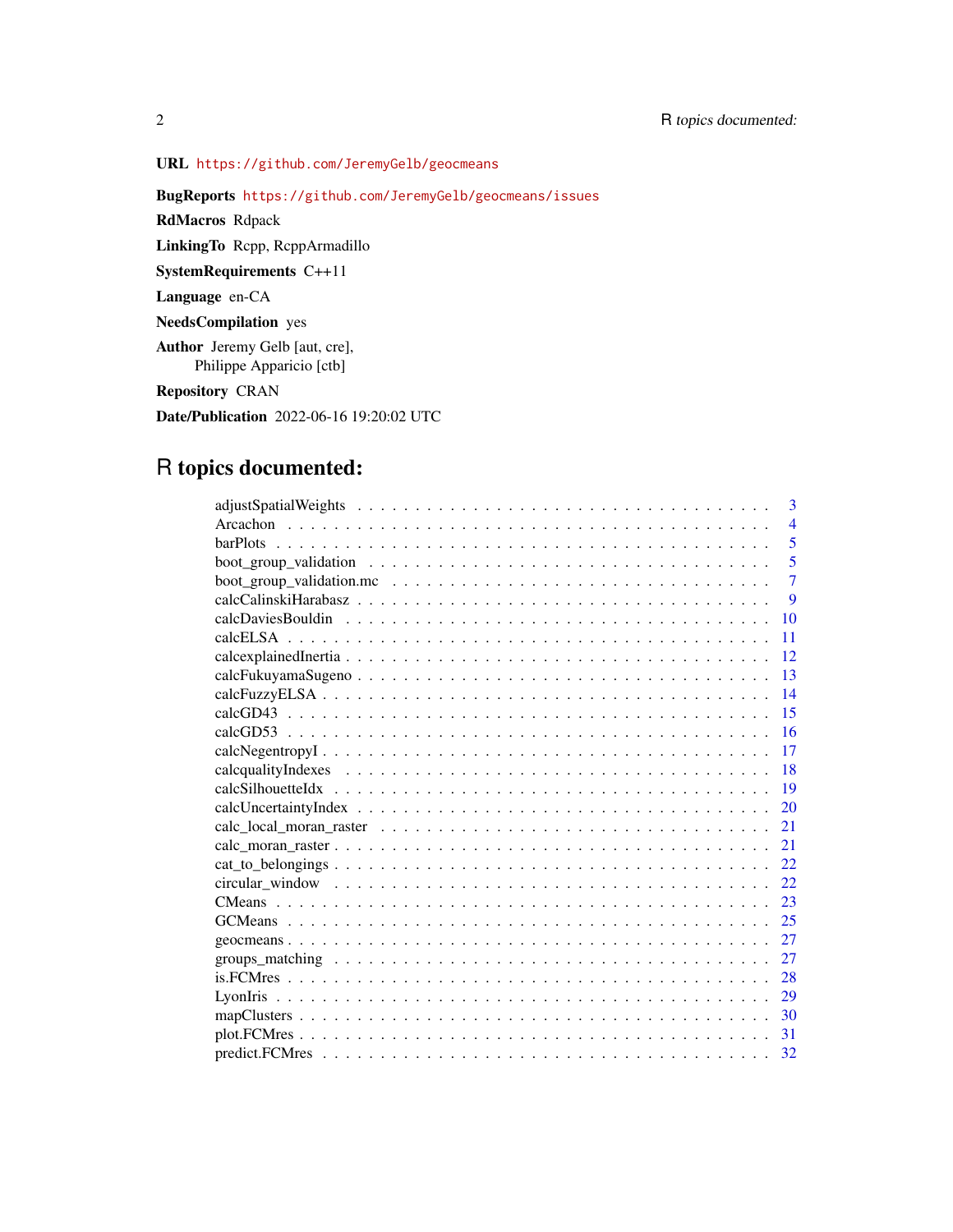<span id="page-2-0"></span>

| Index | 56 |
|-------|----|

adjustSpatialWeights *Semantic adjusted spatial weights*

### Description

Function to adjust the spatial weights so that they represent semantic distances between neighbours

### Usage

```
adjustSpatialWeights(data, listw, style, mindist = 1e-11)
```
### Arguments

| data    | A data frame with numeric columns                                                                                                                                                                                                                              |
|---------|----------------------------------------------------------------------------------------------------------------------------------------------------------------------------------------------------------------------------------------------------------------|
| listw   | A nb object from spdep                                                                                                                                                                                                                                         |
| style   | A letter indicating the weighting scheme (see spdep doc)                                                                                                                                                                                                       |
| mindist | A minimum value for distance between two observations. If two neighbours<br>have exactly the same values, then the euclidean distance between them is 0,<br>leading to an infinite spatial weight. In that case, the minimum distance is used<br>instead of 0. |

### Value

A listw object (spdep like)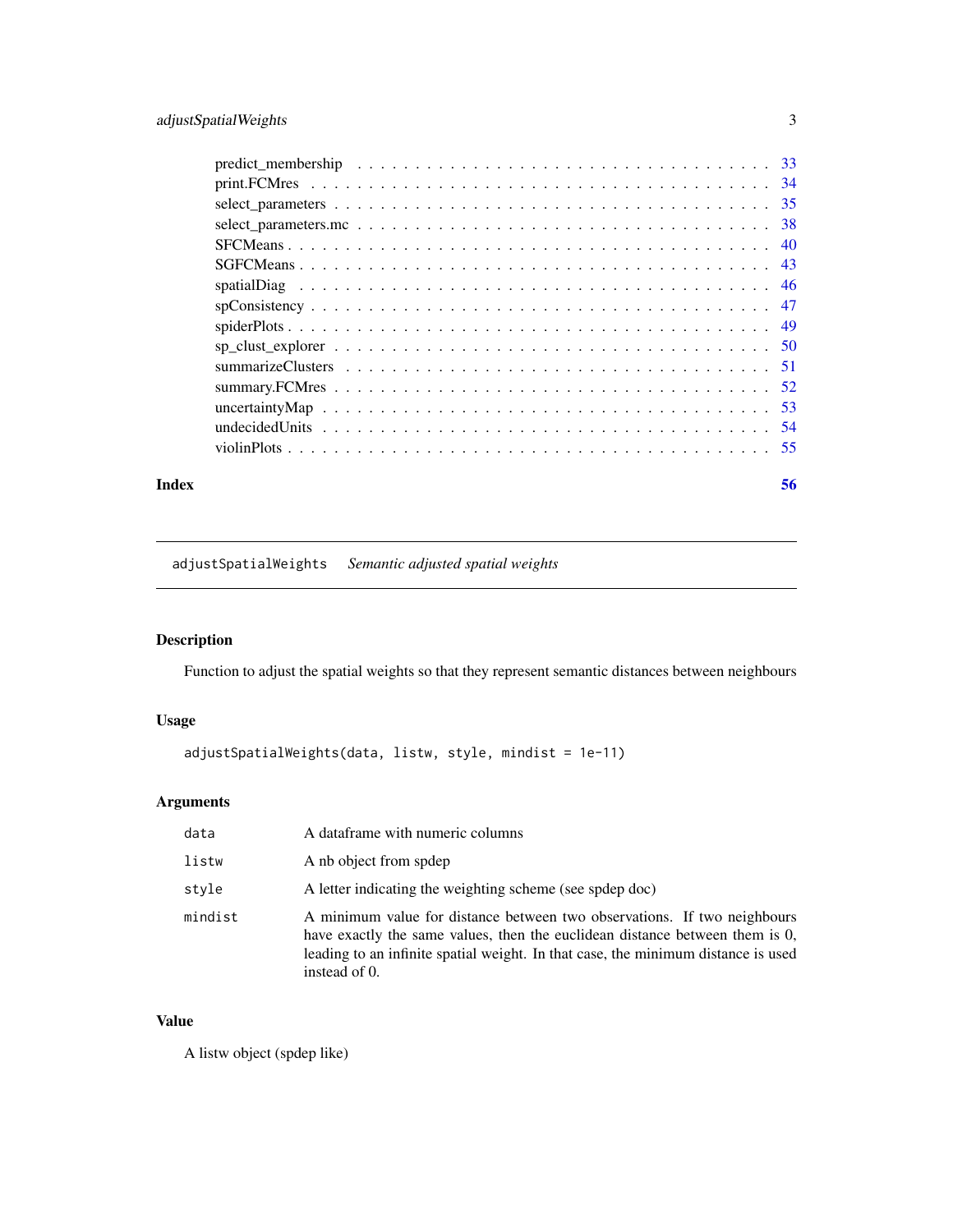#### Examples

```
data(LyonIris)
AnalysisFields <-c("Lden","NO2","PM25","VegHautPrt","Pct0_14","Pct_65","Pct_Img",
"TxChom1564","Pct_brevet","NivVieMed")
dataset <- LyonIris@data[AnalysisFields]
queen <- spdep::poly2nb(LyonIris,queen=TRUE)
Wqueen <- spdep::nb2listw(queen,style="W")
Wqueen2 <- adjustSpatialWeights(dataset,queen,style="C")
```
Arcachon *RasterLayer of the bay of Arcachon*

### Description

A Landsat 8 image of the bay of Arcachon (France), with a resolution of 30mx30m and 6 bands: blue, green, red, near infrared, shortwave infrared 1 and shortwave infrared 2. The dataset is saved as a Large RasterBrick with the package raster and has the following crs: EPSG:32630

#### Usage

Arcachon

### Format

A Large RasterBrick with 6 bands

blue wavelength: 0.45-0.51

green wavelength: 0.53-0.59

red wavelength: 0.64-0.67

near infrared wavelength: 0.85-0.88

shortwave infrared wavelength: 1.57-1.65

shortwave infrared wavelength: 2.11-2.29

#### Source

<https://earthexplorer.usgs.gov/>

<span id="page-3-0"></span>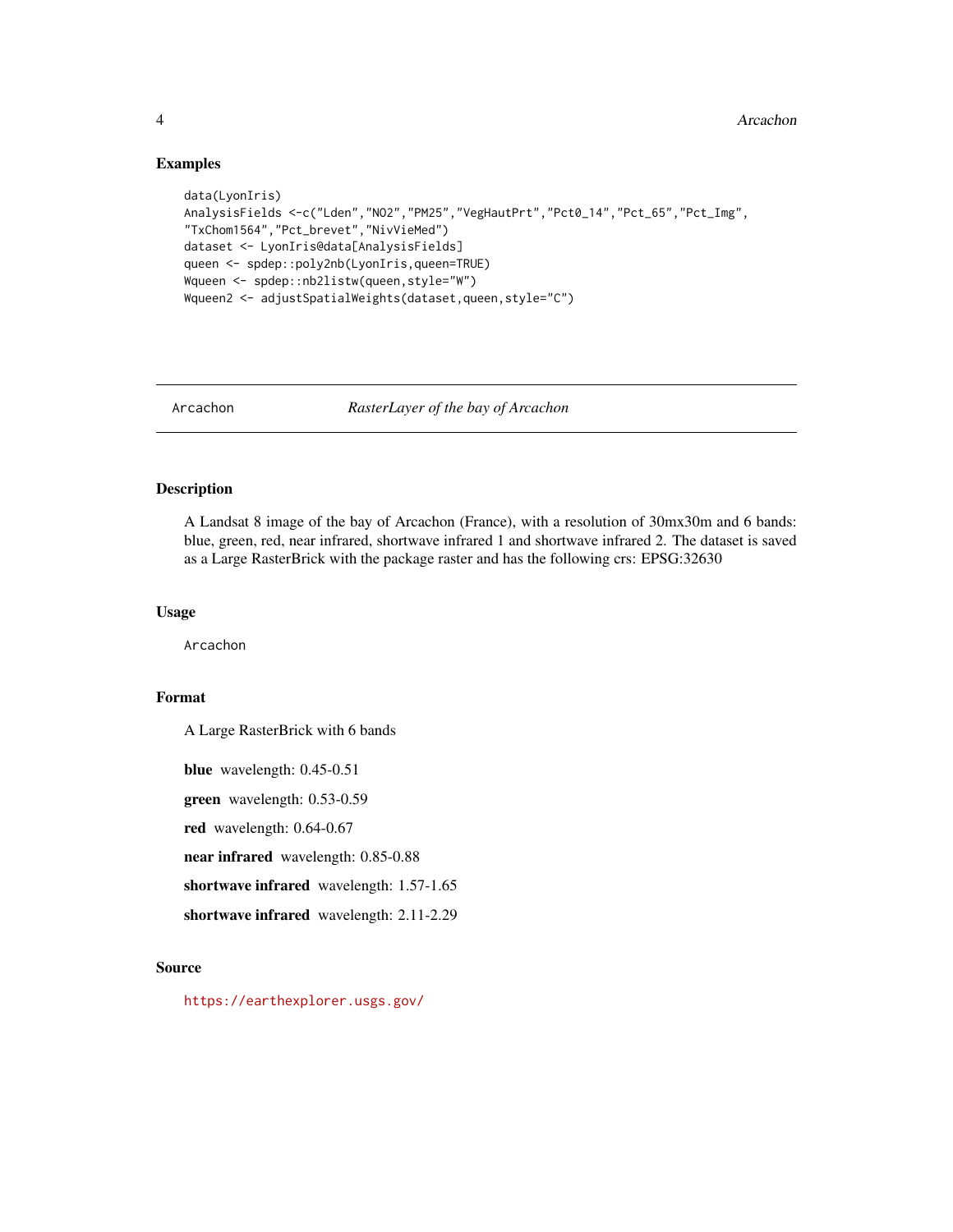<span id="page-4-0"></span>barPlots *Bar plots*

### Description

Return bar plots to compare groups

#### Usage

```
barPlots(data, belonging to the following equation:\n<math>\begin{bmatrix}\n a &amp; b \\
 c &amp; d\n \end{bmatrix}</math>\n<math>\begin{bmatrix}\n a &amp; b \\
 c &amp; d\n \end{bmatrix}</math>\n<math>\begin{bmatrix}\n a &amp; b \\
 c &amp; d\n \end{bmatrix}</math>
```
### Arguments

| data | A dataframe with numeric columns                             |
|------|--------------------------------------------------------------|
|      | belong matrix A membership matrix                            |
| ncol | An integer indicating the number of columns for the bar plot |
| what | Can be "mean" (default) or "median"                          |

### Value

a barplot created with ggplot2

### Examples

```
data(LyonIris)
AnalysisFields <-c("Lden","NO2","PM25","VegHautPrt","Pct0_14","Pct_65","Pct_Img",
"TxChom1564","Pct_brevet","NivVieMed")
dataset <- LyonIris@data[AnalysisFields]
queen <- spdep::poly2nb(LyonIris,queen=TRUE)
Wqueen <- spdep::nb2listw(queen,style="W")
result <- SFCMeans(dataset, Wqueen, k = 5, m = 1.5, alpha = 1.5, standardize = TRUE)
barPlots(dataset, result$Belongings)
```
boot\_group\_validation *Check the robustness of a classification by Bootstrap*

#### Description

Check that the obtained groups are stable by bootstrap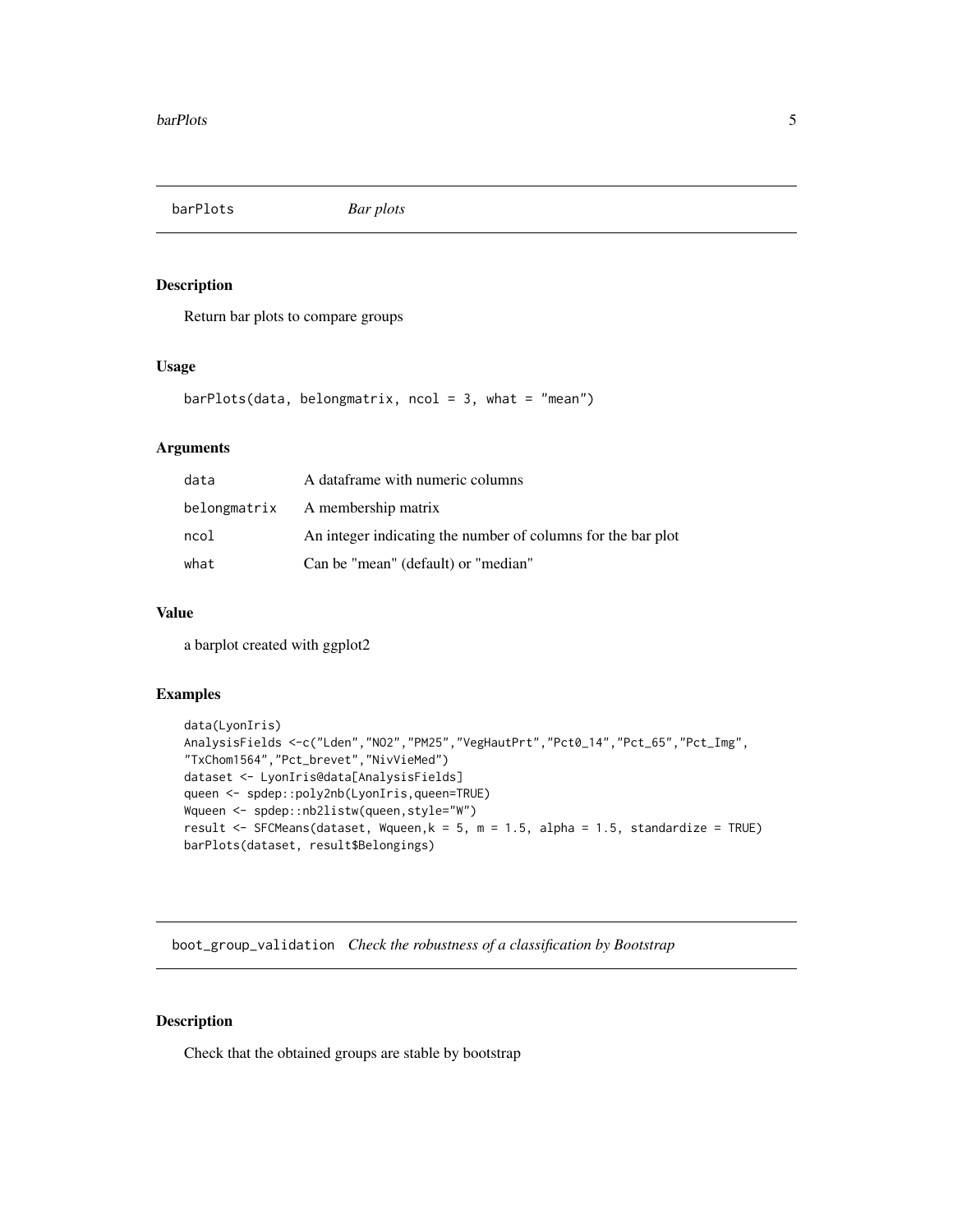#### Usage

```
boot_group_validation(
  object,
  nsim = 1000,
  maxiter = 1000,tol = 0.01,
  init = "random",
  verbose = TRUE,
  seed = NULL
)
```
#### Arguments

| object  | A FCMres object, typically obtained from functions CMeans, GCMeans, SFCMeans,<br><b>SGFCMeans</b>                                                                                                                                                       |
|---------|---------------------------------------------------------------------------------------------------------------------------------------------------------------------------------------------------------------------------------------------------------|
| nsim    | The number of replications to do for the bootstrap evaluation                                                                                                                                                                                           |
| maxiter | An integer for the maximum number of iterations                                                                                                                                                                                                         |
| tol     | The tolerance criterion used in the evaluateMatrices function for convergence<br>assessment                                                                                                                                                             |
| init    | A string indicating how the initial centres must be selected. "random" indicates<br>that random observations are used as centres "kpp" use a distance-based method<br>resulting in more dispersed centres at the beginning. Both of them are heuristic. |
| verbose | A boolean to specify if the progress bar should be displayed.                                                                                                                                                                                           |
| seed    | An integer used for random number generation. It ensures that the starting cen-<br>tres will be the same if the same value is selected.                                                                                                                 |

#### Details

Considering that the classification produced by a FCM like algorithm depends on its initial state, it is important to check if the groups obtained are stable. This function uses a bootstrap method to do so. During a selected number of iterations (at least 1000), a sample of size n (with replacement) is drawn from the original dataset. For each sample, the same classification algorithm is applied and the results are compared with the reference results. For each original group, the most similar group is identified by calculating the Jaccard similarity index between the columns of the two membership matrices. This index is comprised between 0 (exact difference) and 1 (perfect similarity) and a value is calculated for each group at each iteration. One can investigate the values obtained to determine if the groups are stable. Values under 0.5 are a concern and indicate that the group is dissolving. Values between 0.6 and 0.75 indicate a pattern in the data, but a significant uncertainty. Values above 0.8 indicate strong groups. The values of the centres obtained at each iteration are also returned, it is important to ensure that they approximately follow a normal distribution (or are at least unimodal).

### Value

A list of two values: group\_consistency: a dataframe indicating the consistency across simulations each cluster ; group centres: a list with a dataframe for each cluster. The values in the dataframes are the centres of the clusters at each simulation.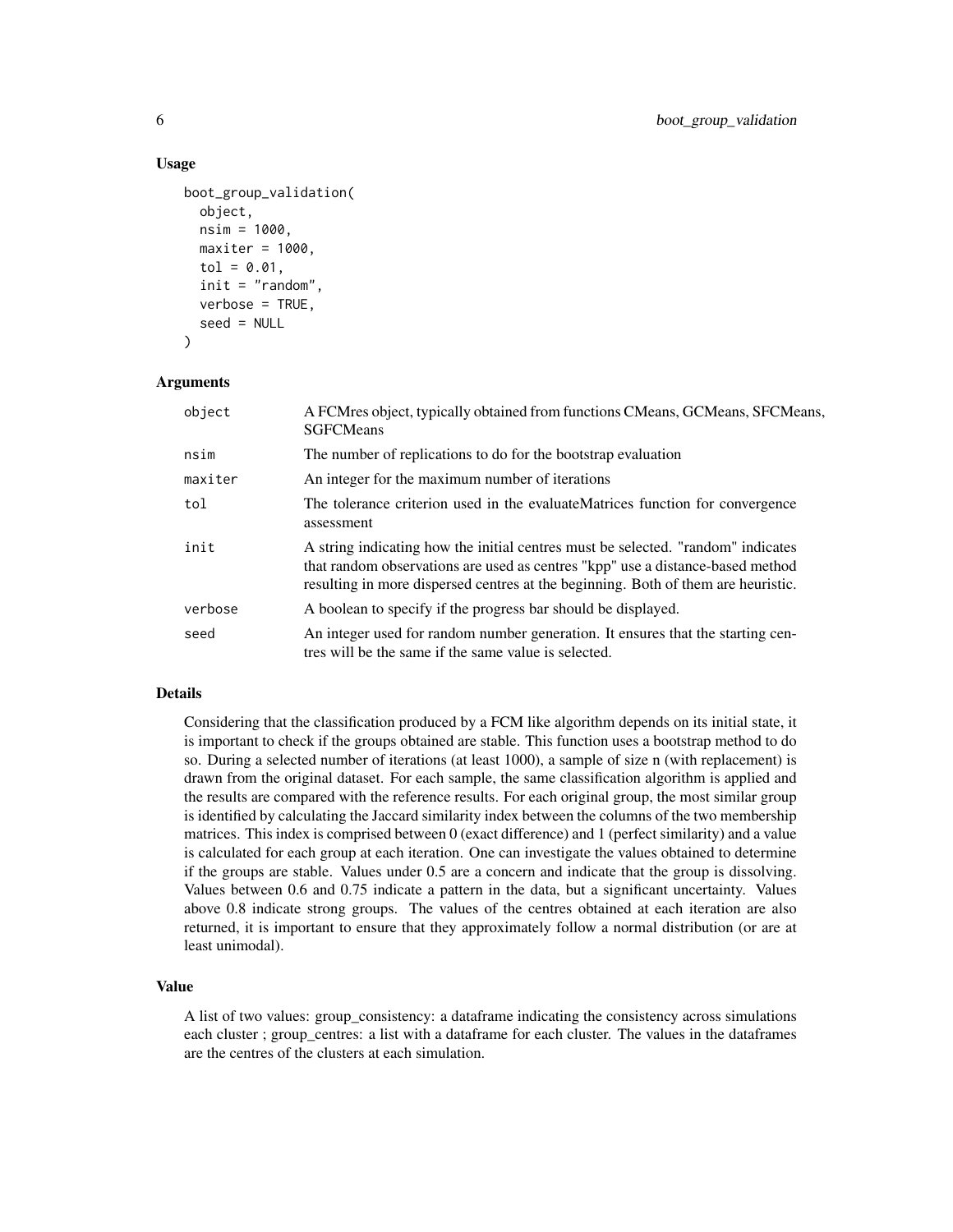### <span id="page-6-0"></span>boot\_group\_validation.mc 7

### Examples

```
## Not run:
data(LyonIris)
#selecting the columns for the analysis
AnalysisFields <-c("Lden","NO2","PM25","VegHautPrt","Pct0_14",
                   "Pct_65","Pct_Img","TxChom1564","Pct_brevet","NivVieMed")
#rescaling the columns
Data <- LyonIris@data[AnalysisFields]
for (Col in names(Data)){
 Data[[Col]] <- as.numeric(scale(Data[[Col]]))
}
Cmean \leq CMeans(Data, 4, 1.5, 500, standardize = FALSE, seed = 456,
   tol = 0.00001, verbose = FALSE)
validation <- boot_group_validation(Cmean, nsim = 1000, maxiter = 1000,
    tol = 0.01, init = "random")## End(Not run)
```
boot\_group\_validation.mc

*Check that the obtained groups are stable by bootstrap (multicore)*

### Description

Check that the obtained groups are stable by bootstrap with multicore support

### Usage

```
boot_group_validation.mc(
  object,
 nsim = 1000,
 maxiter = 1000,tol = 0.01,
  init = "random",
  verbose = TRUE,
  seed = NULL
\lambda
```
### Arguments

| object  | A FCMres object, typically obtained from functions CMeans, GCMeans, SFCMeans,<br><b>SGFCMeans</b> |
|---------|---------------------------------------------------------------------------------------------------|
| nsim    | The number of replications to do for the bootstrap evaluation                                     |
| maxiter | An integer for the maximum number of iterations                                                   |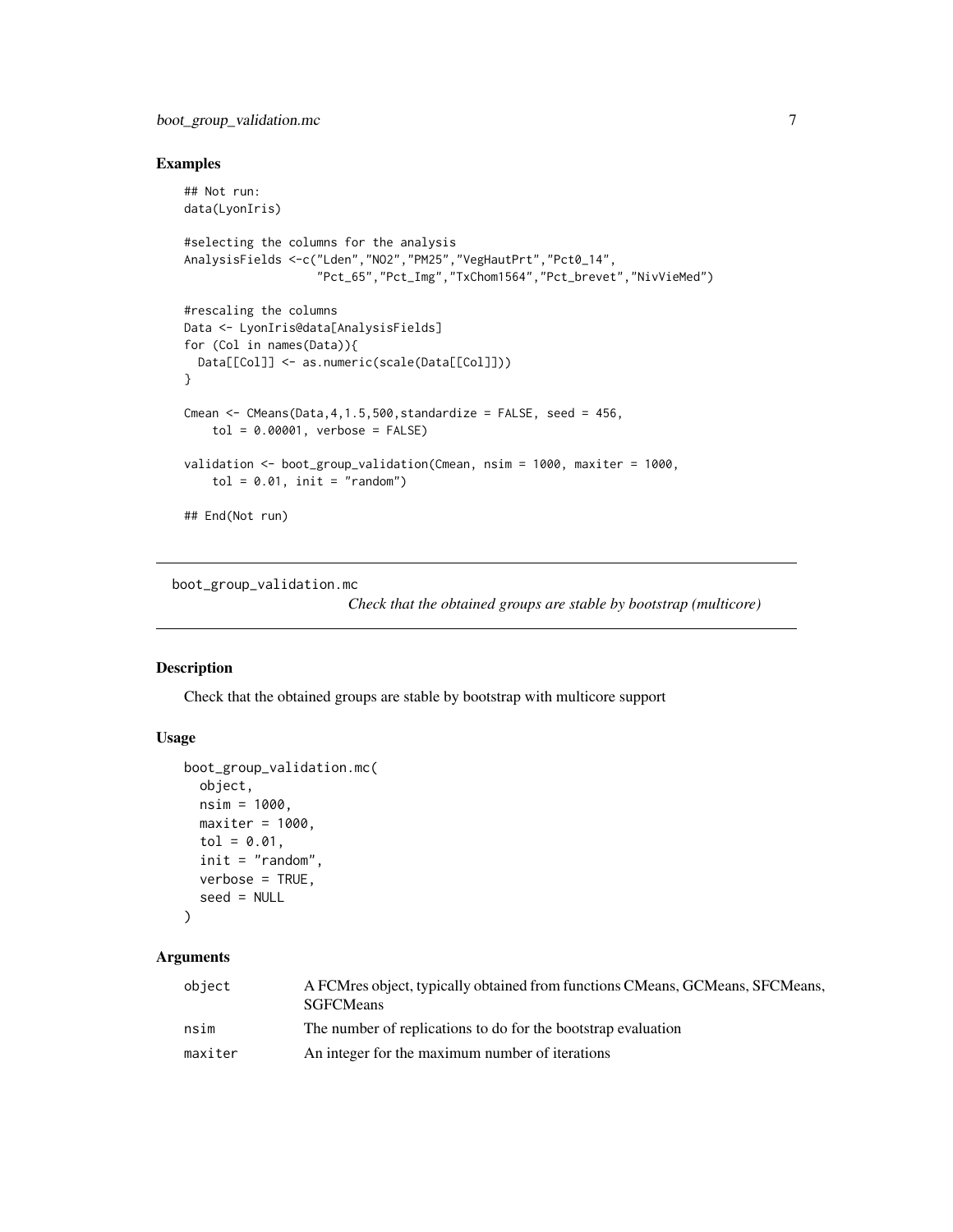| tol     | The tolerance criterion used in the evaluateMatrices function for convergence<br>assessment                                                                                                                                                              |
|---------|----------------------------------------------------------------------------------------------------------------------------------------------------------------------------------------------------------------------------------------------------------|
| init    | A string indicating how the initial centres must be selected. "random" indicates<br>that random observations are used as centres. "kpp" use a distance based method<br>resulting in more dispersed centres at the beginning. Both of them are heuristic. |
| verbose | A boolean to specify if the progress bar should be displayed.                                                                                                                                                                                            |
| seed    | An integer to control randomness, default is NULL                                                                                                                                                                                                        |

#### Details

For more details, see the documentation of the function boot\_group\_validation

### Value

A list of two values: group\_consistency: a dataframe indicating the consistency across simulations each cluster ; group\_centres: a list with a dataframe for each cluster. The values in the dataframes are the centres of the clusters at each simulation.

```
## Not run:
data(LyonIris)
#selecting the columns for the analysis
AnalysisFields <-c("Lden","NO2","PM25","VegHautPrt","Pct0_14",
                   "Pct_65","Pct_Img","TxChom1564","Pct_brevet","NivVieMed")
#rescaling the columns
Data <- LyonIris@data[AnalysisFields]
for (Col in names(Data)){
 Data[[Col]] <- as.numeric(scale(Data[[Col]]))
}
Cmean \leq CMeans(Data, 4, 1.5, 500, standardize = FALSE, seed = 456,
    tol = 0.00001, verbose = FALSE)
future::plan(future::multisession(workers=2))
validation <- boot_group_validation.mc(Cmean, nsim = 1000, maxiter = 1000,
    tol = 0.01, init = "random")## make sure any open connections are closed afterward
if (!inherits(future::plan(), "sequential")) future::plan(future::sequential)
## End(Not run)
```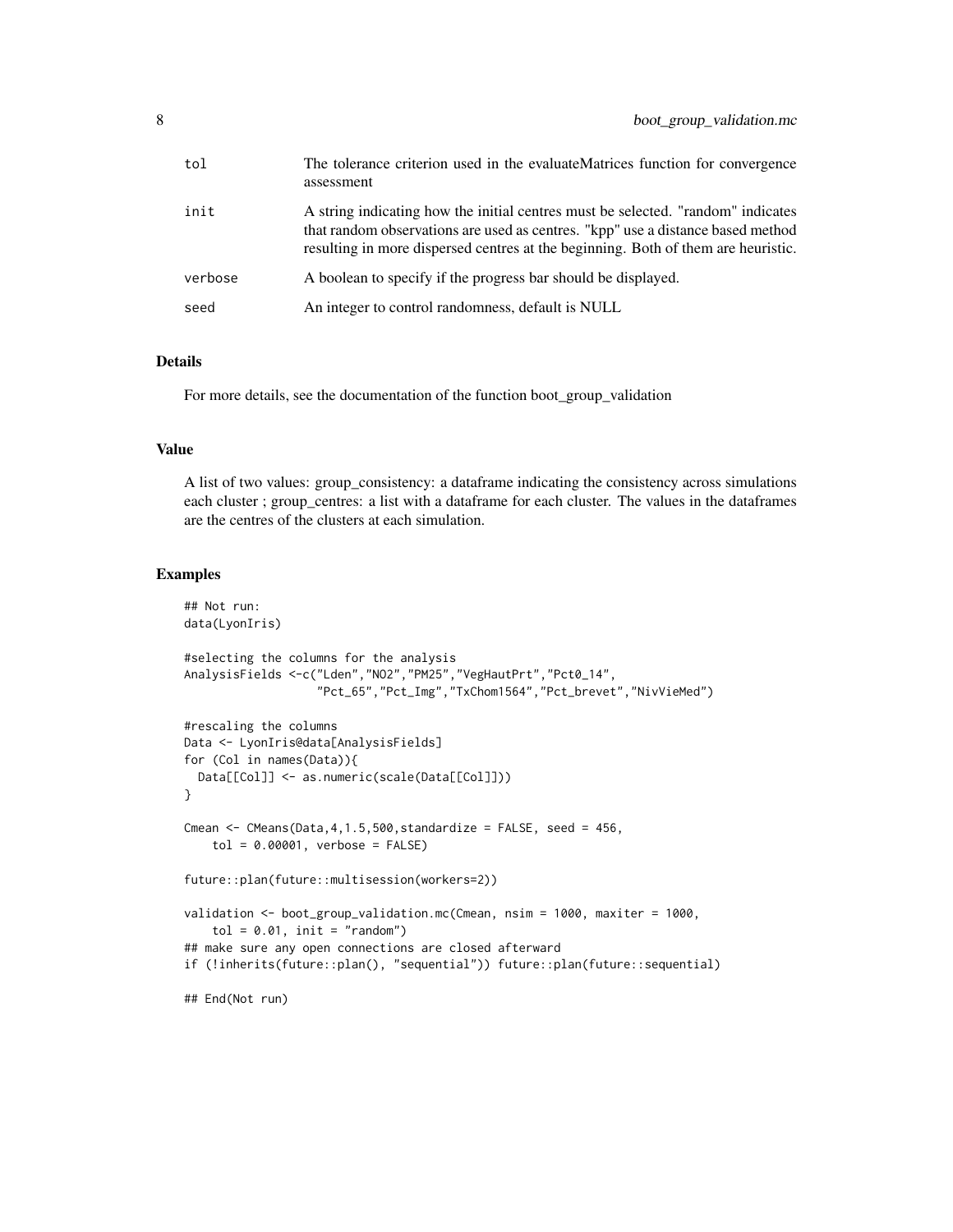<span id="page-8-0"></span>Calculate the Calinski-Harabasz index of clustering quality.

#### Usage

calcCalinskiHarabasz(data, belongmatrix, centers)

#### Arguments

| data         | The original data frame used for the clustering $(n * p)$ |
|--------------|-----------------------------------------------------------|
| belongmatrix | A membership matrix $(n*k)$                               |
| centers      | The centres of the clusters                               |

#### Details

The Calinski-Harabasz index (Da Silva et al. 2020) is the ratio between the clusters separation (between groups sum of squares) and the clusters cohesion (within groups sum of squares). A greater value indicates either more separated clusters or more cohesive clusters.

### Value

A float: the Calinski-Harabasz index

### References

Da Silva LEB, Melton NM, Wunsch DC (2020). "Incremental cluster validity indices for online learning of hard partitions: Extensions and comparative study." *IEEE Access*, 8, 22025–22047.

```
data(LyonIris)
AnalysisFields <-c("Lden","NO2","PM25","VegHautPrt","Pct0_14","Pct_65","Pct_Img",
"TxChom1564","Pct_brevet","NivVieMed")
dataset <- LyonIris@data[AnalysisFields]
queen <- spdep::poly2nb(LyonIris,queen=TRUE)
Wqueen <- spdep::nb2listw(queen,style="W")
result <- SFCMeans(dataset, Wqueen, k = 5, m = 1.5, alpha = 1.5, standardize = TRUE)
calcCalinskiHarabasz(result$Data, result$Belongings, result$Centers)
```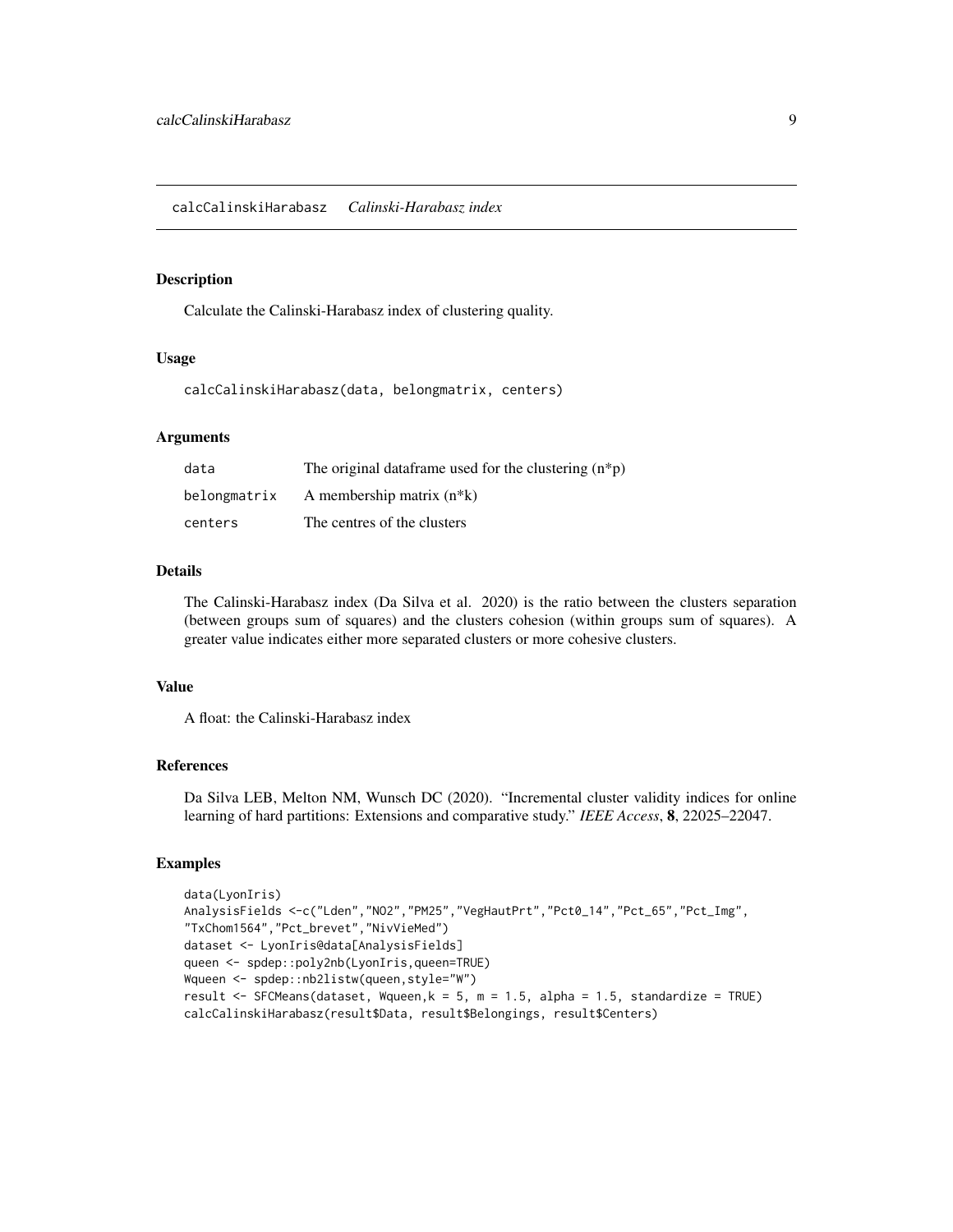<span id="page-9-0"></span>calcDaviesBouldin *Davies-Bouldin index*

### Description

Calculate the Davies-Bouldin index of clustering quality.

#### Usage

calcDaviesBouldin(data, belongmatrix, centers)

#### Arguments

| data         | The original data frame used for the clustering $(n * p)$ |
|--------------|-----------------------------------------------------------|
| belongmatrix | A membership matrix $(n*k)$                               |
| centers      | The centres of the clusters                               |

#### Details

The Davies-Bouldin index (Da Silva et al. 2020) can be seen as the ratio of the within cluster dispersion and the between cluster separation. A lower value indicates a higher cluster compacity or a higher cluster separation. The formula is:

$$
DB = \frac{1}{k} \sum_{i=1}^{k} R_i
$$

with:

$$
R_i = \max_{i \neq j} \left( \frac{S_i + S_j}{M_{i,j}} \right)
$$
  

$$
S_l = \left[ \frac{1}{n_l} \sum_{l=1}^n ||\boldsymbol{x}_l - \boldsymbol{c}_i|| * u_i \right]^{\frac{1}{2}}
$$
  

$$
M_{i,j} = \sum ||\boldsymbol{c}_i - \boldsymbol{c}_j||
$$

So, the value of the index is an average of  $R_i$  values. For each cluster, they represent its worst comparison with all the other clusters, calculated as the ratio between the compactness of the two clusters and the separation of the two clusters.

#### Value

A float: the Davies-Bouldin index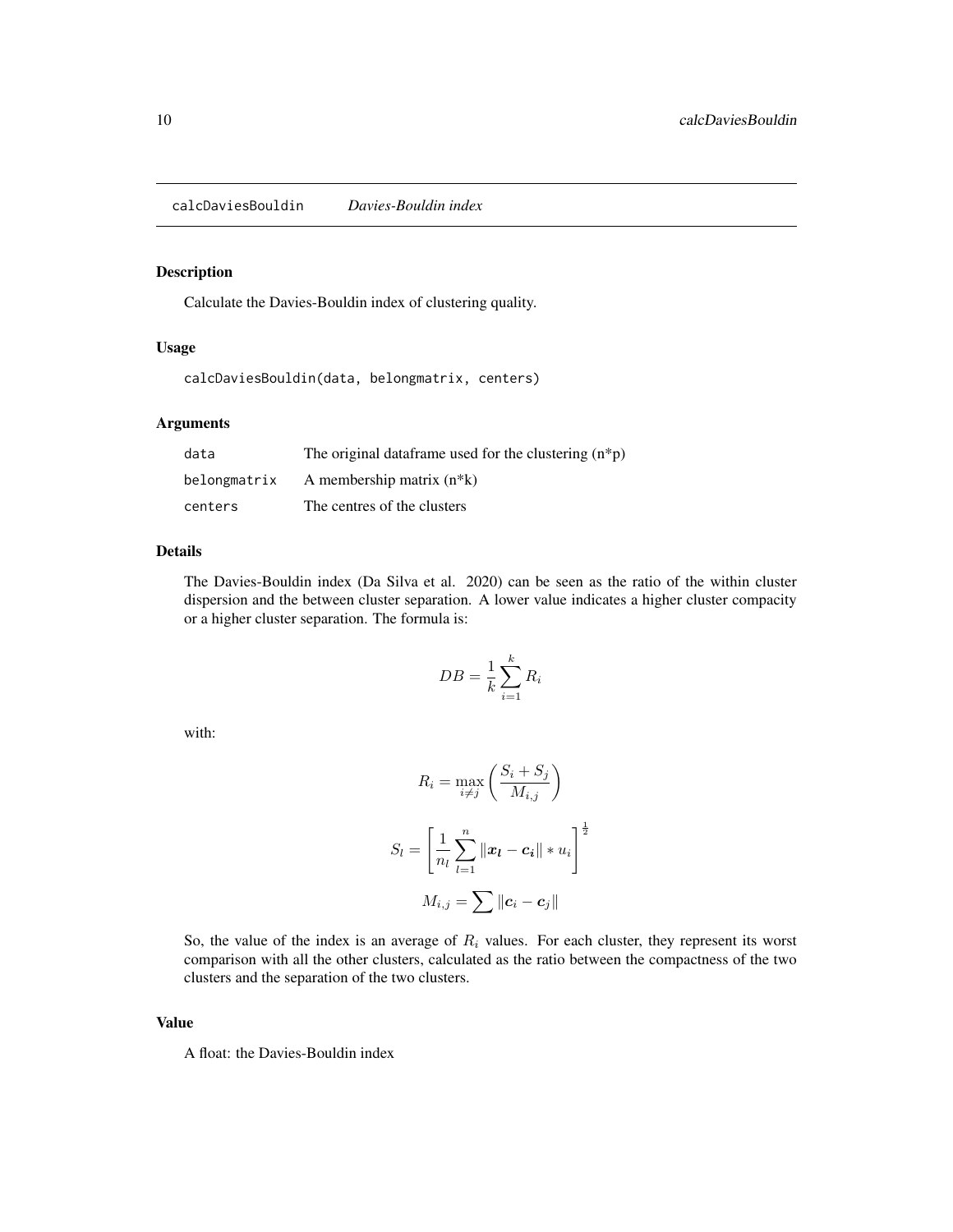#### <span id="page-10-0"></span>calcELSA 11

#### References

Da Silva LEB, Melton NM, Wunsch DC (2020). "Incremental cluster validity indices for online learning of hard partitions: Extensions and comparative study." *IEEE Access*, 8, 22025–22047.

#### Examples

```
data(LyonIris)
AnalysisFields <-c("Lden","NO2","PM25","VegHautPrt","Pct0_14","Pct_65","Pct_Img",
"TxChom1564","Pct_brevet","NivVieMed")
dataset <- LyonIris@data[AnalysisFields]
queen <- spdep::poly2nb(LyonIris,queen=TRUE)
Wqueen <- spdep::nb2listw(queen,style="W")
result <- SFCMeans(dataset, Wqueen,k = 5, m = 1.5, alpha = 1.5, standardize = TRUE)
calcDaviesBouldin(result$Data, result$Belongings, result$Centers)
```
calcELSA *calculate ELSA statistic for a hard partition*

#### **Description**

Calculate ELSA statistic for a hard partition. This local indicator of spatial autocorrelation can be used to determine where observations belong to different clusters.

#### Usage

```
calcELSA(object, nblistw = NULL, window = NULL, maddist = NULL)
```
#### Arguments

| object  | A FCMres object, typically obtained from functions CMeans, GCMeans, SFCMeans,<br>SGFCMeans. Can also be a vector of categories. This vector must be filled with<br>integers starting from 1. -1 can be used to indicate missing categories. |
|---------|---------------------------------------------------------------------------------------------------------------------------------------------------------------------------------------------------------------------------------------------|
| nblistw | A list, w object describing the neighbours typically produced by the spdep pack-<br>age. Required if data is a dataframe, see the parameter window if you use a list<br>of rasters as input.                                                |
| window  | A binary $(0,1)$ matrix representing the neighbours spatial weights when working<br>with rasters. The matrix must have odd dimensions.                                                                                                      |
| matdist | A matrix representing the dissimilarity between the clusters. The matrix must<br>be squared and the diagonal must be filled with zeros.                                                                                                     |

#### Details

The ELSA index (Naimi et al. 2019) can be used to measure local autocorrelation for a categorical variable. It varies between 0 and 1, 0 indicating a perfect positive spatial autocorrelation and 1 a perfect heterogeneity. It is based on the Shanon entropy index, and uses a measure of difference between categories. Thus it can reflect that proximity of two similar categories is still a form of positive autocorelation. The authors suggest to calculate the mean of the index at several lag distance to create an entrogram which quantifies global spatial structure and can be represented as a variogram-like graph.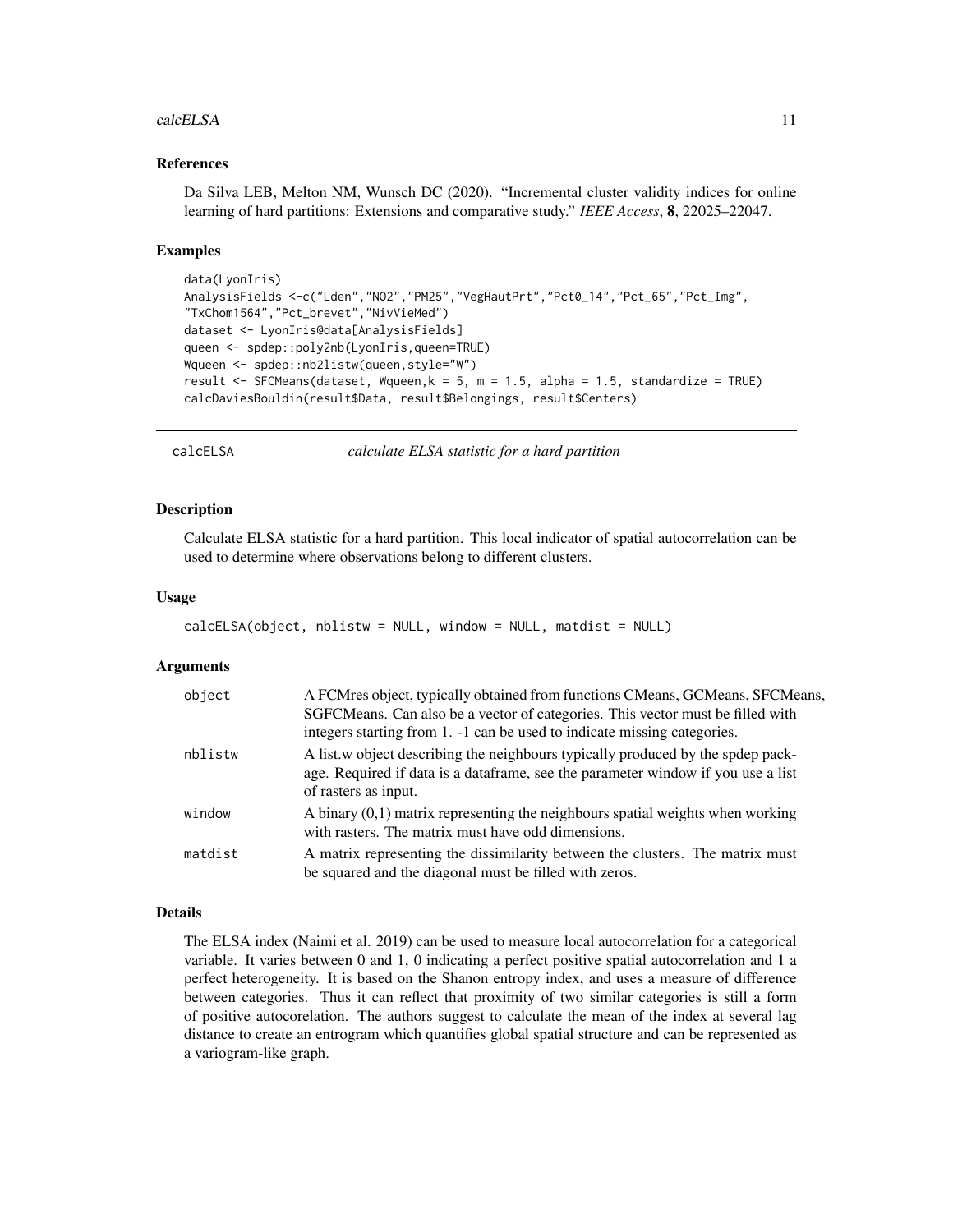A depending of the input, a vector of ELSA values or a raster with the ELSA values.

### Examples

```
data(LyonIris)
AnalysisFields <-c("Lden","NO2","PM25","VegHautPrt","Pct0_14","Pct_65","Pct_Img",
"TxChom1564","Pct_brevet","NivVieMed")
dataset <- LyonIris@data[AnalysisFields]
queen <- spdep::poly2nb(LyonIris,queen=TRUE)
Wqueen <- spdep::nb2listw(queen,style="W")
result <- SFCMeans(dataset, Wqueen,k = 5, m = 1.5, alpha = 1.5, standardize = TRUE)
elsa_valus <- calcELSA(result)
```
calcexplainedInertia *Explained inertia index*

### Description

Calculate the explained inertia by a classification

#### Usage

```
calcexplainedInertia(data, belongmatrix)
```
#### Arguments

| data         | The original data frame used for the classification $(n * p)$ |
|--------------|---------------------------------------------------------------|
| belongmatrix | A membership matrix $(n*k)$                                   |

### Value

A float: the percentage of the total inertia explained

```
data(LyonIris)
AnalysisFields <-c("Lden","NO2","PM25","VegHautPrt","Pct0_14","Pct_65","Pct_Img",
"TxChom1564","Pct_brevet","NivVieMed")
dataset <- LyonIris@data[AnalysisFields]
queen <- spdep::poly2nb(LyonIris,queen=TRUE)
Wqueen <- spdep::nb2listw(queen,style="W")
result <- SFCMeans(dataset, Wqueen,k = 5, m = 1.5, alpha = 1.5, standardize = TRUE)
calcexplainedInertia(result$Data,result$Belongings)
```
<span id="page-11-0"></span>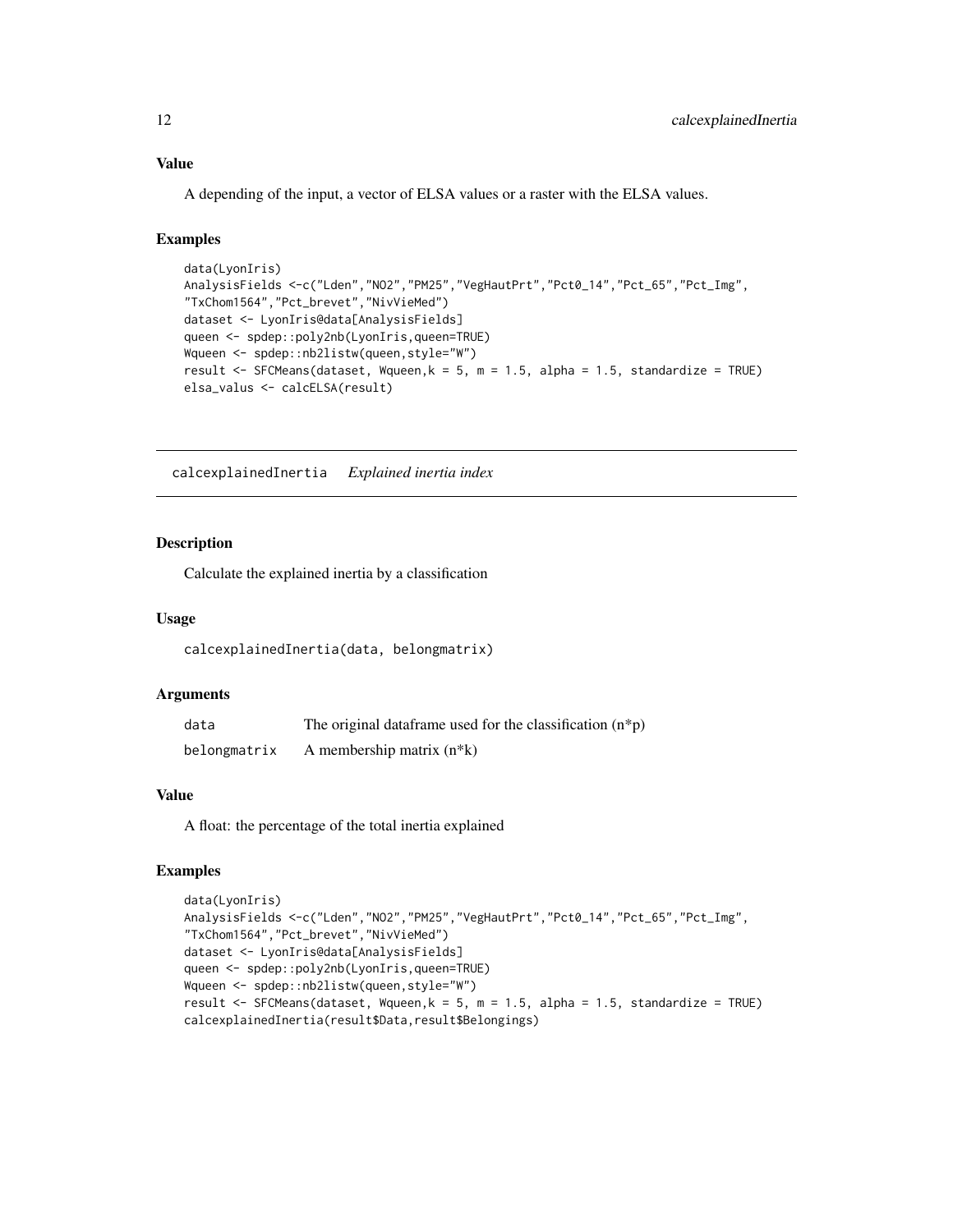<span id="page-12-0"></span>calcFukuyamaSugeno *Fukuyama and Sugeno index*

#### Description

Calculate Fukuyama and Sugeno index of clustering quality

#### Usage

calcFukuyamaSugeno(data, belongmatrix, centers, m)

#### Arguments

| data         | The original data frame used for the clustering $(n * p)$ |
|--------------|-----------------------------------------------------------|
| belongmatrix | A membership matrix $(n*k)$                               |
| centers      | The centres of the clusters                               |
| m            | The fuzziness parameter                                   |

#### Details

The Fukuyama and Sugeno index (Fukuyama 1989) is the difference between the compacity of clusters and the separation of clusters. A smaller value indicates a better clustering. The formula is:

$$
S(c) = \sum_{k=1}^{n} \sum_{i=1}^{c} (U_{ik})^{m} \left( ||x_k - v_i||^2 - ||v_i - \bar{x}||^2 \right) 2
$$

with *n* the number of observations, *k* the number of clusters and  $\bar{x}$  the mean of the dataset.

### Value

A float: the Fukuyama and Sugeno index

#### References

Fukuyama Y (1989). "A new method of choosing the number of clusters for the fuzzy c-mean method." In *Proc. 5th Fuzzy Syst. Symp., 1989*, 247–250.

```
data(LyonIris)
AnalysisFields <-c("Lden","NO2","PM25","VegHautPrt","Pct0_14","Pct_65","Pct_Img",
"TxChom1564","Pct_brevet","NivVieMed")
dataset <- LyonIris@data[AnalysisFields]
queen <- spdep::poly2nb(LyonIris,queen=TRUE)
Wqueen <- spdep::nb2listw(queen,style="W")
result <- SFCMeans(dataset, Wqueen,k = 5, m = 1.5, alpha = 1.5, standardize = TRUE)
calcFukuyamaSugeno(result$Data,result$Belongings, result$Centers, 1.5)
```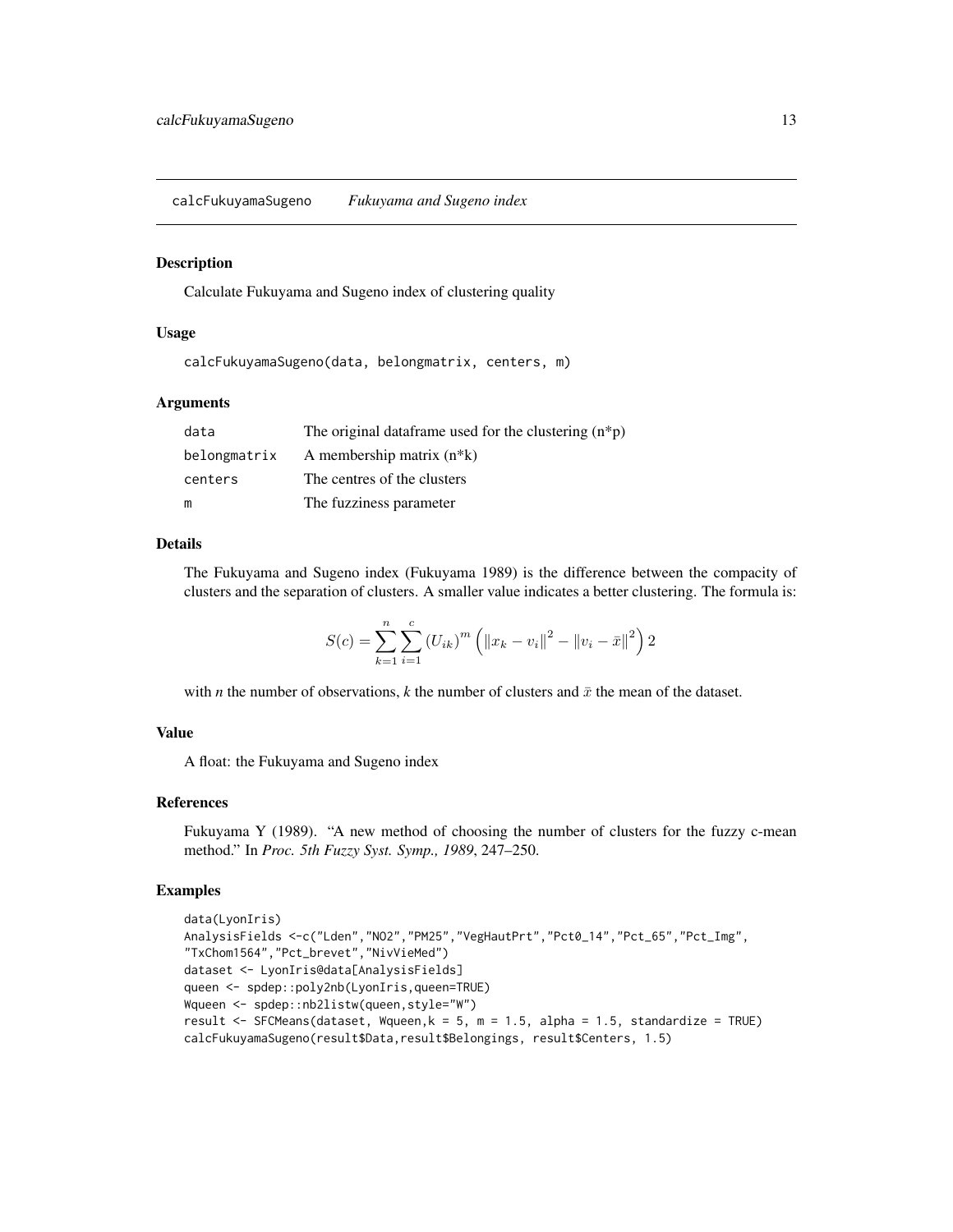<span id="page-13-0"></span>

Calculate ELSA statistic for a fuzzy partition. This local indicator of spatial autocorrelation can be used to identify areas where close observations tend to belong to different clusters.

#### Usage

```
calcFuzzyELSA(object, nblistw = NULL, window = NULL, matdist = NULL)
```
#### Arguments

| object  | A FCMres object, typically obtained from functions CMeans, GCMeans, SFCMeans,<br>SGFCMeans. Can also be a membership matrix. Each row of this matrix must                                            |
|---------|------------------------------------------------------------------------------------------------------------------------------------------------------------------------------------------------------|
|         | sum up to 1. Can also be a list of rasters, in which case each raster must repre-<br>sent the membership values for one cluster and the sum of all the rasters must<br>be a raster filled with ones. |
| nblistw | A list, w object describing the neighbours typically produced by the spdep pack-<br>age. Required if data is a data frame, see the parameter window if you use a list<br>of rasters as input.        |
| window  | A binary $(0,1)$ matrix representing the neighbours spatial weights when working<br>with rasters. The matrix must have odd dimensions.                                                               |
| matdist | A matrix representing the dissimilarity between the clusters. The matrix must<br>be squared and the diagonal must be filled with zeros.                                                              |

### Details

The fuzzy ELSA index is a generalization of the ELSA index (Naimi et al. 2019). It can be used to measure local autocorrelation for a membership matrix. It varies between 0 and 1, 0 indicating a perfect positive spatial autocorrelation and 1 a perfect heterogeneity. It is based on the Shannon entropy index, and uses a measure of dissimilarity between categories.

#### Value

either a vector or a raster with the ELSA values.

```
data(LyonIris)
AnalysisFields <-c("Lden","NO2","PM25","VegHautPrt","Pct0_14","Pct_65","Pct_Img",
"TxChom1564","Pct_brevet","NivVieMed")
dataset <- LyonIris@data[AnalysisFields]
queen <- spdep::poly2nb(LyonIris,queen=TRUE)
Wqueen <- spdep::nb2listw(queen,style="W")
result <- SFCMeans(dataset, Wqueen,k = 5, m = 1.5, alpha = 1.5, standardize = TRUE)
elsa_valus <- calcFuzzyELSA(result)
```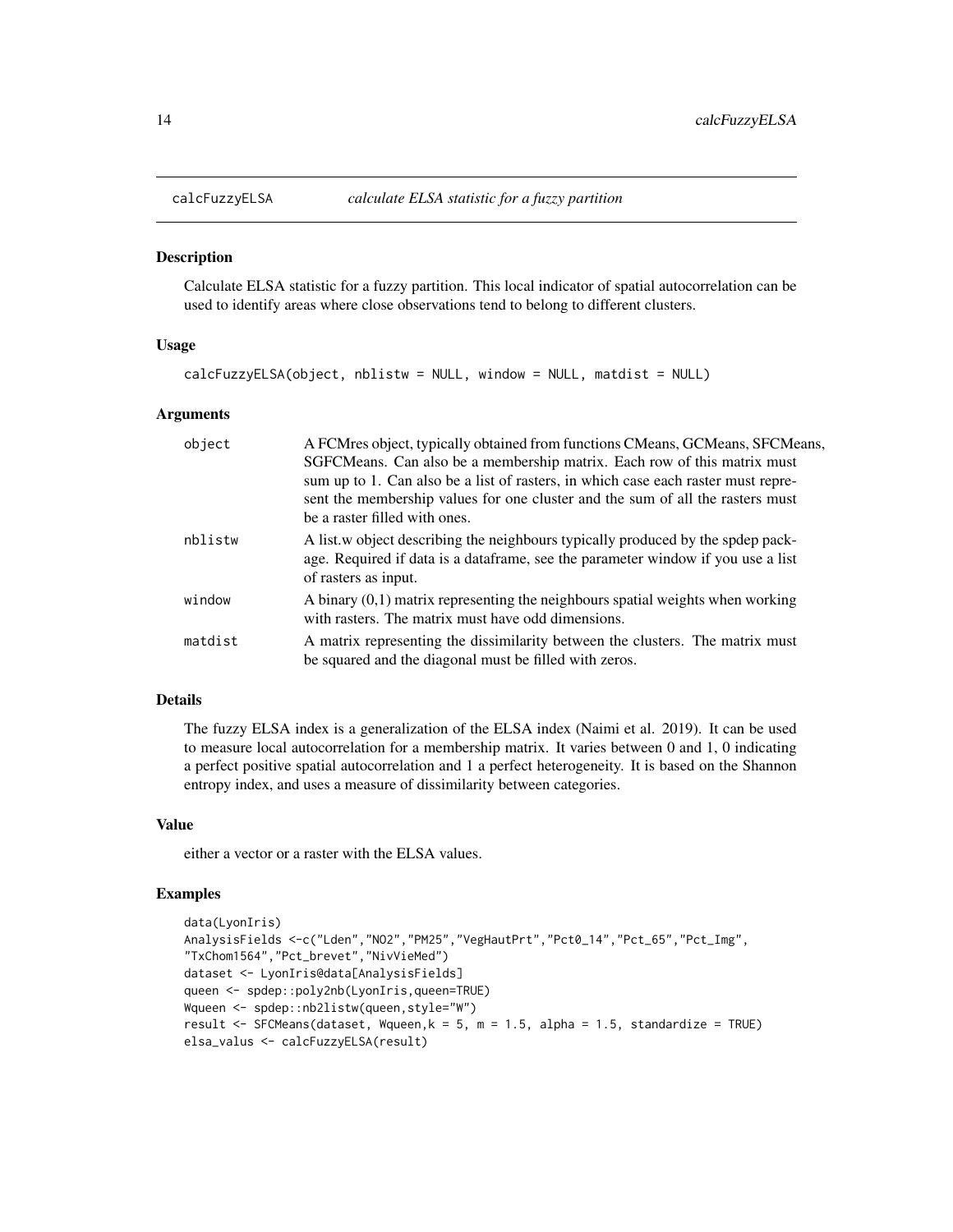<span id="page-14-0"></span>

Calculate the Generalized Dunn's index (v43) of clustering quality.

### Usage

```
calcGD43(data, belongmatrix, centers)
```
#### Arguments

| data         | The original data frame used for the clustering $(n * p)$ |
|--------------|-----------------------------------------------------------|
| belongmatrix | A membership matrix $(n*k)$                               |
| centers      | The centres of the clusters                               |

#### Details

The Generalized Dunn's index (Da Silva et al. 2020) is a ratio of the worst pair-wise separation of clusters and the worst compactness of clusters. A higher value indicates a better clustering. The formula is:

$$
GD_{rs} = \frac{\min_{i \neq j} [\delta_r(\omega_i, \omega_j)]}{\max_k [\Delta_s(\omega_k)]}
$$

The numerator is a measure of the minimal separation between all the clusters *i* and *j* given by the formula:

$$
\delta_r(\omega_i, \omega_j) = \|\boldsymbol{c}_i - \boldsymbol{c}_j\|
$$

which is basically the Euclidean distance between the centres of clusters  $c_i$  and  $c_j$ 

The denominator is a measure of the maximal dispersion of all clusters, given by the formula:

$$
\frac{2*\sum_{l=1}^n\|\boldsymbol{x}_l-\boldsymbol{c_i}\|^{\frac{1}{2}}}{\sum u_i}
$$

### Value

A float: the Generalized Dunn's index (43)

#### References

Da Silva LEB, Melton NM, Wunsch DC (2020). "Incremental cluster validity indices for online learning of hard partitions: Extensions and comparative study." *IEEE Access*, 8, 22025–22047.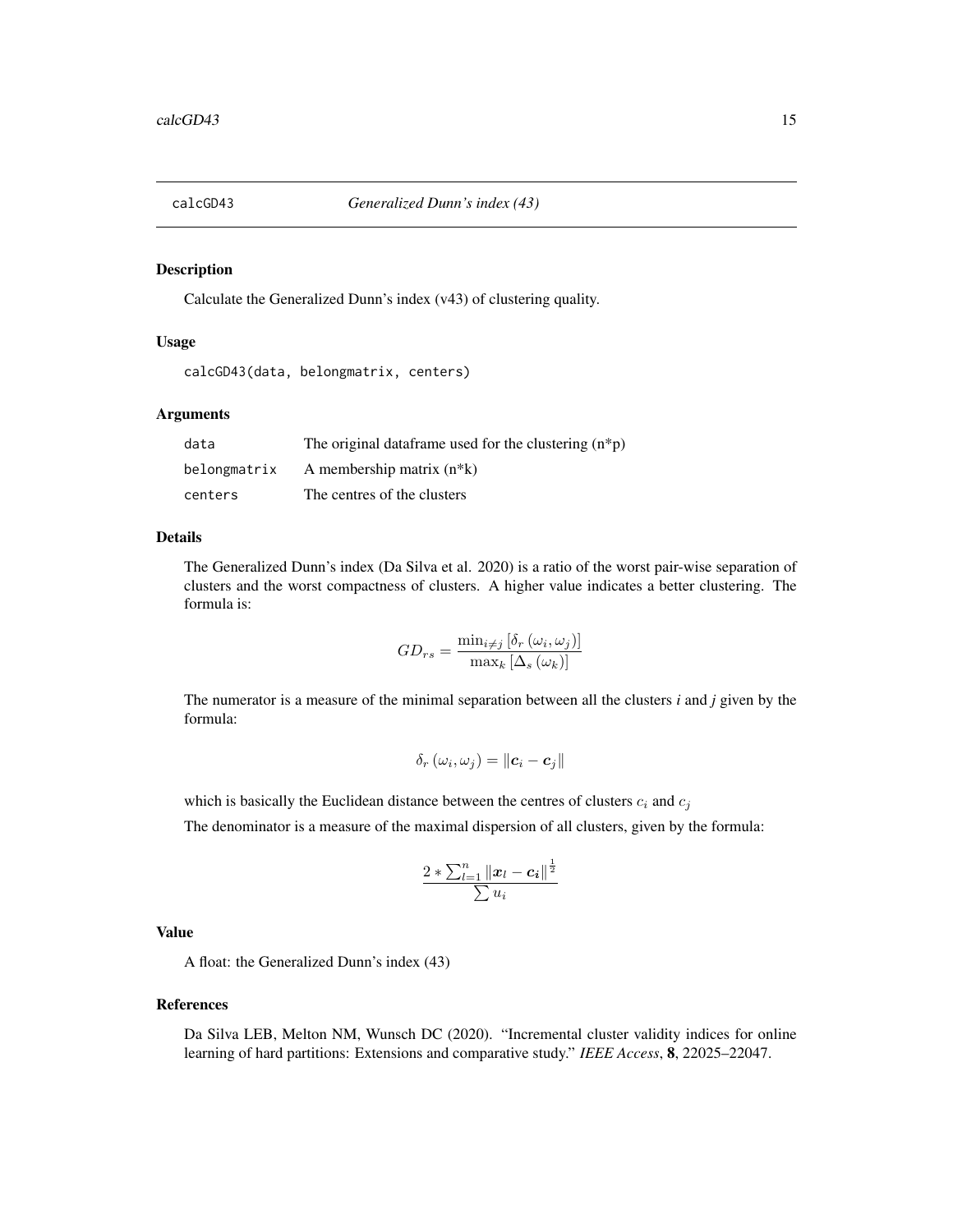### Examples

```
data(LyonIris)
AnalysisFields <-c("Lden","NO2","PM25","VegHautPrt","Pct0_14","Pct_65","Pct_Img",
"TxChom1564","Pct_brevet","NivVieMed")
dataset <- LyonIris@data[AnalysisFields]
queen <- spdep::poly2nb(LyonIris,queen=TRUE)
Wqueen <- spdep::nb2listw(queen,style="W")
result <- SFCMeans(dataset, Wqueen,k = 5, m = 1.5, alpha = 1.5, standardize = TRUE)
calcGD43(result$Data, result$Belongings, result$Centers)
```
calcGD53 *Generalized Dunn's index (53)*

### Description

Calculate the Generalized Dunn's index (v53) of clustering quality.

#### Usage

```
calcGD53(data, belongmatrix, centers)
```
#### Arguments

| data         | The original data frame used for the clustering $(n * p)$ |
|--------------|-----------------------------------------------------------|
| belongmatrix | A membership matrix $(n*k)$                               |
| centers      | The centres of the clusters                               |

#### Details

The Generalized Dunn's index (Da Silva et al. 2020) is a ratio of the worst pair-wise separation of clusters and the worst compactness of clusters. A higher value indicates a better clustering. The formula is:

$$
GD_{rs} = \frac{\min_{i \neq j} \left[ \delta_r \left( \omega_i, \omega_j \right) \right]}{\max_k \left[ \Delta_s \left( \omega_k \right) \right]}
$$

The numerator is a measure of the minimal separation between all the clusters *i* and *j* given by the formula:

$$
\delta_r(\omega_i, \omega_j) = \frac{\sum_{l=1}^n ||\bm{x_l} - \bm{c_i}||^{\frac{1}{2}} \cdot u_{il} + \sum_{l=1}^n ||\bm{x_l} - \bm{c_j}||^{\frac{1}{2}} \cdot u_{jl}}{\sum u_i + \sum u_j}
$$

where  $u$  is the membership matrix and  $u_i$  is the column of  $u$  describing the membership of the  $n$ observations to cluster *i*.  $c_i$  is the center of the cluster *i*.

The denominator is a measure of the maximal dispersion of all clusters, given by the formula:

$$
\frac{2*\sum_{l=1}^n\|\boldsymbol{x}_l-\boldsymbol{c_i}\|^{\frac{1}{2}}}{\sum u_i}
$$

<span id="page-15-0"></span>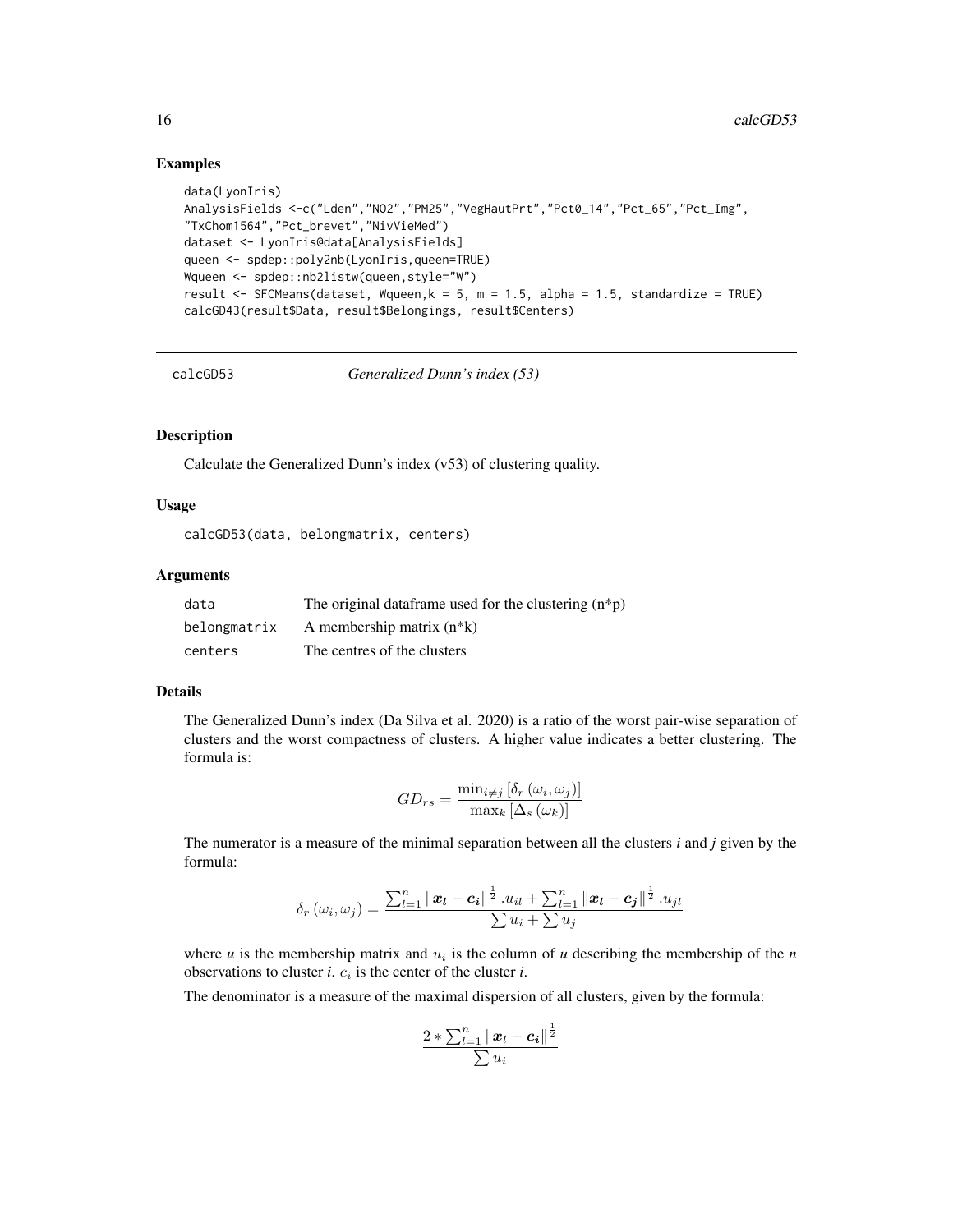### <span id="page-16-0"></span>calcNegentropyI 17

### Value

A float: the Generalized Dunn's index (53)

#### References

Da Silva LEB, Melton NM, Wunsch DC (2020). "Incremental cluster validity indices for online learning of hard partitions: Extensions and comparative study." *IEEE Access*, 8, 22025–22047.

#### Examples

```
data(LyonIris)
AnalysisFields <-c("Lden","NO2","PM25","VegHautPrt","Pct0_14","Pct_65","Pct_Img",
"TxChom1564","Pct_brevet","NivVieMed")
dataset <- LyonIris@data[AnalysisFields]
queen <- spdep::poly2nb(LyonIris,queen=TRUE)
Wqueen <- spdep::nb2listw(queen,style="W")
result <- SFCMeans(dataset, Wqueen, k = 5, m = 1.5, alpha = 1.5, standardize = TRUE)
calcGD53(result$Data, result$Belongings, result$Centers)
```
calcNegentropyI *Negentropy Increment index*

#### Description

Calculate the Negentropy Increment index of clustering quality.

#### Usage

```
calcNegentropyI(data, belongmatrix, centers)
```
### Arguments

| data         | The original data frame used for the clustering $(n * p)$ |
|--------------|-----------------------------------------------------------|
| belongmatrix | A membership matrix $(n*k)$                               |
| centers      | The centres of the clusters                               |

#### Details

The Negentropy Increment index (Da Silva et al. 2020) is based on the assumption that a normally shaped cluster is more desirable. It uses the difference between the average negentropy of all the clusters in the partition, and that of the whole partition. A smaller value indicates a better partition. The formula is:

$$
NI = \frac{1}{2} \sum_{j=1}^{k} p_i \ln |\Sigma_j| - \frac{1}{2} \ln |\Sigma_{data}| - \sum_{j=1}^{k} p_j \ln p_j
$$

with a cluster, *|.|* the determinant of a matrix,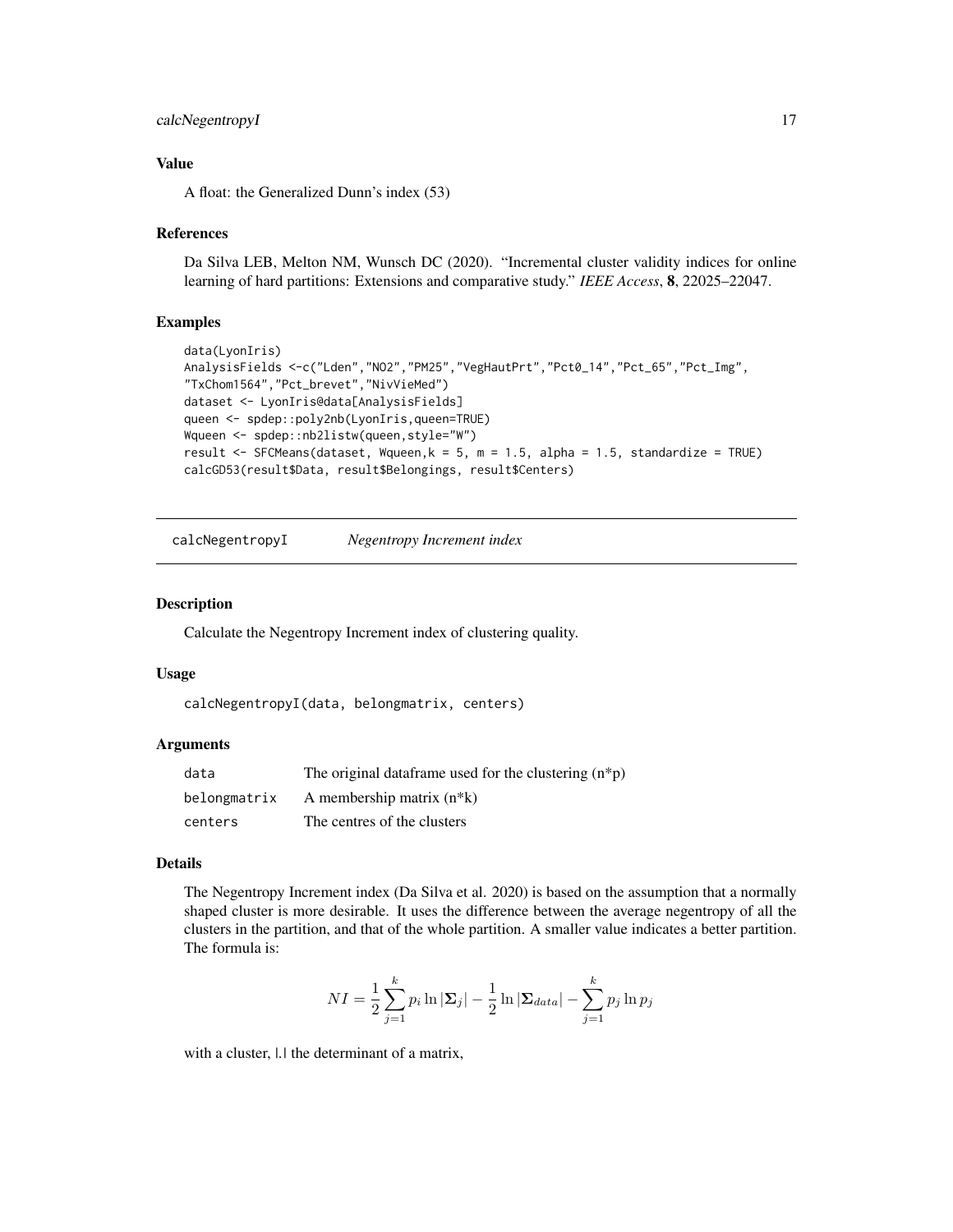- <span id="page-17-0"></span>• *j* a cluster
- *|.|* the determinant of a matrix
- $|\Sigma_j|$  the covariance matrix of the dataset weighted by the membership values to cluster *j*
- $|\Sigma_{data}|$  the covariance matrix of the dataset
- $p_j$  the sum of the membership values to cluster *j* divided by the number of observations.

#### Value

A float: the Negentropy Increment index

### References

Da Silva LEB, Melton NM, Wunsch DC (2020). "Incremental cluster validity indices for online learning of hard partitions: Extensions and comparative study." *IEEE Access*, 8, 22025–22047.

### Examples

```
data(LyonIris)
AnalysisFields <-c("Lden","NO2","PM25","VegHautPrt","Pct0_14","Pct_65","Pct_Img",
"TxChom1564","Pct_brevet","NivVieMed")
dataset <- LyonIris@data[AnalysisFields]
queen <- spdep::poly2nb(LyonIris,queen=TRUE)
Wqueen <- spdep::nb2listw(queen,style="W")
result <- SFCMeans(dataset, Wqueen,k = 5, m = 1.5, alpha = 1.5, standardize = TRUE)
calcNegentropyI(result$Data, result$Belongings, result$Centers)
```
calcqualityIndexes *Quality indexes*

#### **Description**

calculate several clustering quality indexes (some of them come from fclust package)

#### Usage

```
calcqualityIndexes(
  data,
  belongmatrix,
  m,
  indices = c("Silhouette.index", "Partition.entropy", "Partition.coeff",
    "XieBeni.index", "FukuyamaSugeno.index", "Explained.inertia")
)
```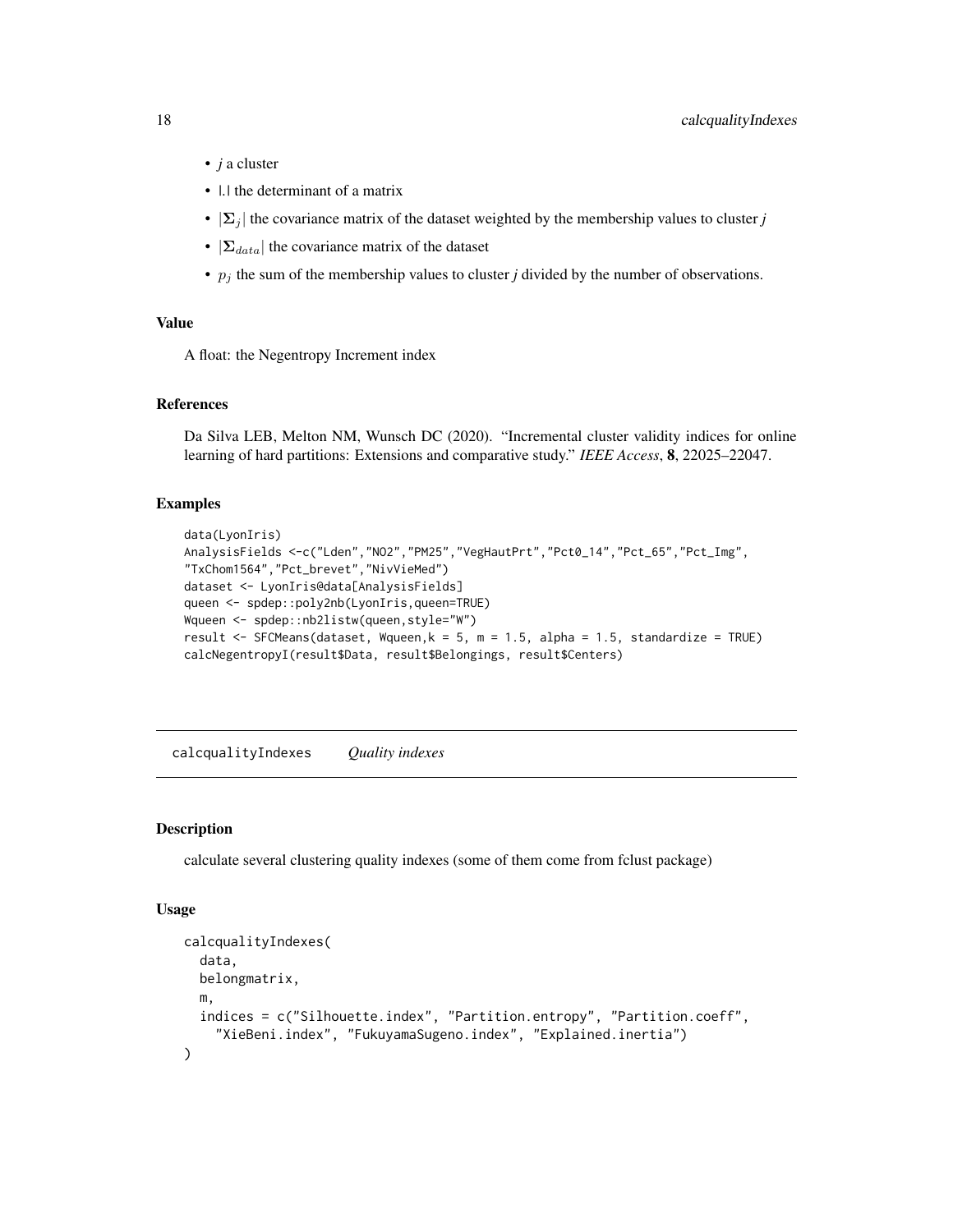### <span id="page-18-0"></span>calcSilhouetteIdx 19

### Arguments

| data         | The original data frame used for the classification $(n * p)$                                                                                                                                                                                                                                                                                     |
|--------------|---------------------------------------------------------------------------------------------------------------------------------------------------------------------------------------------------------------------------------------------------------------------------------------------------------------------------------------------------|
| belongmatrix | A membership matrix $(n*k)$                                                                                                                                                                                                                                                                                                                       |
| m            | The fuzziness parameter used for the classification                                                                                                                                                                                                                                                                                               |
| indices      | A character vector with the names of the indices to calculate, default is: c("Silhouette.index",<br>"Partition.entropy", "Partition.coeff", "XieBeni.index", "FukuyamaSugeno.index",<br>"Explained.inertia"). Other available indices are: "DaviesBoulin.index", "Calin-<br>skiHarabasz.index", "GD43.index", "GD53.index" and "Negentropy.index" |

#### Value

A named list with with the values of the required indices

### Examples

```
data(LyonIris)
AnalysisFields <-c("Lden","NO2","PM25","VegHautPrt","Pct0_14","Pct_65","Pct_Img",
"TxChom1564","Pct_brevet","NivVieMed")
dataset <- LyonIris@data[AnalysisFields]
queen <- spdep::poly2nb(LyonIris,queen=TRUE)
Wqueen <- spdep::nb2listw(queen,style="W")
result <- SFCMeans(dataset, Wqueen, k = 5, m = 1.5, alpha = 1.5, standardize = TRUE)
calcqualityIndexes(result$Data,result$Belongings, m=1.5)
```
calcSilhouetteIdx *Fuzzy Silhouette index*

### Description

Calculate the Silhouette index of clustering quality.

### Usage

```
calcSilhouetteIdx(data, belongings)
```
### Arguments

| data       | The original data frame used for the clustering $(n * p)$ |
|------------|-----------------------------------------------------------|
| belongings | A membership matrix $(n*k)$                               |

### Details

The index is calculated with the function SIL.F from the package fclust. When the dataset is too large, an approach by subsampling is used to avoid crash.

### Value

A float, the fuzzy Silhouette index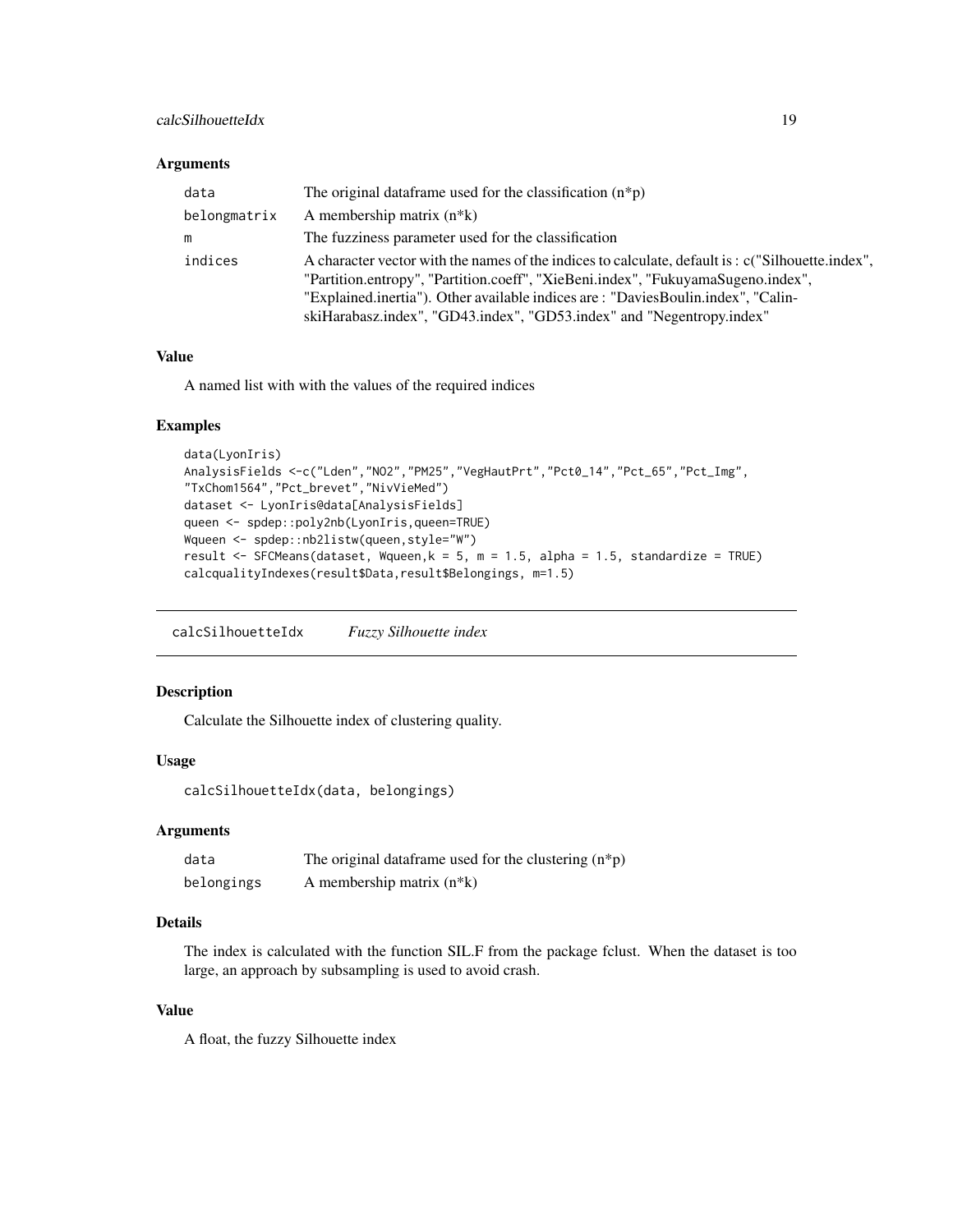<span id="page-19-0"></span>calcUncertaintyIndex *Diversity index*

#### **Description**

Calculate the diversity (or entropy) index.

#### Usage

```
calcUncertaintyIndex(belongmatrix)
```
#### Arguments

belongmatrix A membership matrix

#### Details

The diversity (or entropy) index (Theil 1972) is calculated for each observation an varies between 0 and 1. When the value is close to 0, the observation belong to only one cluster (as in hard clustering). When the value is close to 1, the observation is undecided and tends to belong to each cluster. Values above 0.9 should be investigated. The formula is:

$$
H2_i = \frac{-\sum [u_{ij}\ln(u_{ij})]}{\ln(k)}
$$

with *i* and observation, *j* a cluster, *k* the number of clusters and *u* the membership matrix.

It is a simplified formula because the sum of each row of a membership matrix is 1.

#### Value

A vector with the values of the diversity (entropy) index

### References

Theil H (1972). *Statistical decomposition analysis; with applications in the social and administrative sciences*. North-Holland.

```
data(LyonIris)
AnalysisFields <-c("Lden","NO2","PM25","VegHautPrt","Pct0_14","Pct_65","Pct_Img",
"TxChom1564","Pct_brevet","NivVieMed")
dataset <- LyonIris@data[AnalysisFields]
queen <- spdep::poly2nb(LyonIris,queen=TRUE)
Wqueen <- spdep::nb2listw(queen,style="W")
result \le SFCMeans(dataset, Wqueen, k = 5, m = 1.5, alpha = 1.5, standardize = TRUE)
calcUncertaintyIndex(result$Belongings)
```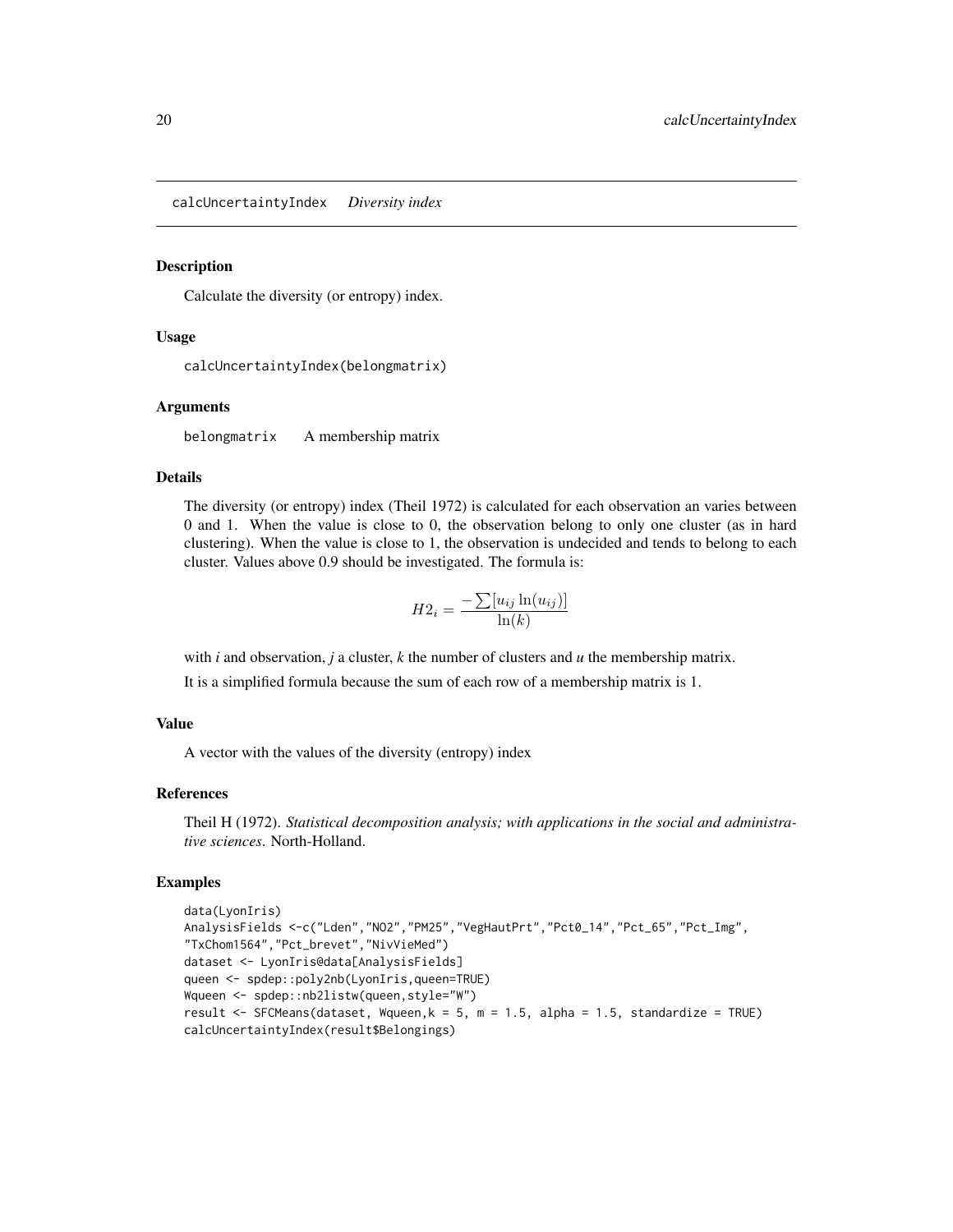<span id="page-20-0"></span>calc\_local\_moran\_raster

*Local Moran I for raster*

#### Description

Calculate the Local Moran I for a numeric raster

### Usage

calc\_local\_moran\_raster(rast, window)

### Arguments

| rast   | A RasterLayer or a matrix                 |
|--------|-------------------------------------------|
| window | The window defining the neighbour weights |

#### Value

A RasterLayer or a matrix depending on the input with the local Moran I values

### Examples

```
data("Arcachon")
rast <- Arcachon[[1]]
w \le matrix(1, nrow = 3, ncol = 3)
calc_local_moran_raster(rast, w)
```
calc\_moran\_raster *Global Moran I for raster*

#### Description

Calculate the global Moran I for a numeric raster

### Usage

calc\_moran\_raster(rast, window)

### Arguments

| rast   | A RasterLayer or a matrix                 |
|--------|-------------------------------------------|
| window | The window defining the neighbour weights |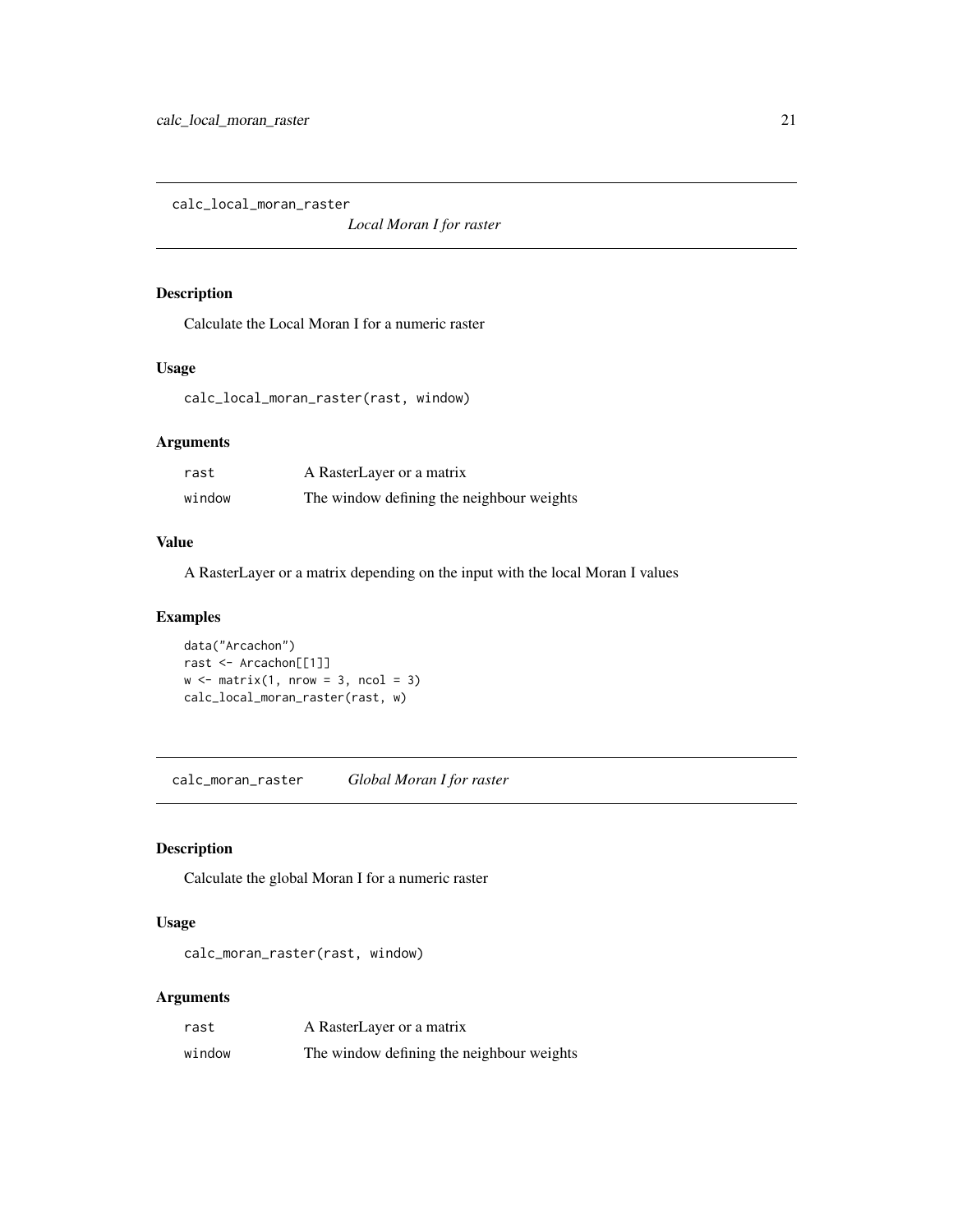### Value

A float: the global Moran I

#### Examples

```
data("Arcachon")
rast <- Arcachon[[1]]
w \le matrix(1, nrow = 3, ncol = 3)
calc_moran_raster(rast, w)
```
cat\_to\_belongings *Convert categories to membership matrix*

### Description

Function to convert a character vector to a membership matrix (binary matrix). The columns of the matrix are ordered with the order function.

### Usage

```
cat_to_belongings(categories)
```
catToBelongings(categories)

### Arguments

categories A vector with the categories of each observation

### Value

A binary matrix

circular\_window *Circular window*

### Description

Create a matrix that can be used as a window when working with rasters. It uses a radius to set to 0 the weights of pixels that are farther than this distance. This is helpful to create circular focals.

#### Usage

```
circular_window(radius, res)
```
<span id="page-21-0"></span>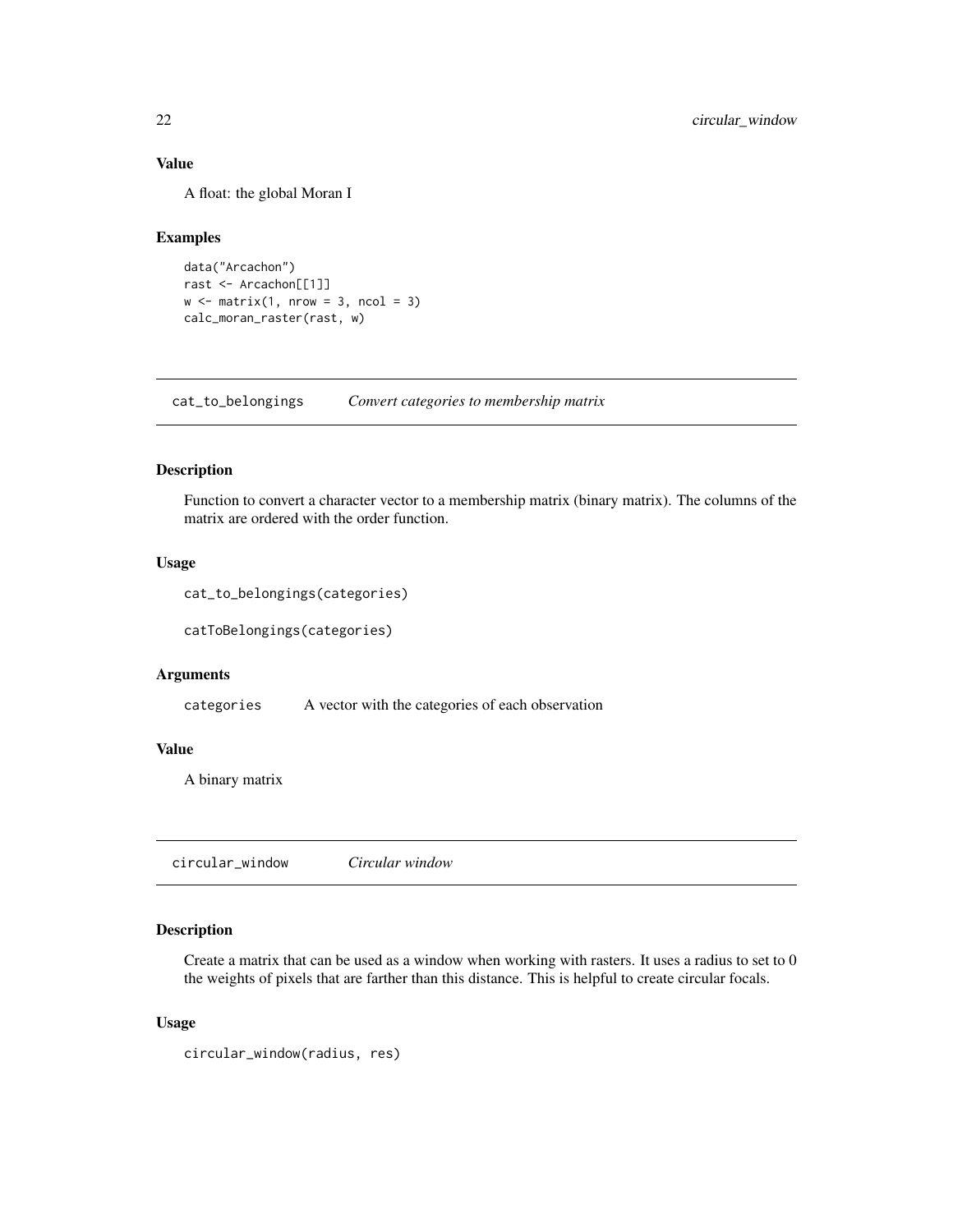#### <span id="page-22-0"></span>**CMeans** 23

#### Arguments

| radius | The size in metres of the radius of the circular focal                 |
|--------|------------------------------------------------------------------------|
| res    | The width in metres of a pixel. It is assumed that pixels are squares. |

### Details

The original function comes from here: https://scrogster.wordpress.com/2012/10/05/applying-acircular-moving-window-filter-to-raster-data-in-r/ but we reworked it to make it faster and to ensure that the result is a matrix with odd dimensions.

#### Value

A binary weight matrix

### Examples

```
# wide of 100 metres for pixels of 2 metres
window <- circular_window(100, 2)
# row standardisation
window_row_std <- window / sum(window)
```
CMeans *C-means*

### Description

The classical c-mean algorithm

### Usage

```
CMeans(
  data,
  k,
  m,
 maxiter = 500,
  tol = 0.01,
  standardize = TRUE,
  verbose = TRUE,
  init = "random",
  seed = NULL
)
```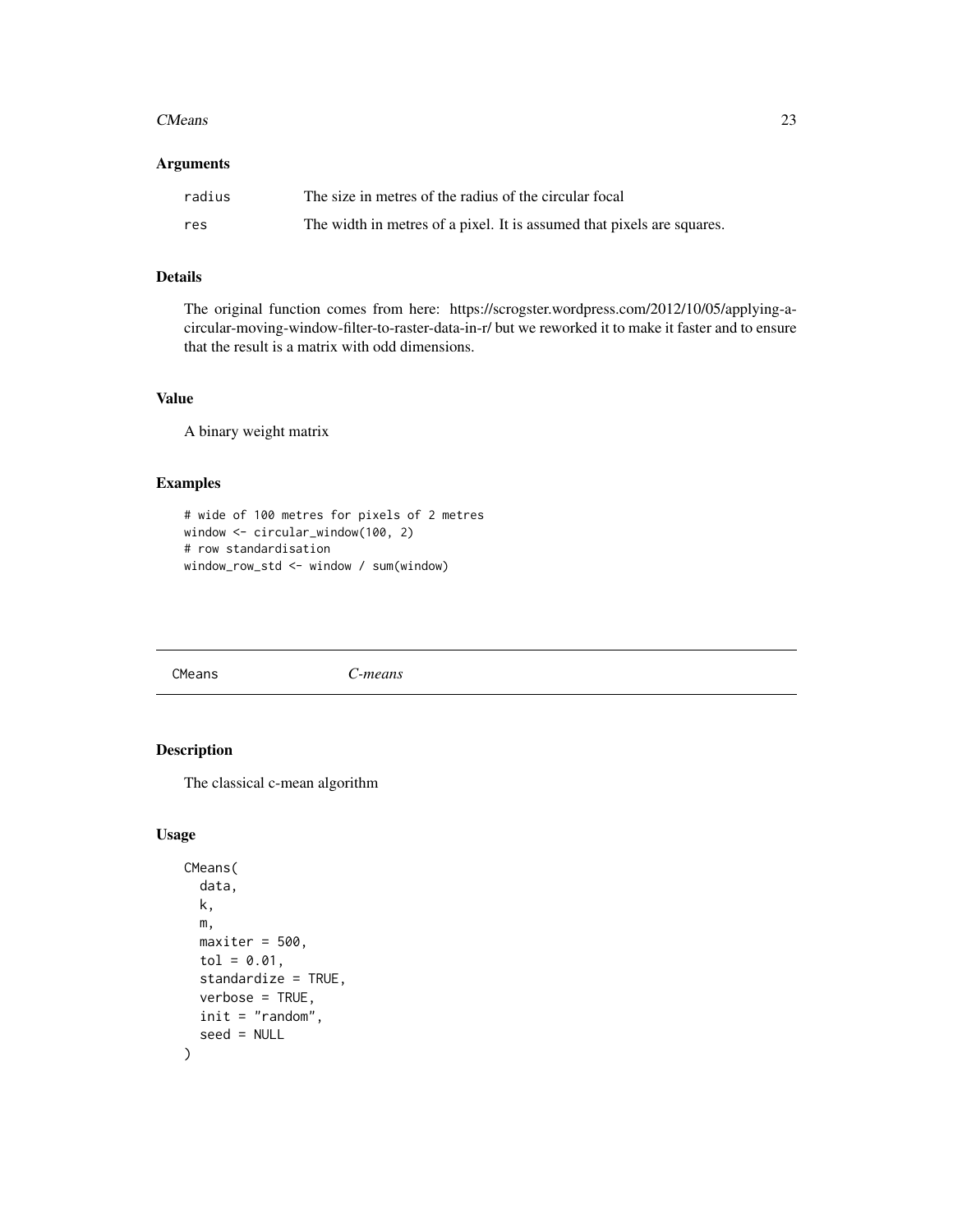### **Arguments**

| data        | A data frame with only numerical variables. Can also be a list of rasters (pro-<br>duced by the package raster). In that case, each raster is considered as a variable<br>and each pixel is an observation. Pixels with NA values are not used during the<br>classification. |
|-------------|------------------------------------------------------------------------------------------------------------------------------------------------------------------------------------------------------------------------------------------------------------------------------|
| k           | An integer describing the number of cluster to find                                                                                                                                                                                                                          |
| m           | A float for the fuzziness degree                                                                                                                                                                                                                                             |
| maxiter     | An integer for the maximum number of iterations                                                                                                                                                                                                                              |
| tol         | The tolerance criterion used in the evaluateMatrices function for convergence<br>assessment                                                                                                                                                                                  |
| standardize | A boolean to specify if the variables must be centred and reduced (default $=$<br>True)                                                                                                                                                                                      |
| verbose     | A boolean to specify if the progress should be printed                                                                                                                                                                                                                       |
| init        | A string indicating how the initial centres must be selected. "random" indicates<br>that random observations are used as centres. "kpp" use a distance-based method<br>resulting in more dispersed centres at the beginning. Both of them are heuristic.                     |
| seed        | An integer used for random number generation. It ensures that the starting cen-<br>tres will be the same if the same value is selected.                                                                                                                                      |

### Value

An S3 object of class FCMres with the following slots

- Centers: a dataframe describing the final centers of the groups
- Belongings: the final membership matrix
- Groups: a vector with the names of the most likely group for each observation
- Data: the dataset used to perform the clustering (might be standardized)
- isRaster: TRUE if rasters were used as input data, FALSE otherwise
- k: the number of groups
- m: the fuzyness degree
- alpha: the spatial weighting parameter (if SFCM or SGFCM)
- beta: beta parameter for generalized version of FCM (GFCM or SGFCM)
- algo: the name of the algorithm used
- rasters: a list of rasters with membership values and the most likely group (if rasters were used)
- missing: a boolean vector indicating raster cell with data (TRUE) and with NA (FALSE) (if rasters were used)
- maxiter: the maximum number of iterations used
- tol: the convergence criterio
- lag\_method: the lag function used (if SFCM or SGFCM)
- nblistw: the neighbours list used (if vector data were used for SFCM or SGFCM)
- window: the window used (if raster data were used for SFCM or SGFCM)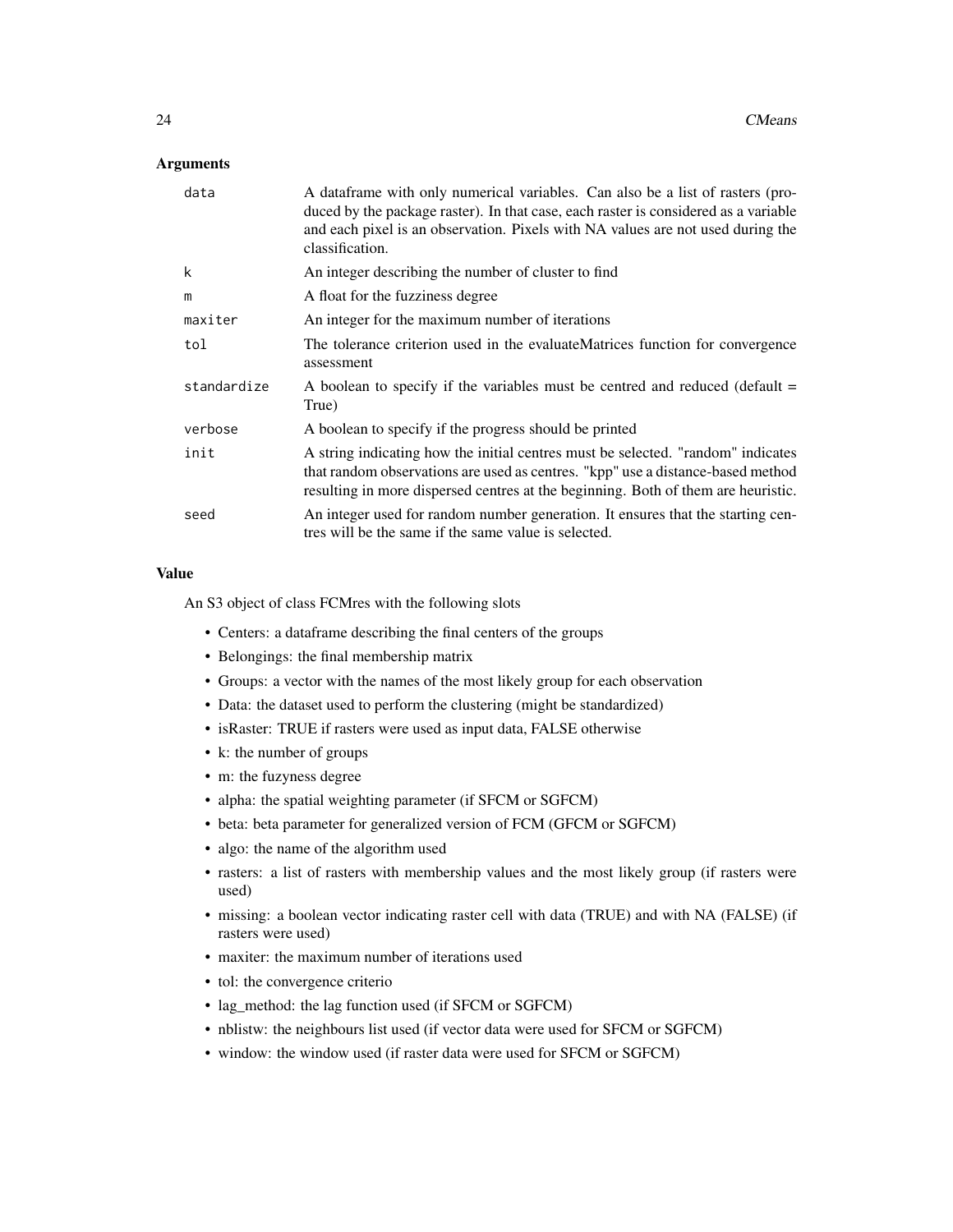#### <span id="page-24-0"></span>GCMeans 25

### Examples

```
data(LyonIris)
AnalysisFields <-c("Lden","NO2","PM25","VegHautPrt","Pct0_14","Pct_65","Pct_Img",
"TxChom1564","Pct_brevet","NivVieMed")
dataset <- LyonIris@data[AnalysisFields]
result \leq CMeans(dataset, k = 5, m = 1.5, standardize = TRUE)
```
### GCMeans *Generalized C-means*

### Description

The generalized c-mean algorithm

### Usage

```
GCMeans(
  data,
 k,
 m,
 beta,
 maxiter = 500,
 tol = 0.01,standardize = TRUE,
 verbose = TRUE,
 init = "random",
  seed = NULL
)
```
### Arguments

| data        | A data frame with only numerical variables. Can also be a list of rasters (pro-<br>duced by the package raster). In that case, each raster is considered as a variable<br>and each pixel is an observation. Pixels with NA values are not used during the<br>classification. |
|-------------|------------------------------------------------------------------------------------------------------------------------------------------------------------------------------------------------------------------------------------------------------------------------------|
| k           | An integer describing the number of cluster to find                                                                                                                                                                                                                          |
| m           | A float for the fuzziness degree                                                                                                                                                                                                                                             |
| beta        | A float for the beta parameter (control speed convergence and classification<br>crispness)                                                                                                                                                                                   |
| maxiter     | An integer for the maximum number of iterations                                                                                                                                                                                                                              |
| tol         | The tolerance criterion used in the evaluateMatrices function for convergence<br>assessment                                                                                                                                                                                  |
| standardize | A boolean to specify if the variables must be centred and reduced (default $=$<br>True)                                                                                                                                                                                      |
| verbose     | A boolean to specify if the progress should be printed                                                                                                                                                                                                                       |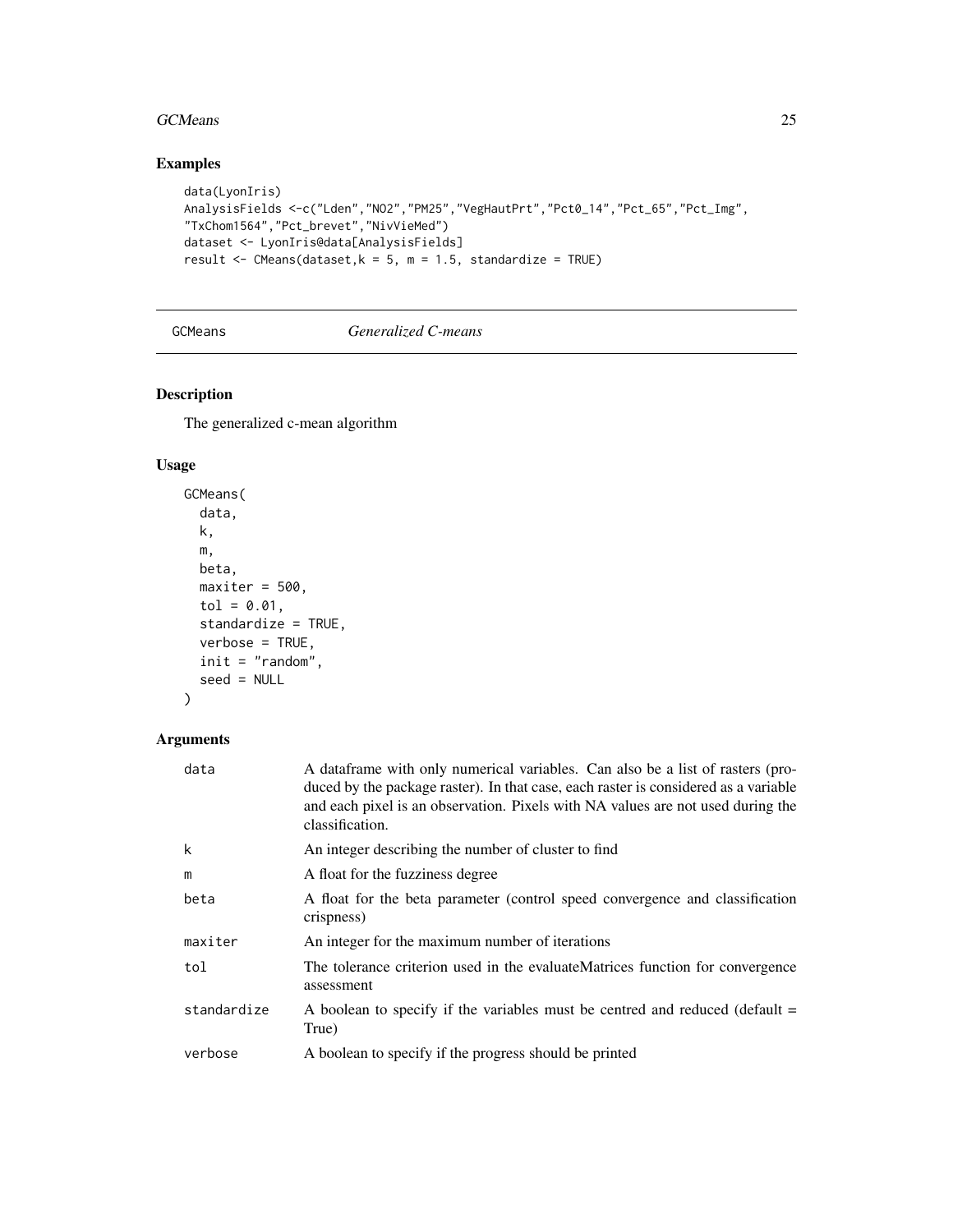| init | A string indicating how the initial centres must be selected. "random" indicates                                                        |
|------|-----------------------------------------------------------------------------------------------------------------------------------------|
|      | that random observations are used as centres. "kpp" use a distance-based method                                                         |
|      | resulting in more dispersed centres at the beginning. Both of them are heuristic.                                                       |
| seed | An integer used for random number generation. It ensures that the starting cen-<br>tres will be the same if the same value is selected. |

### Value

An S3 object of class FCMres with the following slots

- Centers: a dataframe describing the final centers of the groups
- Belongings: the final membership matrix
- Groups: a vector with the names of the most likely group for each observation
- Data: the dataset used to perform the clustering (might be standardized)
- isRaster: TRUE if rasters were used as input data, FALSE otherwise
- k: the number of groups
- m: the fuzyness degree
- alpha: the spatial weighting parameter (if SFCM or SGFCM)
- beta: beta parameter for generalized version of FCM (GFCM or SGFCM)
- algo: the name of the algorithm used
- rasters: a list of rasters with membership values and the most likely group (if rasters were used)
- missing: a boolean vector indicating raster cell with data (TRUE) and with NA (FALSE) (if rasters were used)
- maxiter: the maximum number of iterations used
- tol: the convergence criterio
- lag\_method: the lag function used (if SFCM or SGFCM)
- nblistw: the neighbours list used (if vector data were used for SFCM or SGFCM)
- window: the window used (if raster data were used for SFCM or SGFCM)

```
data(LyonIris)
AnalysisFields <-c("Lden","NO2","PM25","VegHautPrt","Pct0_14","Pct_65","Pct_Img",
"TxChom1564","Pct_brevet","NivVieMed")
dataset <- LyonIris@data[AnalysisFields]
result <- GCMeans(dataset,k = 5, m = 1.5, beta = 0.5, standardize = TRUE)
```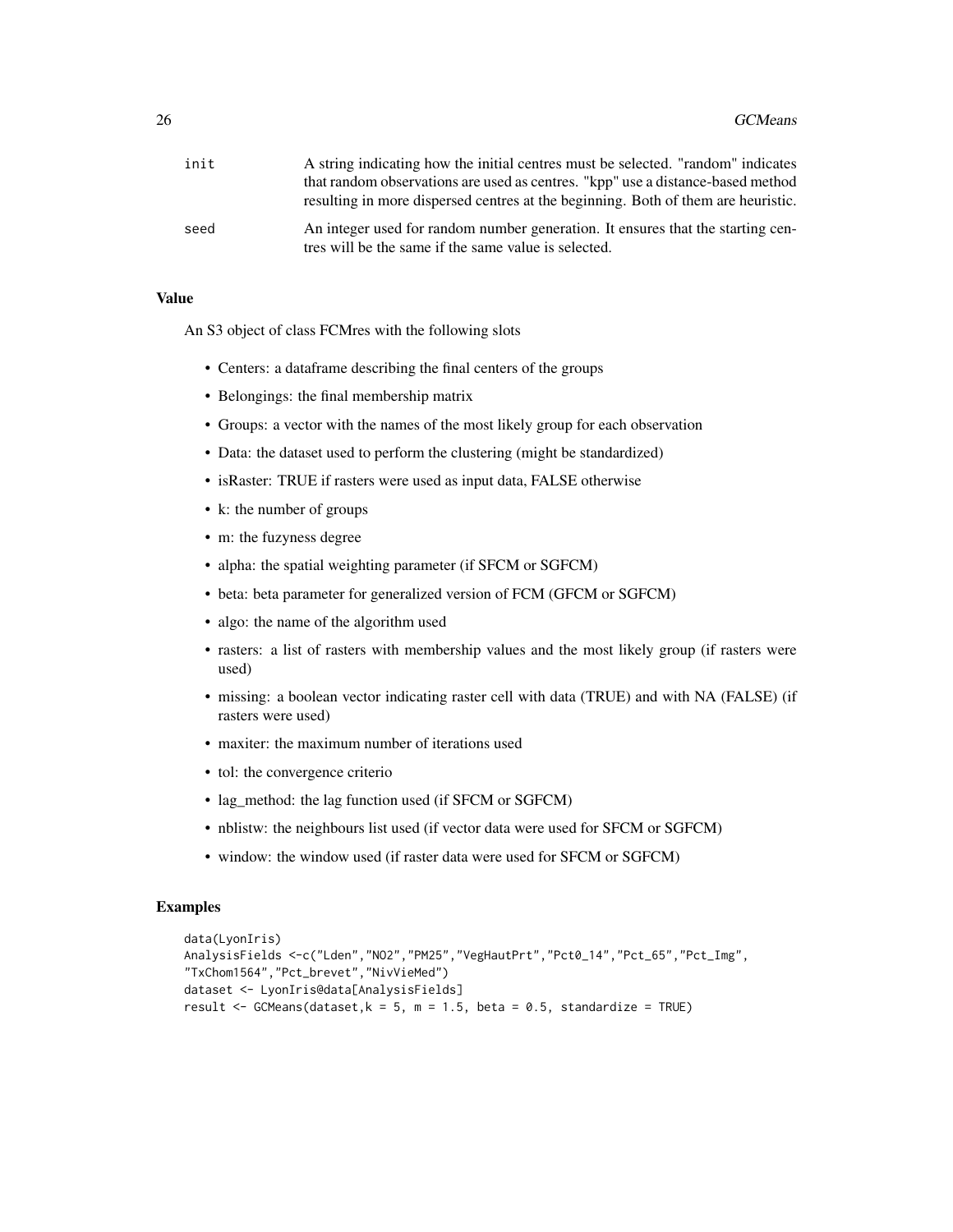<span id="page-26-0"></span>geocmeans *geocmeans: A package implementing methods for spatially constrained c-means algorithm*

#### **Description**

The geocmeans package implements a modified c-means algorithm more suited to work with spatial data (characterized by spatial autocorrelation). The spatial information is introduced with a spatial weight matrix W  $(n * n)$  where wij indicate the strength of the spatial relationship between the observations i and j. It is recommended to use a matrix standardized by row (so that the sum of each row is 1). More specifically, the spatial c-means combine the euclidean distance of each observation in the data matrix X to each center with the euclidean distance of the lagged version of X by W (WX). A parameter alpha controls for the weight of the lagged matrix. If alpha = 0, then the spatial c-means is equal to a classical c-means. If alpha  $= 1$ , then the weights given to X and WX are equals. If alpha  $= 2$ , then the weight of WX is twice the one of X and so on. Several indices are provided to assess the quality of a classification on the semantic and spatial dimensions. To explore results, a shiny app is also available

groups\_matching *Match the groups obtained from two classifications*

#### Description

Match the groups obtained from two classifications based on the Jaccard index calculated on the membership matrices.

#### Usage

groups\_matching(object.x, object.y)

#### Arguments

| object.x | A FCM resolvect, or a simple membership matrix. It is used as the reference for<br>the ordering of the groups                    |
|----------|----------------------------------------------------------------------------------------------------------------------------------|
| object.y | A FCM res object, or a simple membership matrix. The order of its groups will<br>be updated to match with the groups of object.x |

### Details

We can not expect to obtain the groups in the same order in each run of a classification algorithm. This function can be used match the clusters of a first classification with the most similar clusters in a second classification. Thus it might be easier to compare the results of two algorithms or two runs of the same algorithm.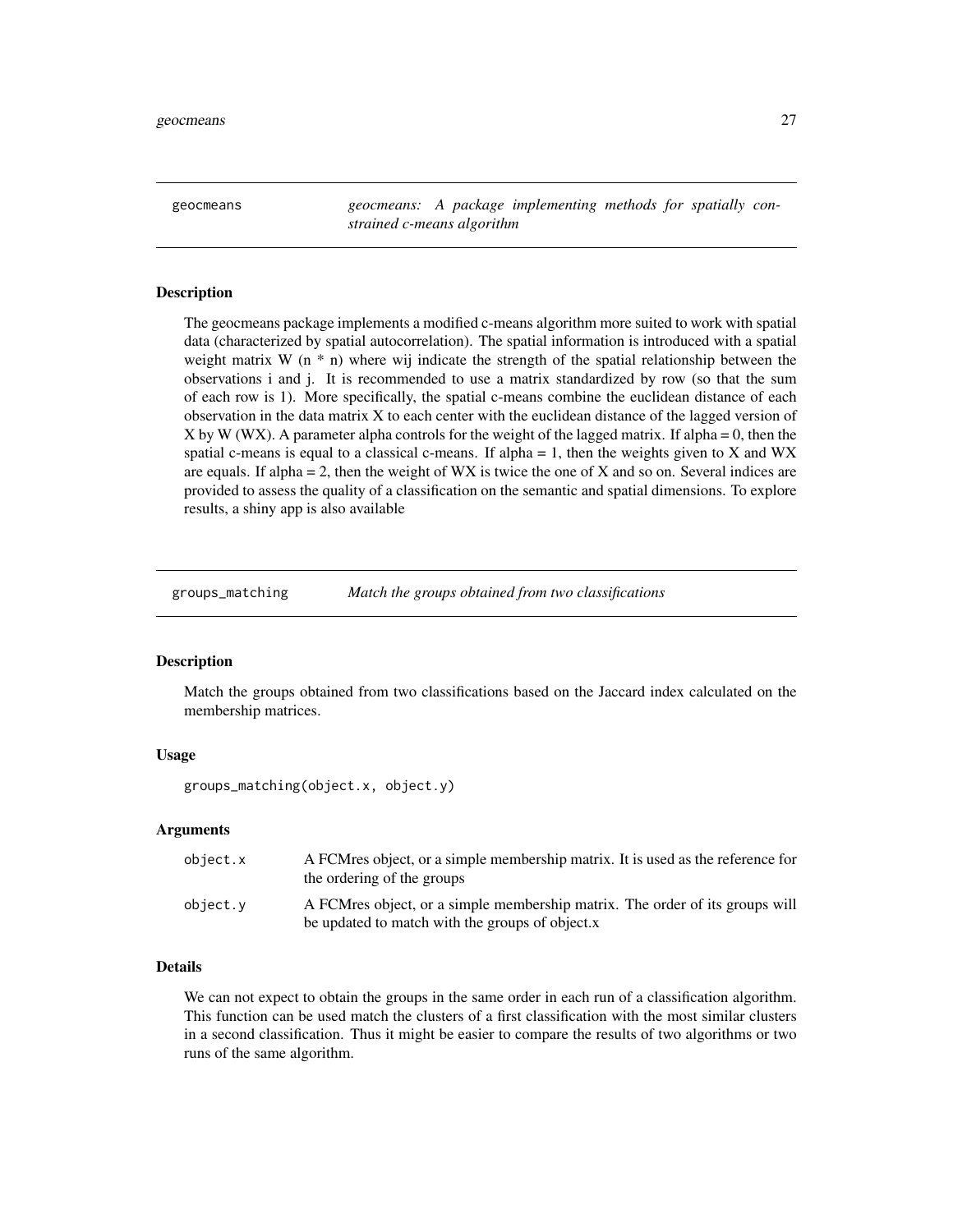### Value

The FCMres object or the membership matrix provided for the parameter object.y with the order of the groups updated.

#### Examples

```
data(LyonIris)
#selecting the columns for the analysis
AnalysisFields <-c("Lden","NO2","PM25","VegHautPrt","Pct0_14",
                   "Pct_65","Pct_Img","TxChom1564","Pct_brevet","NivVieMed")
#rescaling the columns
Data <- LyonIris@data[AnalysisFields]
for (Col in names(Data)){
 Data[[Col]] <- as.numeric(scale(Data[[Col]]))
}
Cmean \leq CMeans(Data, 4, 1.5,500, standardize = FALSE, seed = 456, tol = 0.00001, verbose = FALSE)
Cmean2 <- CMeans(Data, 4, 1.5,500, standardize = FALSE, seed = 789, tol = 0.00001, verbose = FALSE)
```

| is.FCMres | is method for FCMres |
|-----------|----------------------|
|-----------|----------------------|

ordered\_Cmean2 <- groups\_matching(Cmean,Cmean2)

### Description

Check if an object can be considered as a FCMres object

#### Usage

## S3 method for class 'FCMres' is(x)

### Arguments

x A FCMres object, typically obtained from functions CMeans, GCMeans, SFCMeans, SGFCMeans

### Value

A boolean, TRUE if x can be considered as a FCMres object, FALSE otherwise group

<span id="page-27-0"></span>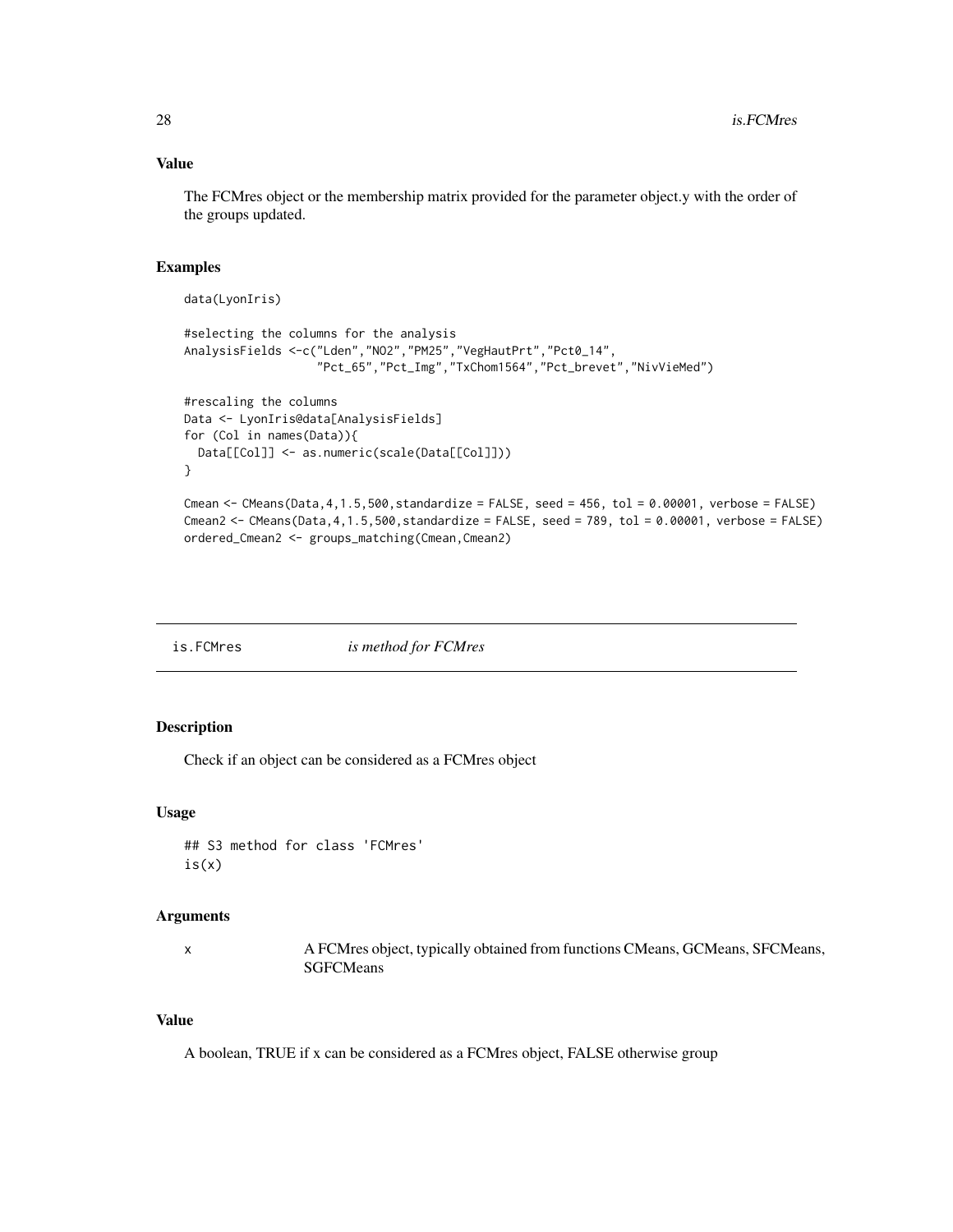#### <span id="page-28-0"></span>LyonIris 29

#### Examples

```
data(LyonIris)
AnalysisFields <-c("Lden","NO2","PM25","VegHautPrt","Pct0_14","Pct_65","Pct_Img",
"TxChom1564","Pct_brevet","NivVieMed")
dataset <- LyonIris@data[AnalysisFields]
queen <- spdep::poly2nb(LyonIris,queen=TRUE)
Wqueen <- spdep::nb2listw(queen,style="W")
result <- SFCMeans(dataset, Wqueen,k = 5, m = 1.5, alpha = 1.5, standardize = TRUE)
is(result, "FCMres")
```

| voniri |  |  |
|--------|--|--|
|        |  |  |

social and environmental indicators for the Iris of the metropolitan *region of Lyon (France)*

#### **Description**

A dataset containing social and environmental data for the Iris of Lyon (France)

#### Usage

LyonIris

#### Format

A SpatialPolygonsDataFrame with 506 rows and 32 variables:

OBJECTID a simple OID (integer) **INSEE\_COM** the code of each commune (factor) CODE\_IRIS the code of each unit area : iris (factor) Lden the annual daily mean noise exposure values in dB (numeric) NO2 the annual mean of NO2 concentration in ug/m3 (numeric) PM25 the annual mean of PM25 concentration in ug/m3 (numeric) PM10 the annual mean of PM25 concentration in ug/m3 (numeric) Pct0\_14 the percentage of people that are 0 to 14 year old (numeric) Pct 65 the percentage of people older than 64 (numeric) Pct\_Img the percentage immigrants (numeric) TxChom1564 the unemployment rate (numeric) Pct\_brevet the percentage of people that obtained the college diploma (numeric) NivVieMed the median standard of living in euros (numeric) VegHautPrt the percentage of the iris surface covered by trees (numeric) X the X coordinate of the center of the Iris (numeric) Y the Y coordinate of the center of the Iris (numeric) ...

### Source

<https://data.grandlyon.com/>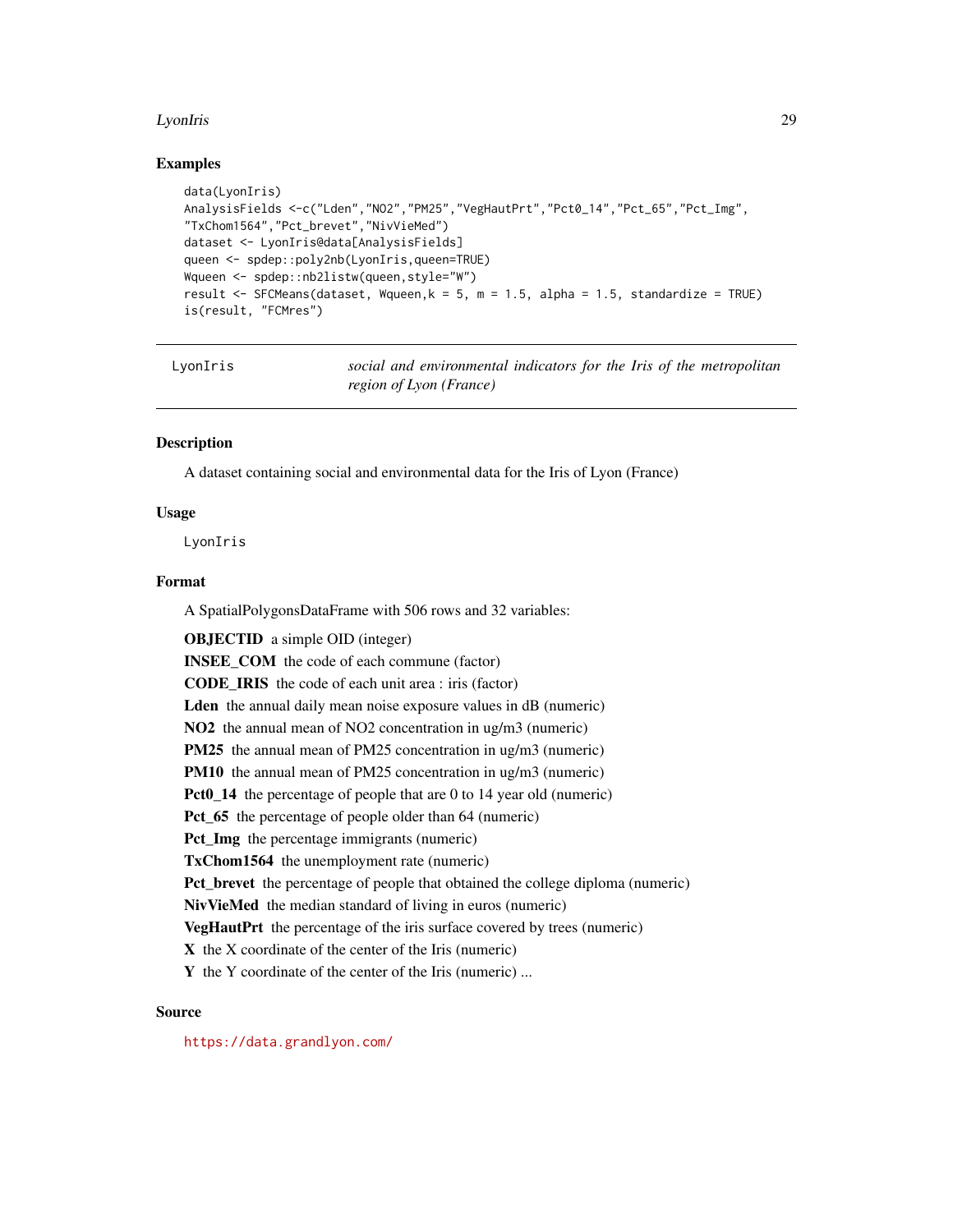<span id="page-29-0"></span>

Build some maps to visualize the results of the clustering

#### Usage

mapClusters(geodata = NULL, object, undecided = NULL)

### Arguments

| geodata   | An object of class spatial polygones data frame / spatial lines data frame or spatial-<br>pointsdataframe ordered like the original data used for the clustering. Can be<br>Null if object is a FCM res and has been created with rasters. |
|-----------|--------------------------------------------------------------------------------------------------------------------------------------------------------------------------------------------------------------------------------------------|
| object    | A FCMres object, typically obtained from functions CMeans, GCMeans, SFCMeans,<br>SGFCMeans. Can also be a simple membership matrix.                                                                                                        |
| undecided | A float between 0 and 1 giving the minimum value that an observation must get<br>in the membership matrix to not be considered as uncertain ( $default = NULL$ )                                                                           |

### Value

A named list with :

- ProbaMaps : a list of ggplot maps showing for each group the probability of the observations to belong to that group
- ClusterMap : a ggplot map showing the most likely group for observation

#### Examples

```
## Not run:
data(LyonIris)
AnalysisFields <-c("Lden","NO2","PM25","VegHautPrt","Pct0_14","Pct_65","Pct_Img",
"TxChom1564","Pct_brevet","NivVieMed")
dataset <- LyonIris@data[AnalysisFields]
queen <- spdep::poly2nb(LyonIris,queen=TRUE)
Wqueen <- spdep::nb2listw(queen,style="W")
result <- SFCMeans(dataset, Wqueen,k = 5, m = 1.5, alpha = 1.5, standardize = TRUE)
MyMaps <- mapClusters(LyonIris, result$Belongings)
```
## End(Not run)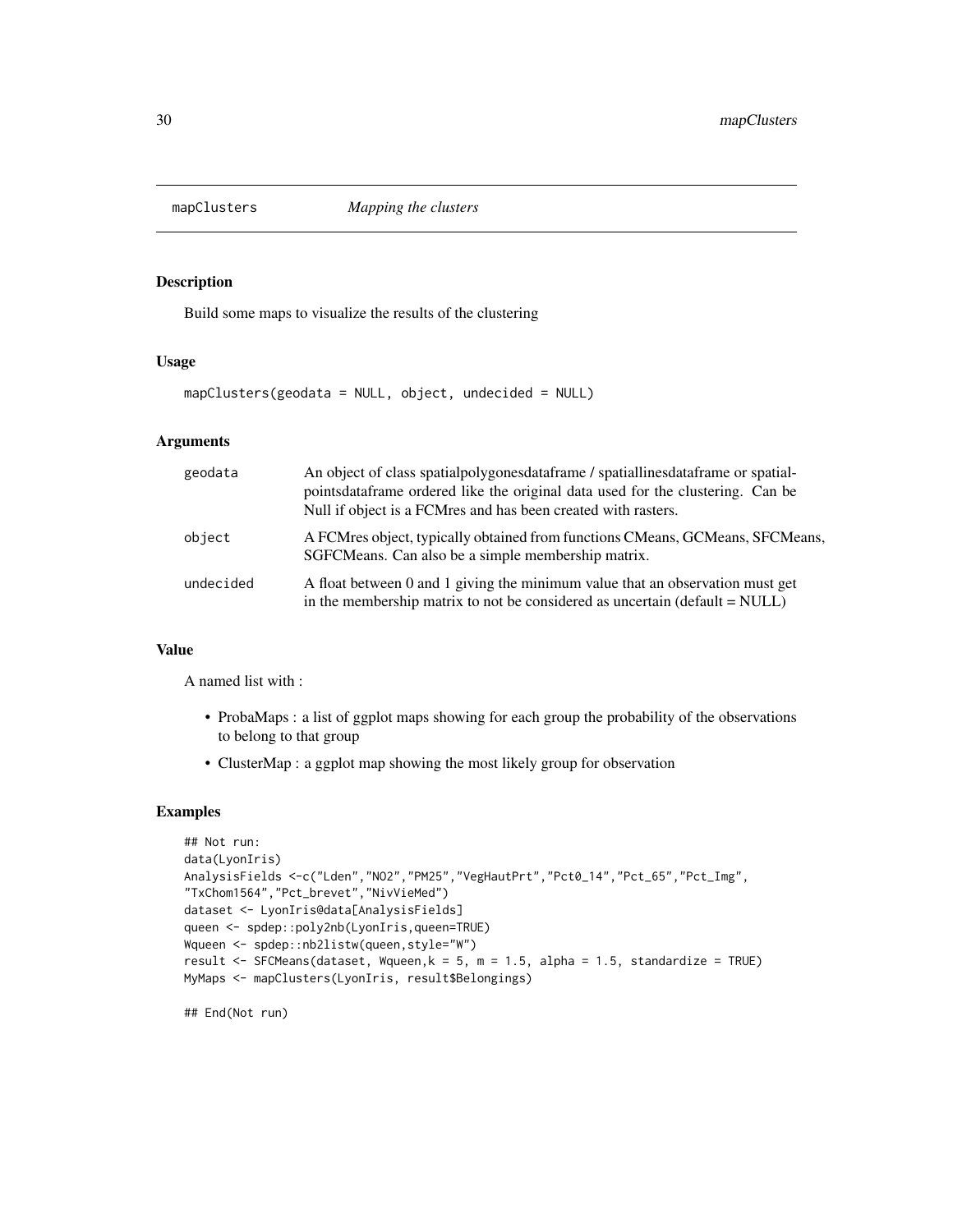<span id="page-30-0"></span>

Method to plot the results of a FCM.res object

#### Usage

## S3 method for class 'FCMres'  $plot(x, type = "spider", ...)$ 

#### Arguments

| $\mathsf{x}$ | A FCMres object, typically obtained from functions CMeans, GCMeans, SFCMeans,<br>SGFCMeans. Can also be a simple membership matrix. |
|--------------|-------------------------------------------------------------------------------------------------------------------------------------|
| type         | A string indicating the type of plot to show. Can be one of "bar", "violin", or<br>"spider". Default is spider.                     |
| .            | not used                                                                                                                            |

#### Details

This S3 method is a simple dispatcher for the functions barPlots, violinPlots and spiderPlots. To be able to use all their specific parameters, one can use them directly.

#### Value

a ggplot2 object, a list, or NULL, depending on the type of plot requested

```
data(LyonIris)
AnalysisFields <-c("Lden","NO2","PM25","VegHautPrt","Pct0_14","Pct_65","Pct_Img",
"TxChom1564","Pct_brevet","NivVieMed")
# rescaling all the variables used in the analysis
for (field in AnalysisFields) {
   LyonIris@data[[field]] <- scale(LyonIris@data[[field]])
}
# doing the initial clustering
dataset <- LyonIris@data[AnalysisFields]
queen <- spdep::poly2nb(LyonIris,queen=TRUE)
Wqueen <- spdep::nb2listw(queen,style="W")
result <- SGFCMeans(dataset, Wqueen,k = 5, m = 1.5, alpha = 1.5, beta = 0.5, standardize = FALSE)
plot(result, type = "spider")
```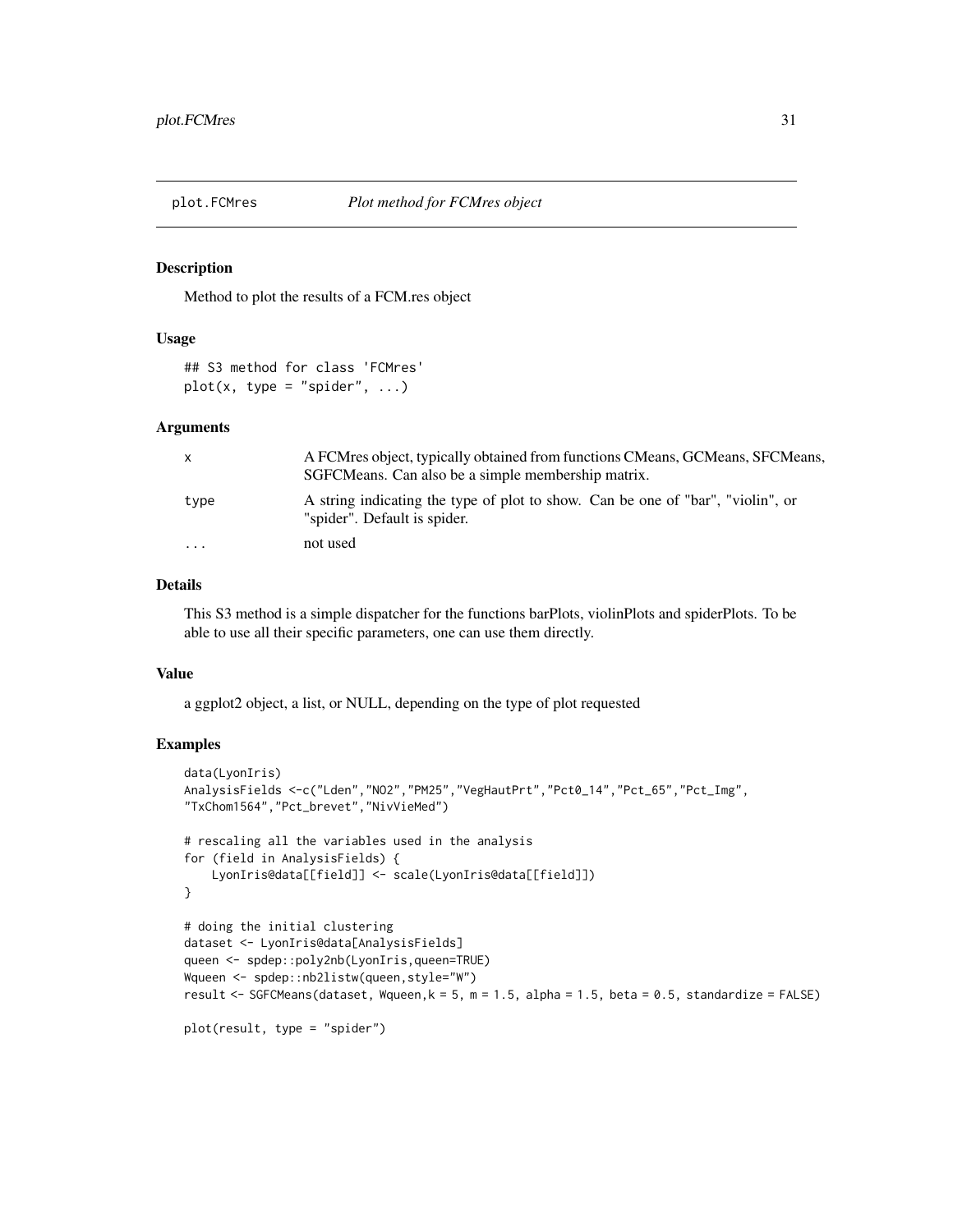<span id="page-31-0"></span>

Function to predict the membership matrix of a new set of observations

#### Usage

```
## S3 method for class 'FCMres'
predict(
 object,
 new_data,
 nblistw = NULL,
 window = NULL,
  standardize = TRUE,
  ...
)
```
### Arguments

| object      | A FCMres object, typically obtained from functions CMeans, GCMeans, SFCMeans,<br>SGFCMeans. Can also be a simple membership matrix.                                                                                                                                                                                                                                                 |
|-------------|-------------------------------------------------------------------------------------------------------------------------------------------------------------------------------------------------------------------------------------------------------------------------------------------------------------------------------------------------------------------------------------|
| new_data    | A DataFrame with the new observations                                                                                                                                                                                                                                                                                                                                               |
| nblistw     | A list, w object describing the neighbours typically produced by the spdep pack-<br>age. Required if data is a dataframe, see the parameter window if you use a list<br>of rasters as input.                                                                                                                                                                                        |
| window      | If data is a list of rasters, then a window must be specified instead of a list.w<br>object. It will be used to calculate a focal function on each raster. The window<br>must be a square numeric matrix with odd dimensions (such 3x3). The values in<br>the matrix indicate the weight to give to each pixel and the centre of the matrix<br>is the centre of the focal function. |
| standardize | A boolean to specify if the variable must be centred and reduced (default = True)                                                                                                                                                                                                                                                                                                   |
| $\cdots$    | not used                                                                                                                                                                                                                                                                                                                                                                            |

#### Value

A numeric matrix with the membership values for each new observation

### Examples

```
data(LyonIris)
AnalysisFields <-c("Lden","NO2","PM25","VegHautPrt","Pct0_14","Pct_65","Pct_Img",
"TxChom1564","Pct_brevet","NivVieMed")
```
# rescaling all the variables used in the analysis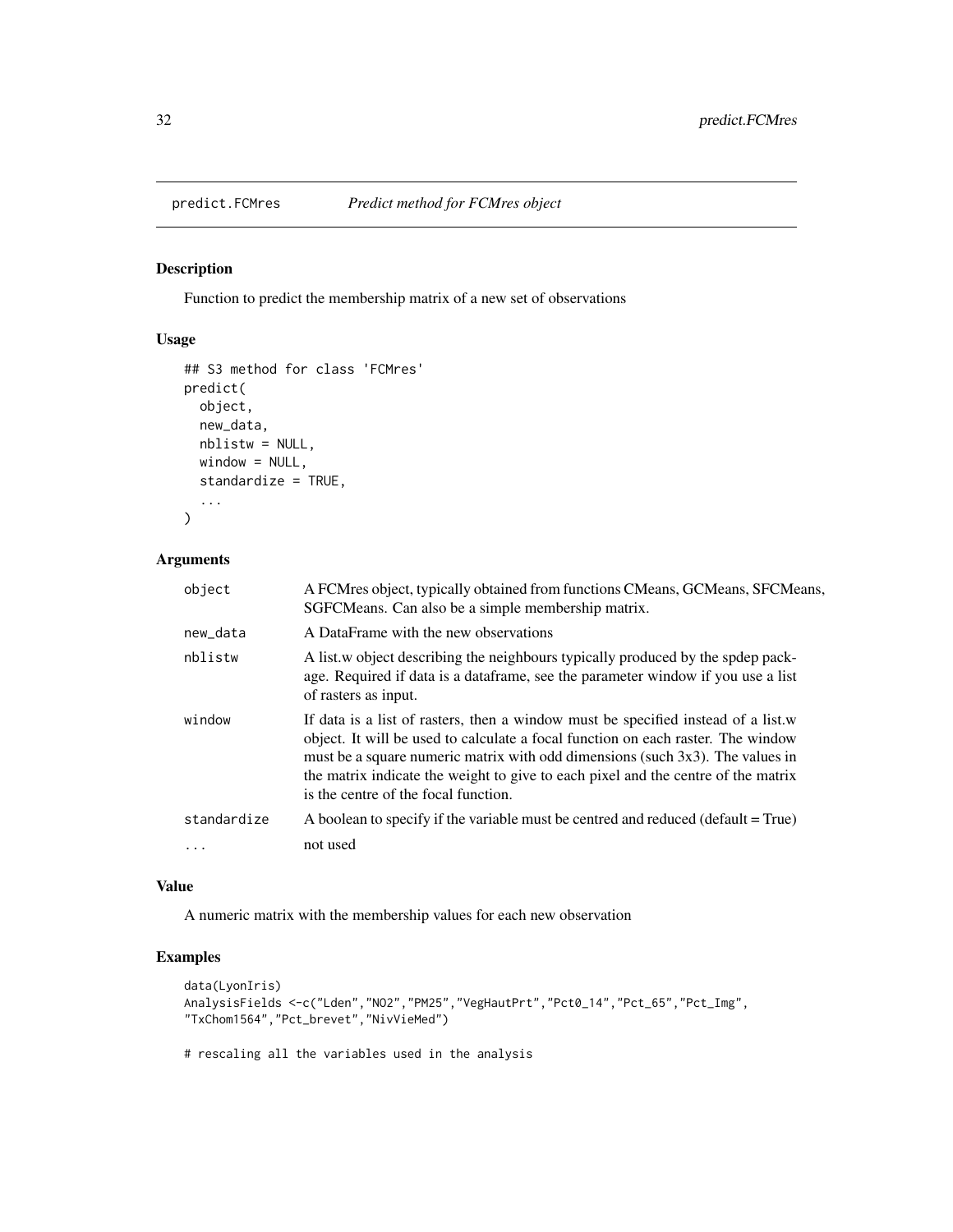```
for (field in AnalysisFields) {
   LyonIris@data[[field]] <- scale(LyonIris@data[[field]])
}
# doing the initial clustering
dataset <- LyonIris@data[AnalysisFields]
queen <- spdep::poly2nb(LyonIris,queen=TRUE)
Wqueen <- spdep::nb2listw(queen,style="W")
result <- SGFCMeans(dataset, Wqueen,k = 5, m = 1.5, alpha = 1.5, beta = 0.5, standardize = FALSE)
# using a subset of the original dataframe as "new data"
new_data <- LyonIris[c(1, 27, 36, 44, 73),]
new_dataset <- new_data@data[AnalysisFields]
new_nb <- spdep::poly2nb(new_data,queen=TRUE)
new_Wqueen <- spdep::nb2listw(new_nb,style="W")
# doing the prediction
predictions <- predict(result, new_dataset, new_Wqueen, standardize = FALSE)
```
predict\_membership *Predict matrix membership for new observations*

#### Description

Function to predict the membership matrix of a new set of observations

#### Usage

```
predict_membership(
  object,
  new_data,
  nblistw = NULL,window = NULL,
  standardize = TRUE,
  ...
\mathcal{L}
```
#### Arguments

| object   | A FCM resolvect, typically obtained from functions CM eans, GCM eans, SFCM eans,<br>SGFCMeans. Can also be a simple membership matrix.                                                       |
|----------|----------------------------------------------------------------------------------------------------------------------------------------------------------------------------------------------|
| new data | A DataFrame with the new observations or a list of rasters if object sis Raster is<br><b>TRUE</b>                                                                                            |
| nblistw  | A list w object describing the neighbours typically produced by the spdep pack-<br>age. Required if data is a data frame, see the parameter window if you use a list<br>of rasters as input. |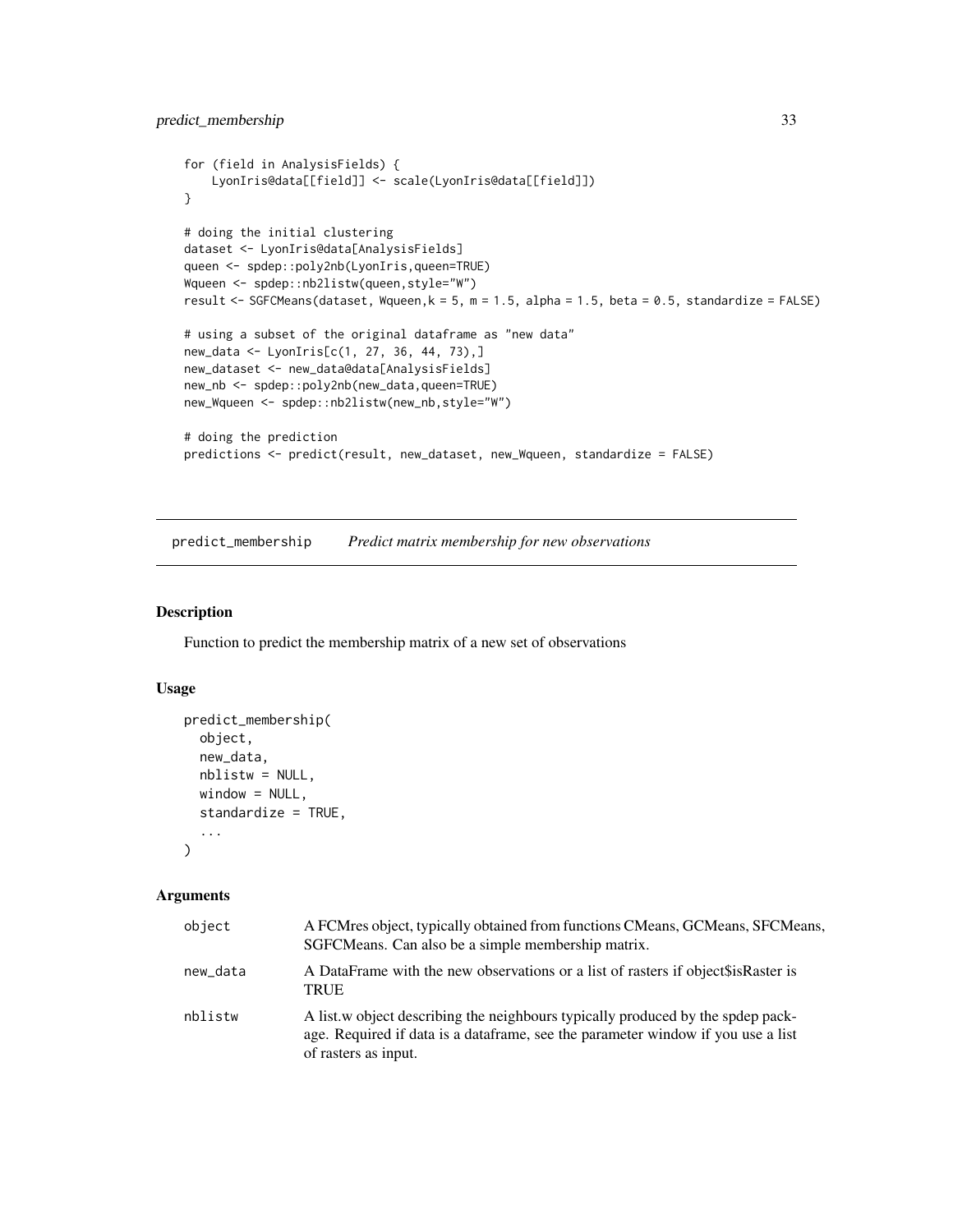<span id="page-33-0"></span>

| window      | If data is a list of rasters, then a window must be specified instead of a list.w<br>object. It will be used to calculate a focal function on each raster. The window |
|-------------|-----------------------------------------------------------------------------------------------------------------------------------------------------------------------|
|             | must be a square numeric matrix with odd dimensions (such 3x3). The values in<br>the matrix indicate the weight to give to each pixel and the centre of the matrix    |
|             | is the centre of the focal function.                                                                                                                                  |
| standardize | A boolean to specify if the variable must be centered and reduced (default =<br>True)                                                                                 |
| $\ddots$    | not used                                                                                                                                                              |

#### Value

A numeric matrix with the membership values for each new observation. If rasters were used, return a list of rasters with the membership values.

### Examples

```
data(LyonIris)
AnalysisFields <-c("Lden","NO2","PM25","VegHautPrt","Pct0_14","Pct_65","Pct_Img",
"TxChom1564","Pct_brevet","NivVieMed")
# rescaling all the variables used in the analysis
for (field in AnalysisFields) {
    LyonIris@data[[field]] <- scale(LyonIris@data[[field]])
}
# doing the initial clustering
dataset <- LyonIris@data[AnalysisFields]
queen <- spdep::poly2nb(LyonIris,queen=TRUE)
Wqueen <- spdep::nb2listw(queen,style="W")
result <- SGFCMeans(dataset, Wqueen,k = 5, m = 1.5, alpha = 1.5, beta = 0.5, standardize = FALSE)
# using a subset of the original dataframe as "new data"
new_data <- LyonIris[c(1, 27, 36, 44, 73),]
new_dataset <- new_data@data[AnalysisFields]
new_nb <- spdep::poly2nb(new_data,queen=TRUE)
new_Wqueen <- spdep::nb2listw(new_nb,style="W")
# doing the prediction
predictions <- predict_membership(result, new_dataset, new_Wqueen, standardize = FALSE)
```
print.FCMres *print method for FCMres*

#### Description

print a FCMres object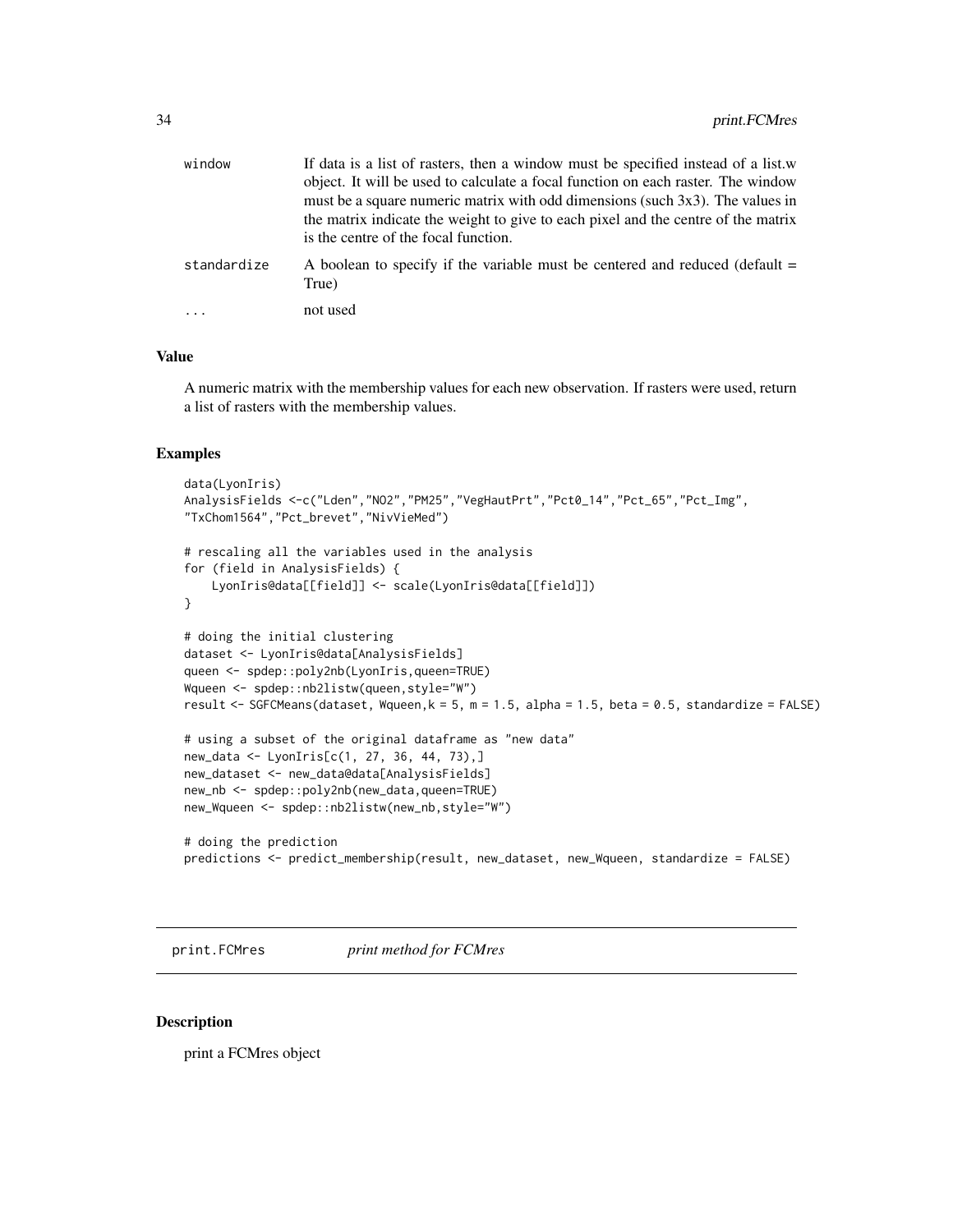### <span id="page-34-0"></span>select\_parameters 35

### Usage

```
## S3 method for class 'FCMres'
print(x, \ldots)
```
#### Arguments

|          | A FCMres object, typically obtained from functions CMeans, GCMeans, SFCMeans,<br><b>SGFCMeans</b> |
|----------|---------------------------------------------------------------------------------------------------|
| $\cdots$ | not used                                                                                          |

### Value

A boolean, TRUE if x can be considered as a FCMres object, FALSE otherwise group

### Examples

```
data(LyonIris)
AnalysisFields <-c("Lden","NO2","PM25","VegHautPrt","Pct0_14","Pct_65","Pct_Img",
"TxChom1564","Pct_brevet","NivVieMed")
dataset <- LyonIris@data[AnalysisFields]
result \leq CMeans(dataset, k = 5, m = 1.5, standardize = TRUE)
print(result, "FCMres")
```
select\_parameters *Select parameters for a clustering algorithm*

### Description

Function to select the parameters for a clustering algorithm.

### Usage

```
select_parameters(
  algo,
 data,
 k,
 m,
  alpha = NA,
 beta = NA,
 nblistw = NULL,
  lag_method = "mean",
 window = NULL,spconsist = TRUE,
  classidx = TRUE,
  nrep = 30,indices = NULL,
  standardize = TRUE,
```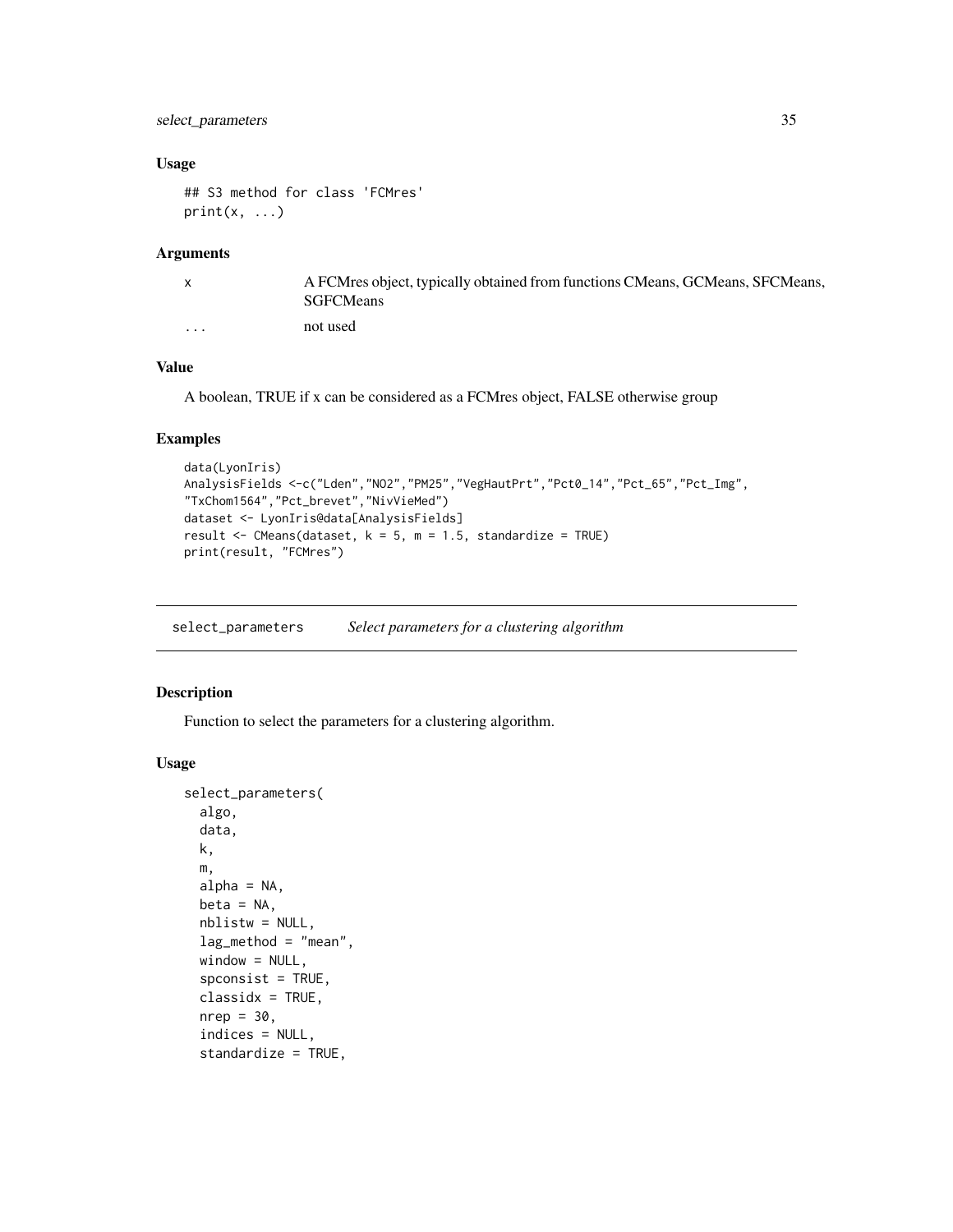```
maxiter = 500,
 tol = 0.01,seed = NULL,init = "random",
 verbose = TRUE
\mathcal{L}selectParameters(
  algo,
 data,
 k,
 m,
 alpha = NA,
 beta = NA,
 nblistw = NULL,
  lag_method = "mean",
 window = NULL,
  spconsist = TRUE,
 classidx = TRUE,
 nrep = 30,
  indices = NULL,
  standardize = TRUE,
 maxiter = 500,
  tol = 0.01,seed = NULL,
 init = "random",
 verbose = TRUE
```
### )

### Arguments

| algo       | A string indicating which method to use (FCM, GFCM, SFCM, SGFCM)                                                                                                                                                                                                                                                                                                                                                                                     |
|------------|------------------------------------------------------------------------------------------------------------------------------------------------------------------------------------------------------------------------------------------------------------------------------------------------------------------------------------------------------------------------------------------------------------------------------------------------------|
| data       | A dataframe with numeric columns or a list of rasters.                                                                                                                                                                                                                                                                                                                                                                                               |
| k          | A sequence of values for k to test $(>=2)$                                                                                                                                                                                                                                                                                                                                                                                                           |
| m          | A sequence of values for m to test                                                                                                                                                                                                                                                                                                                                                                                                                   |
| alpha      | A sequence of values for alpha to test (NULL if not required)                                                                                                                                                                                                                                                                                                                                                                                        |
| beta       | A sequence of values for beta to test (NULL if not required)                                                                                                                                                                                                                                                                                                                                                                                         |
| nblistw    | A list of list w objects describing the neighbours typically produced by the spdep<br>package (NULL if not required)                                                                                                                                                                                                                                                                                                                                 |
| lag_method | A string indicating if a classical lag must be used ("mean") or if a weighted<br>median must be used ("median"). Both can be tested by specifying a vector :<br>c("mean", "median"). When working with rasters, the string must be parsable<br>to a function like mean, min, max, sum, etc. and will be applied to all the<br>pixels values in the window designated by the parameter window and weighted<br>according to the values of this matrix. |
| window     | A list of windows to use to calculate neighbouring values if rasters are used.                                                                                                                                                                                                                                                                                                                                                                       |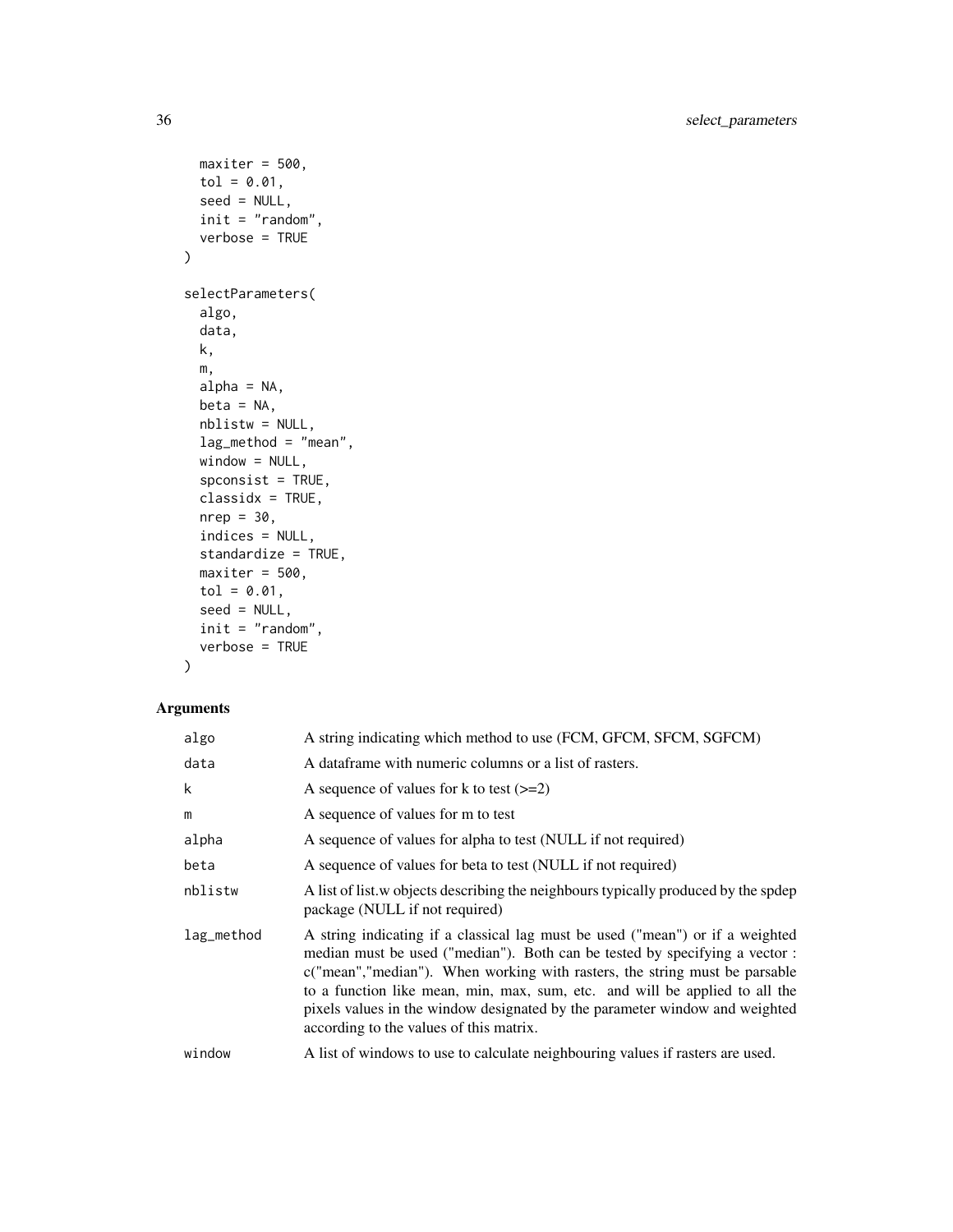| spconsist   | A boolean indicating if the spatial consistency must be calculated                                                                                                                                                                                                                                                                                                                      |
|-------------|-----------------------------------------------------------------------------------------------------------------------------------------------------------------------------------------------------------------------------------------------------------------------------------------------------------------------------------------------------------------------------------------|
| classidx    | A boolean indicating if the quality of classification indices must be calculated                                                                                                                                                                                                                                                                                                        |
| nrep        | An integer indicating the number of permutation to do to simulate the random<br>distribution of the spatial inconsistency. Only used if spconsist is TRUE.                                                                                                                                                                                                                              |
| indices     | A character vector with the names of the indices to calculate, to evaluate cluster-<br>ing quality. default is :c("Silhouette.index", "Partition.entropy", "Partition.coeff",<br>"XieBeni.index", "FukuyamaSugeno.index", "Explained.inertia"). Other avail-<br>able indices are: "DaviesBoulin.index", "CalinskiHarabasz.index", "GD43.index",<br>"GD53.index" and "Negentropy.index". |
| standardize | A boolean to specify if the variable must be centered and reduce (default = True)                                                                                                                                                                                                                                                                                                       |
| maxiter     | An integer for the maximum number of iteration                                                                                                                                                                                                                                                                                                                                          |
| tol         | The tolerance criterion used in the evaluateMatrices function for convergence<br>assessment                                                                                                                                                                                                                                                                                             |
| seed        | An integer used for random number generation. It ensures that the start centers<br>will be the same if the same integer is selected.                                                                                                                                                                                                                                                    |
| init        | A string indicating how the initial centers must be selected. "random" indicates<br>that random observations are used as centers. "kpp" use a distance based method<br>resulting in more dispersed centers at the beginning. Both of them are heuristic.                                                                                                                                |
| verbose     | A boolean indicating if a progressbar should be displayed                                                                                                                                                                                                                                                                                                                               |

### Value

A dataframe with indicators assessing the quality of classifications

```
data(LyonIris)
AnalysisFields <-c("Lden","NO2","PM25","VegHautPrt","Pct0_14","Pct_65","Pct_Img",
"TxChom1564","Pct_brevet","NivVieMed")
dataset <- LyonIris@data[AnalysisFields]
queen <- spdep::poly2nb(LyonIris,queen=TRUE)
Wqueen <- spdep::nb2listw(queen,style="W")
#set spconsist to TRUE to calculate the spatial consistency indicator
#FALSE here to reduce the time during package check
values \leq select_parameters(algo = "SFCM", dataset, k = 5, m = \text{seq}(2,3,0.1),
    alpha = seq(0, 2, 0.1), nblistw = Wqueen, spconsist = FALSE)
data(LyonIris)
```

```
AnalysisFields <-c("Lden","NO2","PM25","VegHautPrt","Pct0_14","Pct_65","Pct_Img",
"TxChom1564","Pct_brevet","NivVieMed")
dataset <- LyonIris@data[AnalysisFields]
queen <- spdep::poly2nb(LyonIris,queen=TRUE)
Wqueen <- spdep::nb2listw(queen,style="W")
#set spconsist to TRUE to calculate the spatial consistency indicator
#FALSE here to reduce the time during package check
values \leq selectParameters(algo = "SFCM", dataset, k = 5, m = seq(2,3,0.1),
```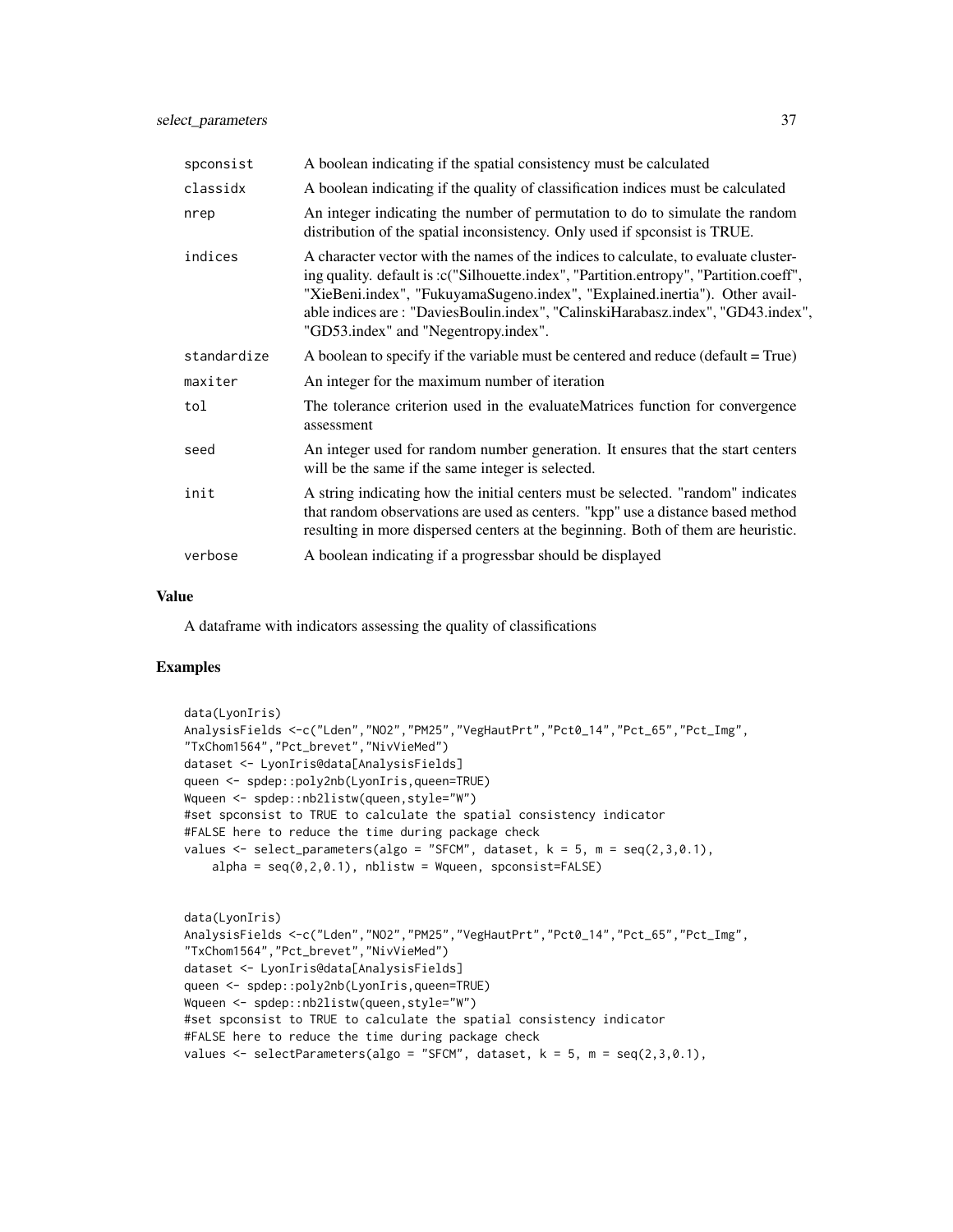```
alpha = seq(0, 2, 0.1), nblistw = Wqueen, spconsist=False()
```
select\_parameters.mc *Select parameters for clustering algorithm (multicore)*

#### Description

Function to select the parameters for a clustering algorithm. This version of the function allows to use a plan defined with the package future to reduce calculation time.

### Usage

```
select_parameters.mc(
  algo,
 data,
 k,
 m,
 alpha = NA,
 beta = NA,
 nblistw = NULL,
  lag_method = "mean",
 window = NULL,
  spconsist = TRUE,
 classidx = TRUE,nrep = 30,
  indices = NULL,
  standardize = TRUE,
 maxiter = 500,
  tol = 0.01,chunk_size = 5,
  seed = NULL,
 init = "random",verbose = TRUE
\mathcal{E}selectParameters.mc(
  algo,
 data,
 k,
 m,
 alpha = NA,
 beta = NA,
  nblistw = NULL,
  lag_method = "mean",
  window = NULL,spconsist = TRUE,
```
<span id="page-37-0"></span>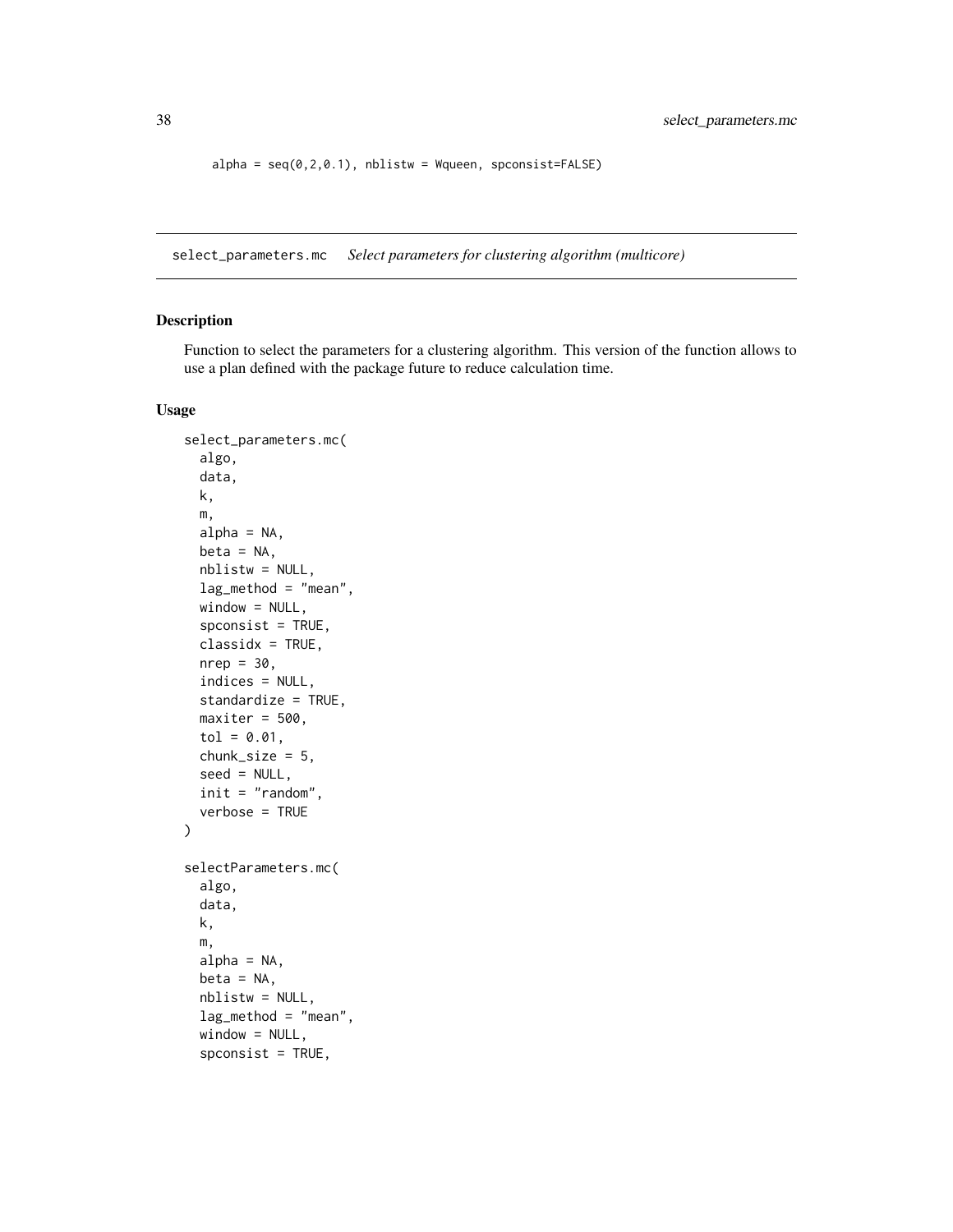```
classidx = TRUE,
 nrep = 30,indices = NULL,
 standardize = TRUE,
 maxiter = 500,tol = 0.01,chunk_size = 5,
 seed = NULL,
 init = "random",verbose = TRUE
\mathcal{L}
```
### Arguments

| algo        | A string indicating which method to use (FCM, GFCM, SFCM, SGFCM)                                                                                                                                                                                                                                                                                                                                                                                   |
|-------------|----------------------------------------------------------------------------------------------------------------------------------------------------------------------------------------------------------------------------------------------------------------------------------------------------------------------------------------------------------------------------------------------------------------------------------------------------|
| data        | A dataframe with numeric columns                                                                                                                                                                                                                                                                                                                                                                                                                   |
| $\mathsf k$ | A sequence of values for k to test $(>=2)$                                                                                                                                                                                                                                                                                                                                                                                                         |
| m           | A sequence of values for m to test                                                                                                                                                                                                                                                                                                                                                                                                                 |
| alpha       | A sequence of values for alpha to test (NULL if not required)                                                                                                                                                                                                                                                                                                                                                                                      |
| beta        | A sequence of values for beta to test (NULL if not required)                                                                                                                                                                                                                                                                                                                                                                                       |
| nblistw     | A list of list w objects describing the neighbours typically produced by the spdep<br>package (NULL if not required)                                                                                                                                                                                                                                                                                                                               |
| lag_method  | A string indicating if a classical lag must be used ("mean") or if a weighted<br>median must be used ("median"). Both can be tested by specifying a vector:<br>c("mean","median"). When working with rasters, the string must be parsable<br>to a function like mean, min, max, sum, etc. and will be applied to all the<br>pixels values in the window designated by the parameter window and weighted<br>according to the values of this matrix. |
| window      | A list of windows to use to calculate neighbouring values if rasters are used.                                                                                                                                                                                                                                                                                                                                                                     |
| spconsist   | A boolean indicating if the spatial consistency must be calculated                                                                                                                                                                                                                                                                                                                                                                                 |
| classidx    | A boolean indicating if the quality of classification indices must be calculated                                                                                                                                                                                                                                                                                                                                                                   |
| nrep        | An integer indicating the number of permutation to do to simulate the random<br>distribution of the spatial inconsistency. Only used if spconsist is TRUE.                                                                                                                                                                                                                                                                                         |
| indices     | A character vector with the names of the indices to calculate, to evaluate cluster-<br>ing quality. default is :c("Silhouette.index", "Partition.entropy", "Partition.coeff",<br>"XieBeni.index", "FukuyamaSugeno.index", "Explained.inertia"). Other avail-<br>able indices are: "DaviesBoulin.index", "CalinskiHarabasz.index", "GD43.index",<br>"GD53.index" and "Negentropy.index".                                                            |
| standardize | A boolean to specify if the variable must be centered and reduce ( $default = True$ )                                                                                                                                                                                                                                                                                                                                                              |
| maxiter     | An integer for the maximum number of iteration                                                                                                                                                                                                                                                                                                                                                                                                     |
| tol         | The tolerance criterion used in the evaluateMatrices function for convergence<br>assessment                                                                                                                                                                                                                                                                                                                                                        |
| chunk_size  | The size of a chunk used for multiprocessing. Default is 100.                                                                                                                                                                                                                                                                                                                                                                                      |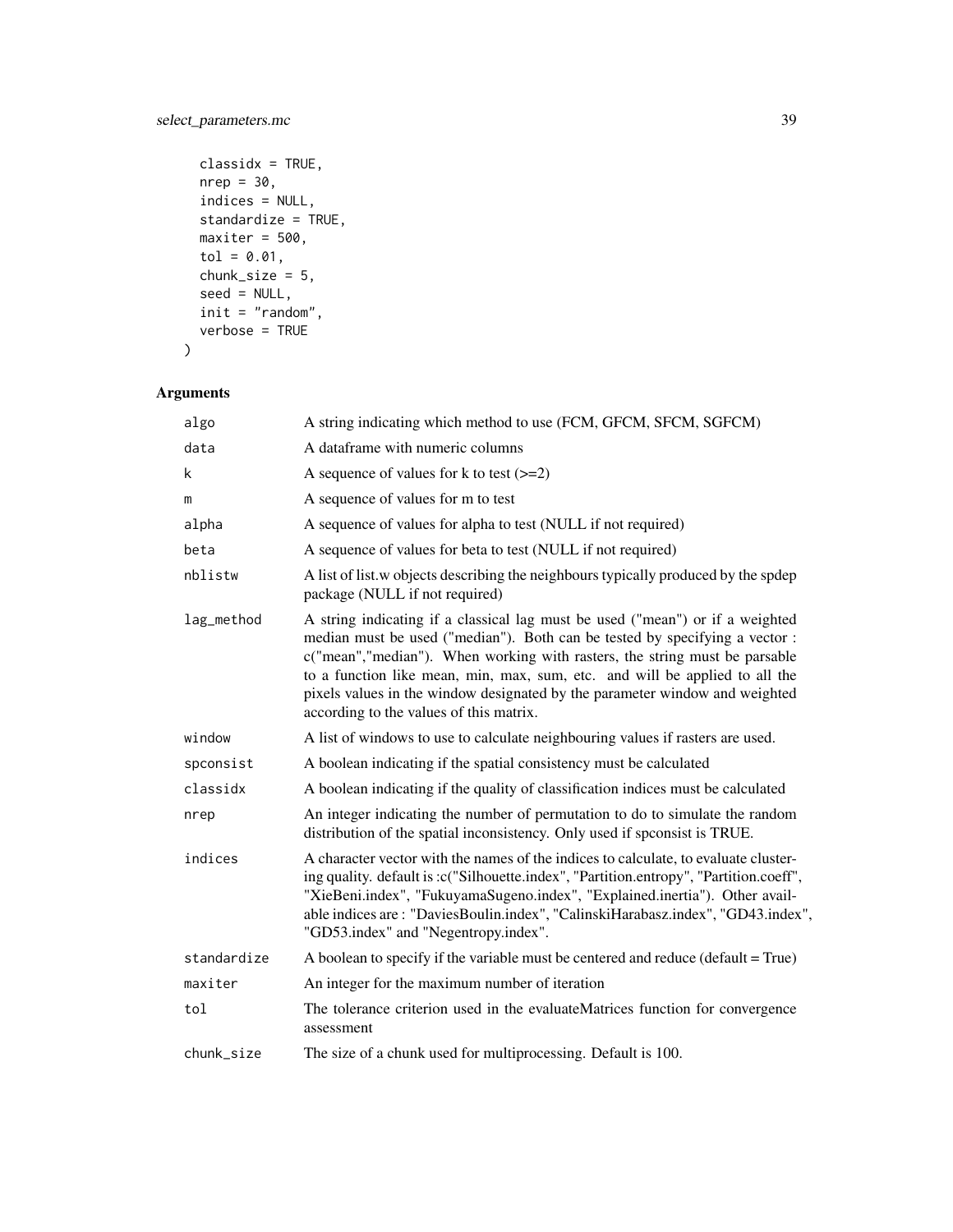<span id="page-39-0"></span>

| seed    | An integer used for random number generation. It ensures that the start centers<br>will be the same if the same integer is selected.                                                                                                                     |
|---------|----------------------------------------------------------------------------------------------------------------------------------------------------------------------------------------------------------------------------------------------------------|
| init    | A string indicating how the initial centers must be selected. "random" indicates<br>that random observations are used as centers. "kpp" use a distance based method<br>resulting in more dispersed centers at the beginning. Both of them are heuristic. |
| verbose | A boolean indicating if a progressbar should be displayed                                                                                                                                                                                                |

#### Value

A dataframe with indicators assessing the quality of classifications

#### Examples

```
data(LyonIris)
AnalysisFields <-c("Lden","NO2","PM25","VegHautPrt","Pct0_14","Pct_65","Pct_Img",
"TxChom1564","Pct_brevet","NivVieMed")
dataset <- LyonIris@data[AnalysisFields]
queen <- spdep::poly2nb(LyonIris,queen=TRUE)
Wqueen <- spdep::nb2listw(queen,style="W")
future::plan(future::multisession(workers=2))
#set spconsist to TRUE to calculate the spatial consistency indicator
#FALSE here to reduce the time during package check
values \leq select_parameters.mc("SFCM", dataset, k = 5, m = seq(1, 2.5, 0.1),
    alpha = seq(0, 2, 0.1), nblistw = Wqueen, spconsist = FALSE)
## make sure any open connections are closed afterward
if (!inherits(future::plan(), "sequential")) future::plan(future::sequential)
data(LyonIris)
AnalysisFields <-c("Lden","NO2","PM25","VegHautPrt","Pct0_14","Pct_65","Pct_Img",
"TxChom1564","Pct_brevet","NivVieMed")
dataset <- LyonIris@data[AnalysisFields]
queen <- spdep::poly2nb(LyonIris,queen=TRUE)
Wqueen <- spdep::nb2listw(queen,style="W")
future::plan(future::multisession(workers=2))
#set spconsist to TRUE to calculate the spatial consistency indicator
#FALSE here to reduce the time during package check
values \leq select_parameters.mc("SFCM", dataset, k = 5, m = \text{seq}(1, 2.5, 0.1),
   alpha = seq(0, 2, 0.1), nblistw = Wqueen, spconsist = FALSE)
```
SFCMeans *SFCMeans*

#### **Description**

spatial version of the c-mean algorithm (SFCMeans, FCM\_S1)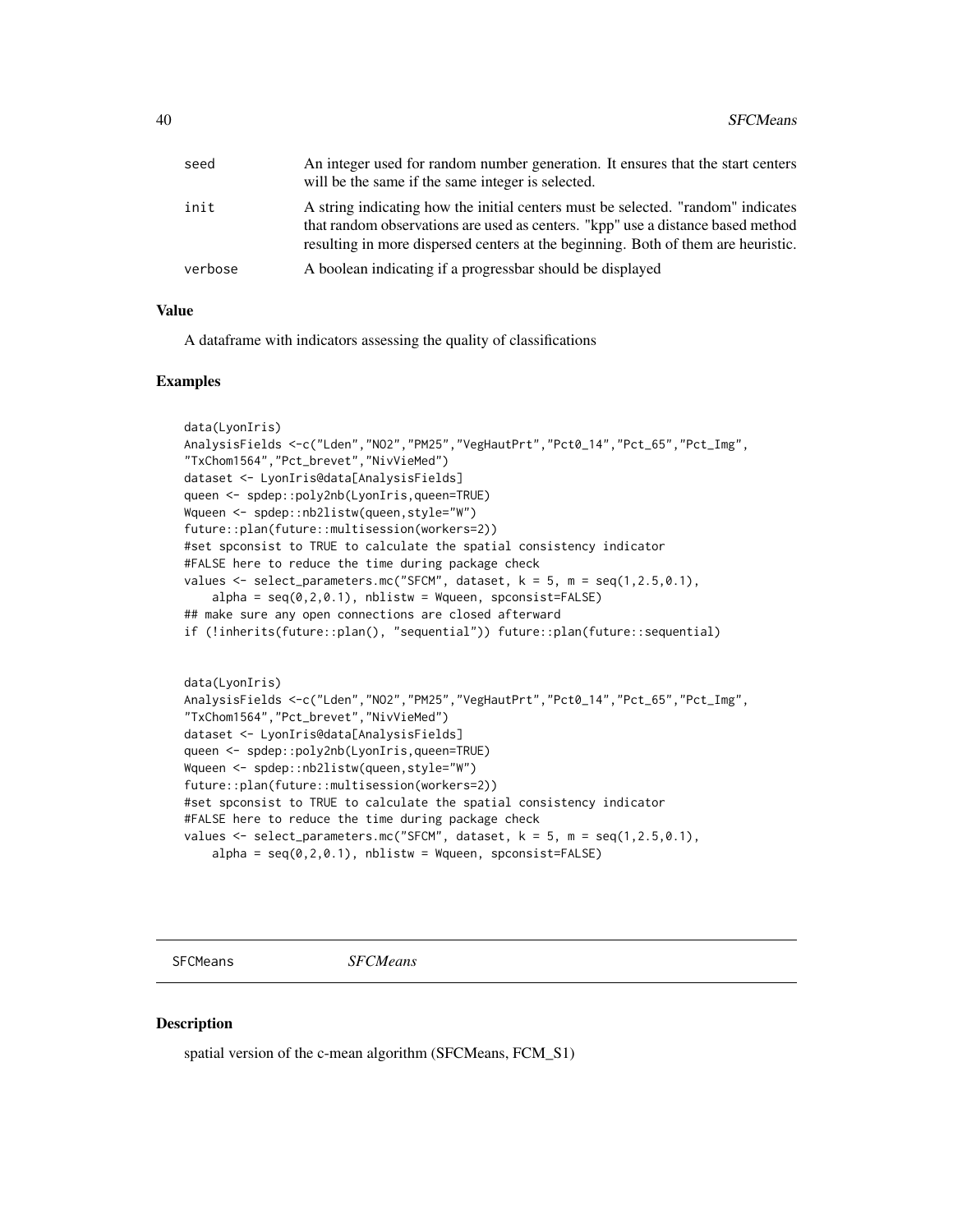### SFCMeans 41

### Usage

```
SFCMeans(
 data,
 nblistw = NULL,
 k,
 m,
 alpha,
 lag_method = "mean",
 window = NULL,
 maxiter = 500,
 tol = 0.01,
 standardize = TRUE,
 verbose = TRUE,
 init = "random",
 seed = NULL
\mathcal{L}
```
### Arguments

| data       | A data frame with only numerical variables. Can also be a list of rasters (pro-<br>duced by the package raster). In that case, each raster is considered as a variable<br>and each pixel is an observation. Pixels with NA values are not used during the<br>classification.                                                                                                                                                                                                                                                                                                                                                                                                                                                                                                                                                                                                    |
|------------|---------------------------------------------------------------------------------------------------------------------------------------------------------------------------------------------------------------------------------------------------------------------------------------------------------------------------------------------------------------------------------------------------------------------------------------------------------------------------------------------------------------------------------------------------------------------------------------------------------------------------------------------------------------------------------------------------------------------------------------------------------------------------------------------------------------------------------------------------------------------------------|
| nblistw    | A list w object describing the neighbours typically produced by the spdep pack-<br>age. Required if data is a dataframe, see the parameter window if you use a list<br>of rasters as input.                                                                                                                                                                                                                                                                                                                                                                                                                                                                                                                                                                                                                                                                                     |
| k          | An integer describing the number of cluster to find                                                                                                                                                                                                                                                                                                                                                                                                                                                                                                                                                                                                                                                                                                                                                                                                                             |
| m          | A float for the fuzziness degree                                                                                                                                                                                                                                                                                                                                                                                                                                                                                                                                                                                                                                                                                                                                                                                                                                                |
| alpha      | A float representing the weight of the space in the analysis (0 is a typical fuzzy-<br>c-mean algorithm, 1 is balanced between the two dimensions, 2 is twice the<br>weight for space)                                                                                                                                                                                                                                                                                                                                                                                                                                                                                                                                                                                                                                                                                          |
| lag_method | A string indicating if a classical lag must be used ("mean") or if a weighted<br>median must be used ("median"). When working with rasters, a function can be<br>given (or a string which will be parsed). It will be applied to all the pixels values<br>in the matrix designated by the parameter window and weighted according to the<br>values of this matrix. Typically, to obtain an average of the pixels in a 3x3 matrix<br>one could use the function sum (or "sum") and set the window as: window <-<br>matrix( $1/9$ , nrow = 3, ncol = 3). There is one special case when working with<br>rasters: one can specify "nl" (standing for non-local) which calculated a lagged<br>version of the input rasters, using the inverse of the euclidean distance as spatial<br>weights (see the section Advanced examples in the vignette introduction for<br>more details). |
| window     | If data is a list of rasters, then a window must be specified instead of a list.w<br>object. It will be used to calculate a focal function on each raster. The window<br>must be a square numeric matrix with odd dimensions (such 3x3). The values in<br>the matrix indicate the weight to give to each pixel and the centre of the matrix<br>is the centre of the focal function.                                                                                                                                                                                                                                                                                                                                                                                                                                                                                             |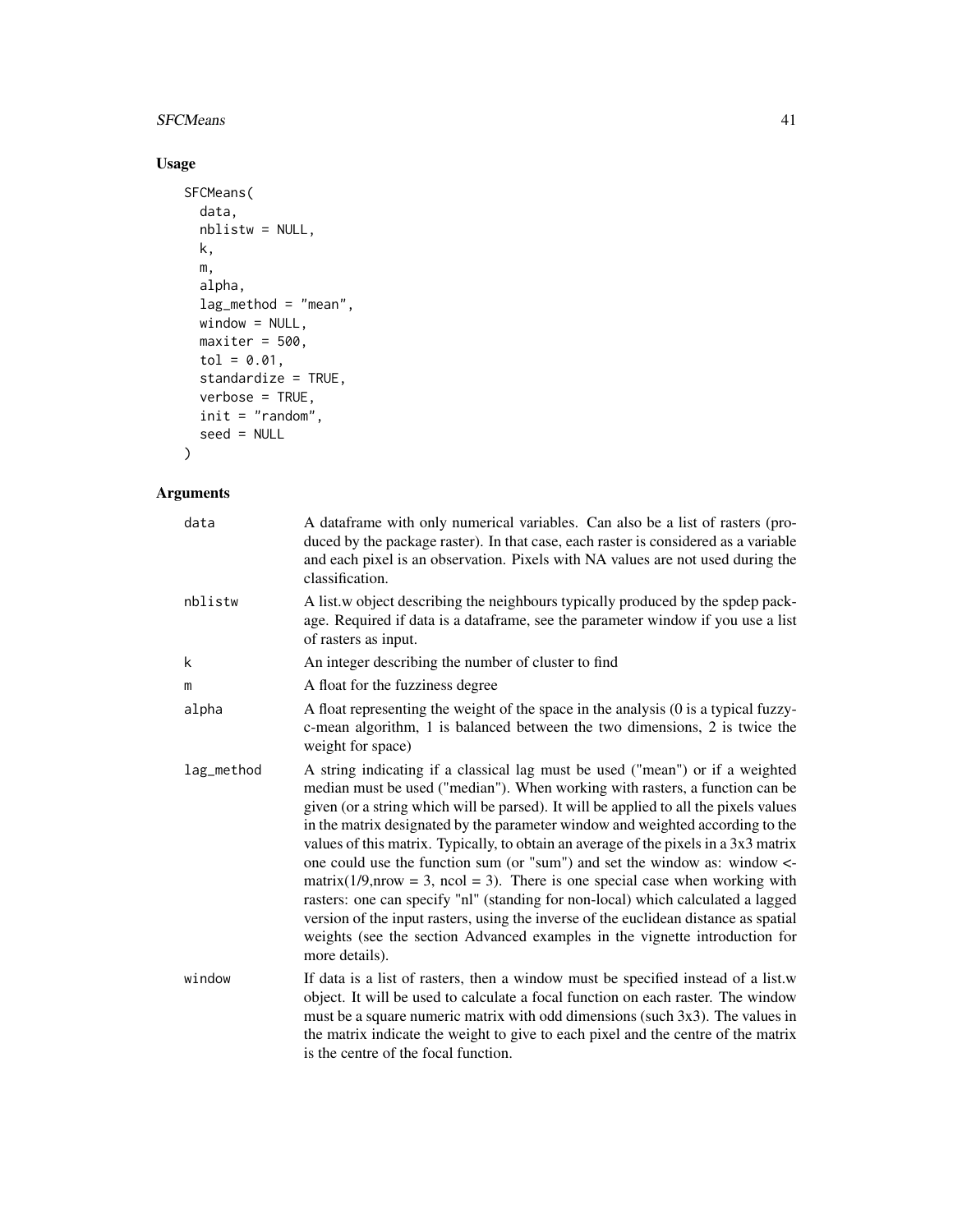| maxiter     | An integer for the maximum number of iterations                                                                                                                                                                                                          |
|-------------|----------------------------------------------------------------------------------------------------------------------------------------------------------------------------------------------------------------------------------------------------------|
| tol         | The tolerance criterion used in the evaluate Matrices function for convergence<br>assessment                                                                                                                                                             |
| standardize | A boolean to specify if the variables must be centred and reduced (default $=$<br>True)                                                                                                                                                                  |
| verbose     | A boolean to specify if the progress should be printed                                                                                                                                                                                                   |
| init        | A string indicating how the initial centres must be selected. "random" indicates<br>that random observations are used as centres. "kpp" use a distance-based method<br>resulting in more dispersed centres at the beginning. Both of them are heuristic. |
| seed        | An integer used for random number generation. It ensures that the starting cen-<br>tres will be the same if the same value is selected.                                                                                                                  |

### Details

The implementation is based on the following article : doi: [10.1016/j.patcog.2006.07.011.](https://doi.org/10.1016/j.patcog.2006.07.011)

the membership matrix (u) is calculated as follow

$$
u_{ik} = \frac{(||x_k - v_i||^2 + \alpha||\bar{x}_k - v_i||^2)^{(-1/(m-1))}}{\sum_{j=1}^{c} (||x_k - v_j||^2 + \alpha||\bar{x}_k - v_j||^2)^{(-1/(m-1))}}
$$

the centers of the groups are updated with the following formula

$$
v_i = \frac{\sum_{k=1}^{N} u_{ik}^m(x_k + \alpha \bar{x}_k)}{(1 + \alpha) \sum_{k=1}^{N} u_{ik}^m}
$$

with

- vi the center of the group vi
- xk the data point k
- xk\_bar the spatially lagged data point k

#### Value

An S3 object of class FCMres with the following slots

- Centers: a dataframe describing the final centers of the groups
- Belongings: the final membership matrix
- Groups: a vector with the names of the most likely group for each observation
- Data: the dataset used to perform the clustering (might be standardized)
- isRaster: TRUE if rasters were used as input data, FALSE otherwise
- k: the number of groups
- m: the fuzyness degree
- alpha: the spatial weighting parameter (if SFCM or SGFCM)
- beta: beta parameter for generalized version of FCM (GFCM or SGFCM)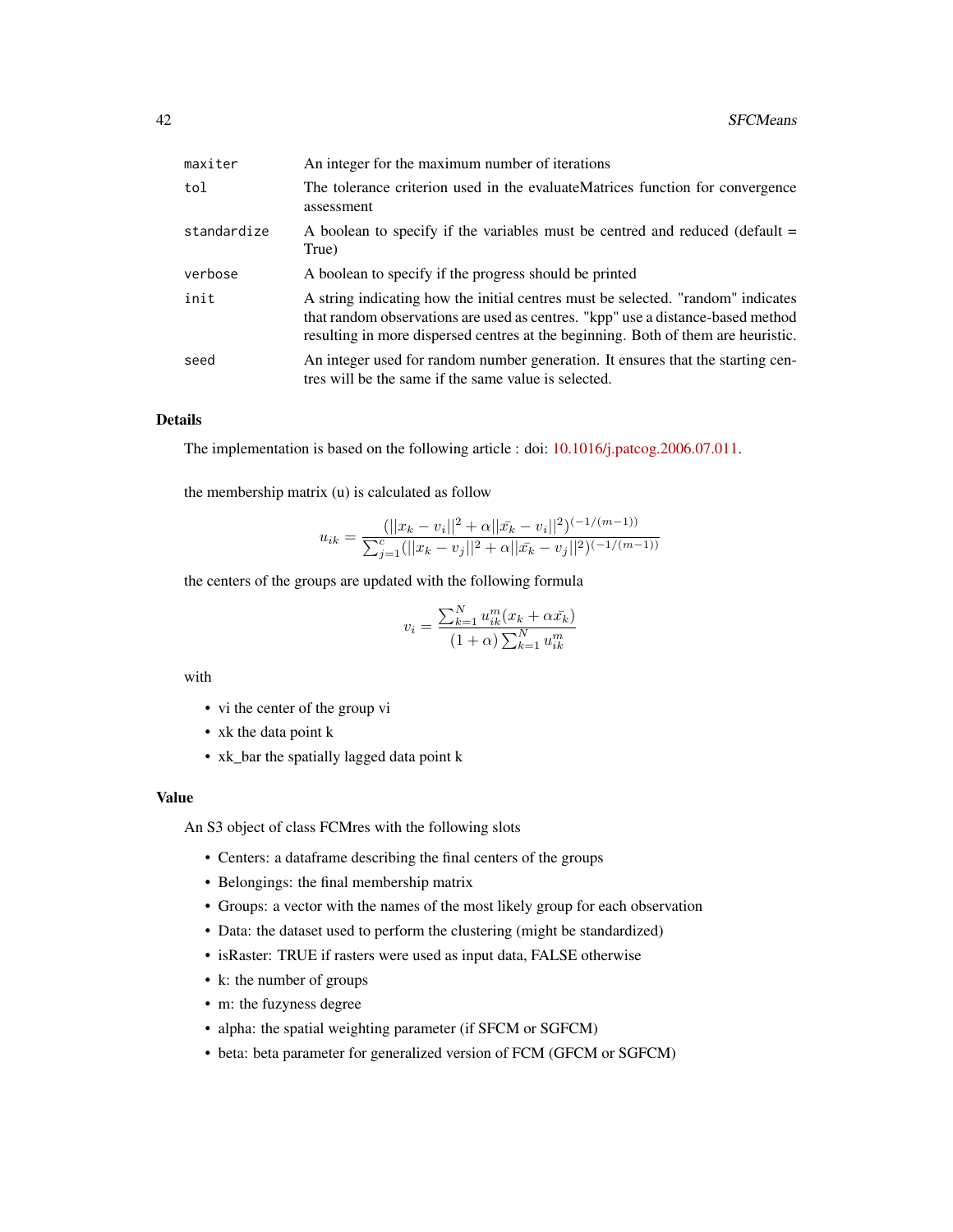#### <span id="page-42-0"></span>SGFCMeans 43

- algo: the name of the algorithm used
- rasters: a list of rasters with membership values and the most likely group (if rasters were used)
- missing: a boolean vector indicating raster cell with data (TRUE) and with NA (FALSE) (if rasters were used)
- maxiter: the maximum number of iterations used
- tol: the convergence criterio
- lag\_method: the lag function used (if SFCM or SGFCM)
- nblistw: the neighbours list used (if vector data were used for SFCM or SGFCM)
- window: the window used (if raster data were used for SFCM or SGFCM)

#### Examples

```
data(LyonIris)
AnalysisFields <-c("Lden","NO2","PM25","VegHautPrt","Pct0_14","Pct_65","Pct_Img",
"TxChom1564","Pct_brevet","NivVieMed")
dataset <- LyonIris@data[AnalysisFields]
queen <- spdep::poly2nb(LyonIris,queen=TRUE)
Wqueen <- spdep::nb2listw(queen,style="W")
result <- SFCMeans(dataset, Wqueen,k = 5, m = 1.5, alpha = 1.5, standardize = TRUE)
```
SGFCMeans *SGFCMeans*

#### Description

spatial version of the generalized c-mean algorithm (SGFCMeans)

#### Usage

```
SGFCMeans(
  data,
  nblistw = NULL,
 k,
 m,
  alpha,
  beta,
  lag_method = "mean",
 window = NULL,maxiter = 500,
  tol = 0.01,
  standardize = TRUE,
  verbose = TRUE,
  init = "random",
  seed = NULL
)
```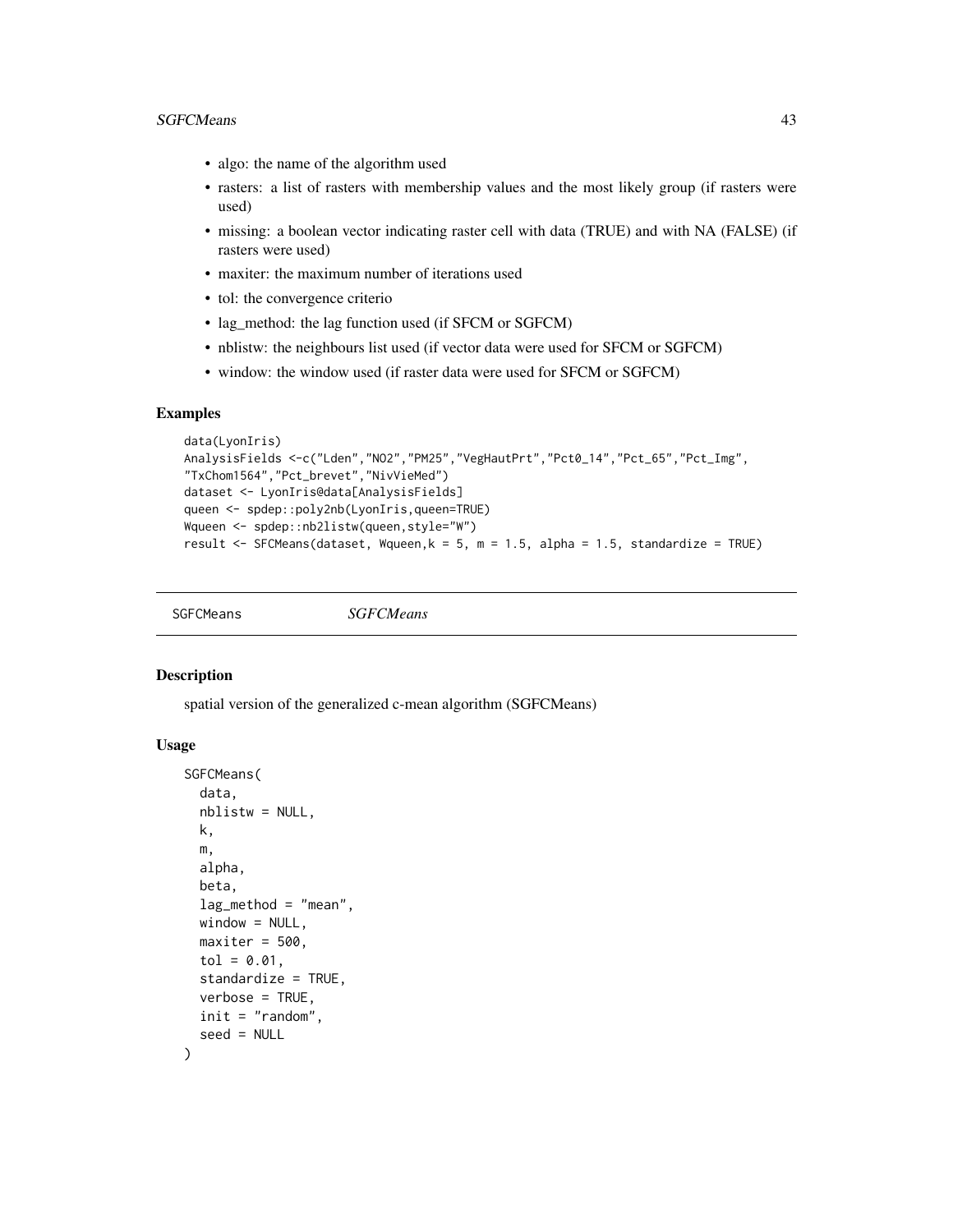### Arguments

| data        | A dataframe with only numerical variables. Can also be a list of rasters (pro-<br>duced by the package raster). In that case, each raster is considered as a variable<br>and each pixel is an observation. Pixels with NA values are not used during the<br>classification.                                                                                                                                                                                                                                                                                                                                                                                                                                                                                                                                                                                                     |
|-------------|---------------------------------------------------------------------------------------------------------------------------------------------------------------------------------------------------------------------------------------------------------------------------------------------------------------------------------------------------------------------------------------------------------------------------------------------------------------------------------------------------------------------------------------------------------------------------------------------------------------------------------------------------------------------------------------------------------------------------------------------------------------------------------------------------------------------------------------------------------------------------------|
| nblistw     | A list w object describing the neighbours typically produced by the spdep pack-<br>age. Required if data is a dataframe, see the parameter window if you use a list<br>of rasters as input.                                                                                                                                                                                                                                                                                                                                                                                                                                                                                                                                                                                                                                                                                     |
| k           | An integer describing the number of cluster to find                                                                                                                                                                                                                                                                                                                                                                                                                                                                                                                                                                                                                                                                                                                                                                                                                             |
| m           | A float for the fuzziness degree                                                                                                                                                                                                                                                                                                                                                                                                                                                                                                                                                                                                                                                                                                                                                                                                                                                |
| alpha       | A float representing the weight of the space in the analysis (0 is a typical fuzzy-<br>c-mean algorithm, 1 is balanced between the two dimensions, 2 is twice the<br>weight for space)                                                                                                                                                                                                                                                                                                                                                                                                                                                                                                                                                                                                                                                                                          |
| beta        | A float for the beta parameter (control speed convergence and classification<br>crispness)                                                                                                                                                                                                                                                                                                                                                                                                                                                                                                                                                                                                                                                                                                                                                                                      |
| lag_method  | A string indicating if a classical lag must be used ("mean") or if a weighted<br>median must be used ("median"). When working with rasters, a function can be<br>given (or a string which will be parsed). It will be applied to all the pixels values<br>in the matrix designated by the parameter window and weighted according to the<br>values of this matrix. Typically, to obtain an average of the pixels in a $3x3$ matrix<br>one could use the function sum (or "sum") and set the window as: window <-<br>$matrix(1/9, mow = 3, ncol = 3)$ . There is one special case when working with<br>rasters: one can specify "nl" (standing for non-local) which calculated a lagged<br>version of the input rasters, using the inverse of the euclidean distance as spatial<br>weights (see the section Advanced examples in the vignette introduction for<br>more details). |
| window      | If data is a list of rasters, then a window must be specified instead of a list.w<br>object. It will be used to calculate a focal function on each raster. The window<br>must be a square numeric matrix with odd dimensions (such $3x3$ ). The values in<br>the matrix indicate the weight to give to each pixel and the centre of the matrix<br>is the centre of the focal function.                                                                                                                                                                                                                                                                                                                                                                                                                                                                                          |
| maxiter     | An integer for the maximum number of iterations                                                                                                                                                                                                                                                                                                                                                                                                                                                                                                                                                                                                                                                                                                                                                                                                                                 |
| tol         | The tolerance criterion used in the evaluateMatrices function for convergence<br>assessment                                                                                                                                                                                                                                                                                                                                                                                                                                                                                                                                                                                                                                                                                                                                                                                     |
| standardize | A boolean to specify if the variables must be centred and reduced (default $=$<br>True)                                                                                                                                                                                                                                                                                                                                                                                                                                                                                                                                                                                                                                                                                                                                                                                         |
| verbose     | A boolean to specify if the progress should be printed                                                                                                                                                                                                                                                                                                                                                                                                                                                                                                                                                                                                                                                                                                                                                                                                                          |
| init        | A string indicating how the initial centres must be selected. "random" indicates<br>that random observations are used as centres. "kpp" use a distance-based method<br>resulting in more dispersed centres at the beginning. Both of them are heuristic.                                                                                                                                                                                                                                                                                                                                                                                                                                                                                                                                                                                                                        |
| seed        | An integer used for random number generation. It ensures that the starting cen-<br>tres will be the same if the same value is selected.                                                                                                                                                                                                                                                                                                                                                                                                                                                                                                                                                                                                                                                                                                                                         |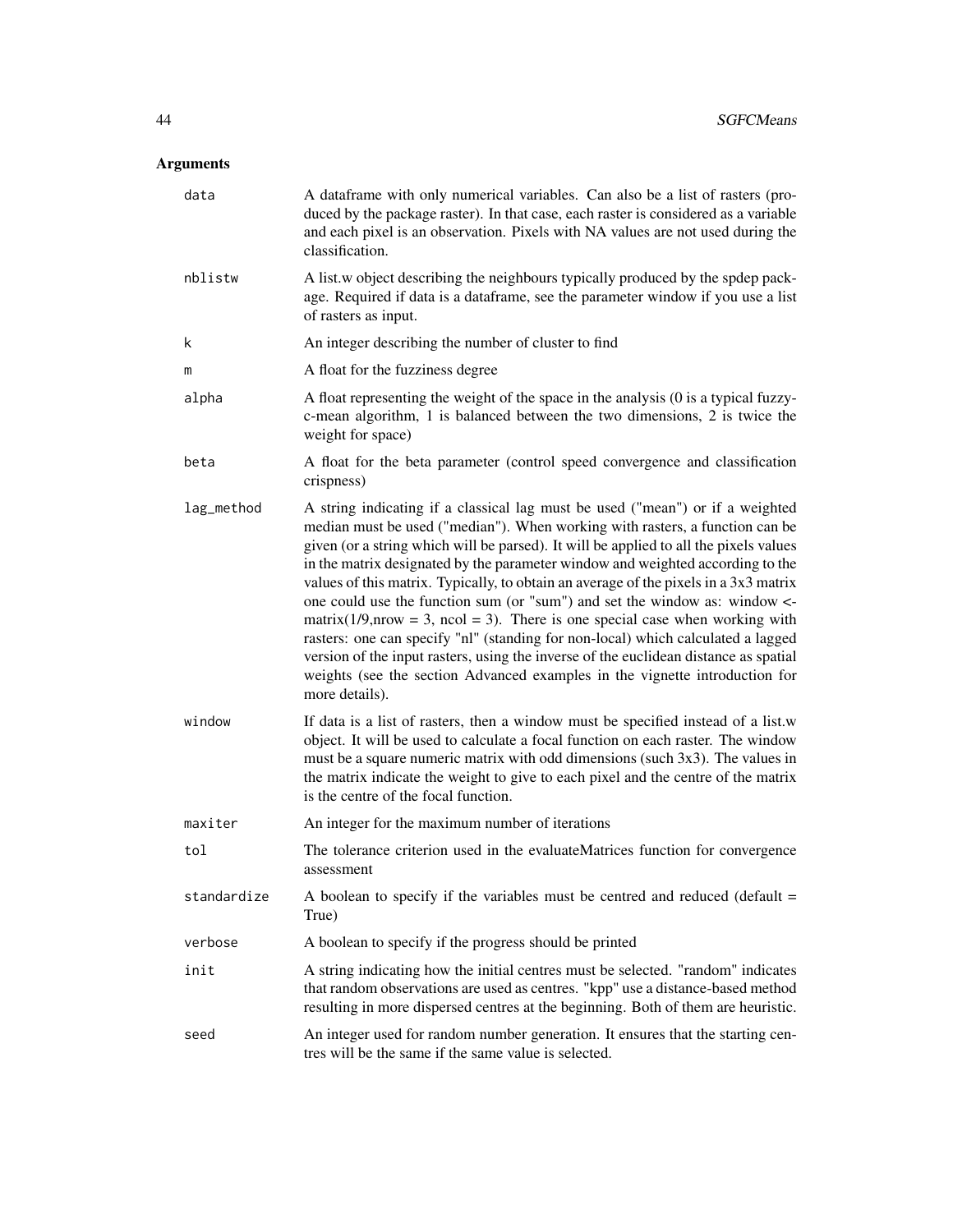#### SGFCMeans 45

#### Details

The implementation is based on the following article : doi: [10.1016/j.dsp.2012.09.016.](https://doi.org/10.1016/j.dsp.2012.09.016)

the membership matrix (u) is calculated as follow

$$
u_{ik} = \frac{(||x_k - v_i||^2 - b_k + \alpha||\bar{x}_k - v_i||^2)^{(-1/(m-1))}}{\sum_{j=1}^{c} (||x_k - v_j||^2 - b_k + \alpha||\bar{x}_k - v_j||^2)^{(-1/(m-1))}}
$$

the centers of the groups are updated with the following formula

$$
v_i = \frac{\sum_{k=1}^{N} u_{ik}^m(x_k + \alpha \bar{x}_k)}{(1 + \alpha) \sum_{k=1}^{N} u_{ik}^m}
$$

with

- vi the center of the group vi
- xk the data point k
- xk\_bar the spatially lagged data point k

$$
b_k = \beta \times min(||x_k - v||)
$$

#### Value

An S3 object of class FCMres with the following slots

- Centers: a dataframe describing the final centers of the groups
- Belongings: the final membership matrix
- Groups: a vector with the names of the most likely group for each observation
- Data: the dataset used to perform the clustering (might be standardized)
- isRaster: TRUE if rasters were used as input data, FALSE otherwise
- k: the number of groups
- m: the fuzyness degree
- alpha: the spatial weighting parameter (if SFCM or SGFCM)
- beta: beta parameter for generalized version of FCM (GFCM or SGFCM)
- algo: the name of the algorithm used
- rasters: a list of rasters with membership values and the most likely group (if rasters were used)
- missing: a boolean vector indicating raster cell with data (TRUE) and with NA (FALSE) (if rasters were used)
- maxiter: the maximum number of iterations used
- tol: the convergence criterio
- lag\_method: the lag function used (if SFCM or SGFCM)
- nblistw: the neighbours list used (if vector data were used for SFCM or SGFCM)
- window: the window used (if raster data were used for SFCM or SGFCM)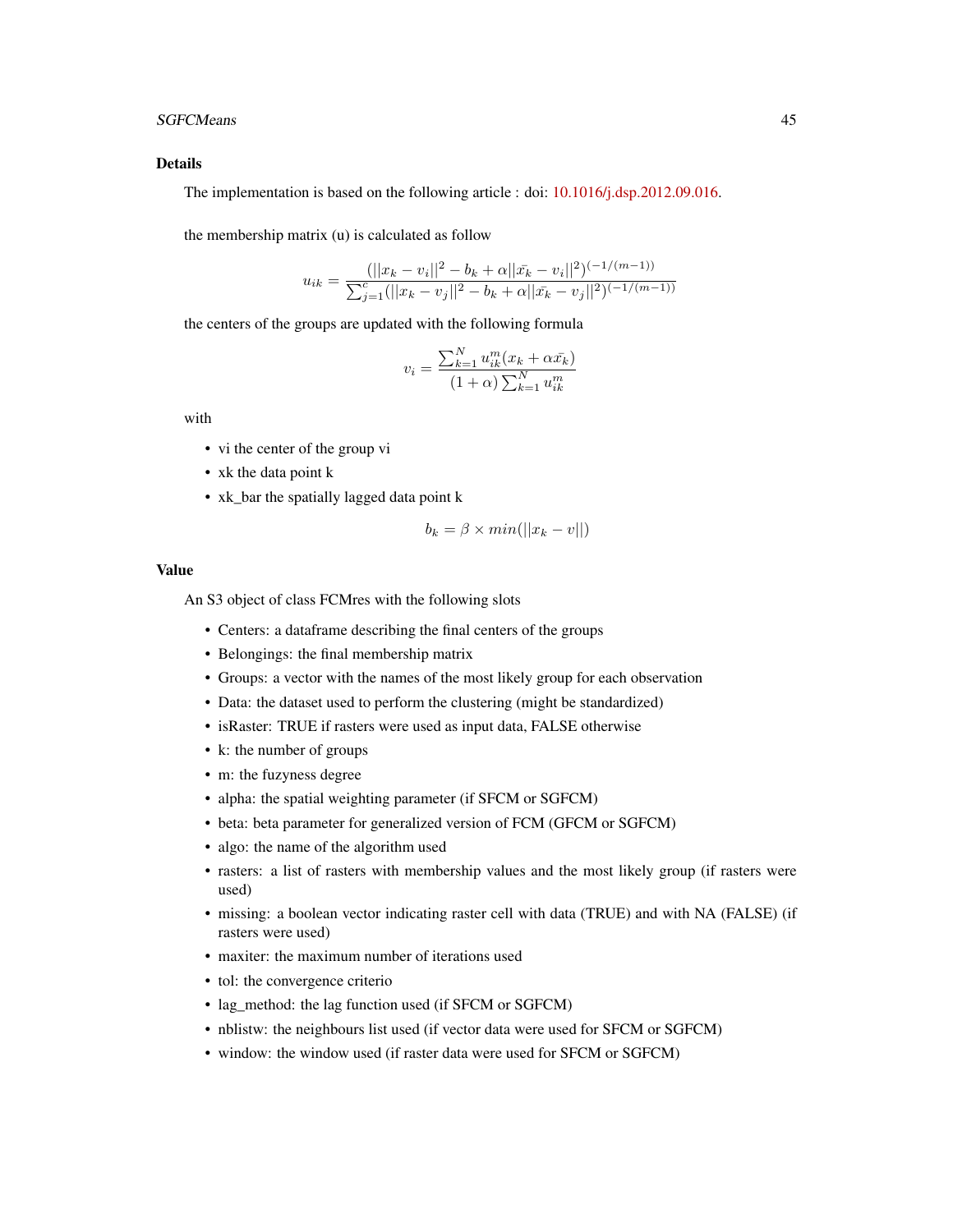### Examples

```
data(LyonIris)
AnalysisFields <-c("Lden","NO2","PM25","VegHautPrt","Pct0_14","Pct_65","Pct_Img",
"TxChom1564","Pct_brevet","NivVieMed")
dataset <- LyonIris@data[AnalysisFields]
queen <- spdep::poly2nb(LyonIris,queen=TRUE)
Wqueen <- spdep::nb2listw(queen,style="W")
result \leq SGFCMeans(dataset, Wqueen, k = 5, m = 1.5, alpha = 1.5, beta = 0.5, standardize = TRUE)
```
spatialDiag *Spatial diagnostic*

### Description

Utility function to facilitate the spatial diagnostic of a classification

Calculate the following indicators: Moran I index (spdep::moranI) for each column of the membership matrix, Join count test (spdep::joincount.multi) for the most likely groups of each datapoint, Spatial consistency index (see function spConsistency) and the Elsa statistic (see function calcElsa). Note that if the FCMres object given was constructed with rasters, the joincount statistic is not calculated and no p-values are provided for the Moran I indices.

#### Usage

```
spatialDiag(
  object,
  nblistw = NULL,
  window = NULL,
  undecided = NULL,
  mattist = NULL,nrep = 50)
```
#### Arguments

| object    | A FCMres object, typically obtained from functions CMeans, GCMeans, SFCMeans,<br>SGFCMeans. Can also be a simple membership matrix.                                                                                                         |
|-----------|---------------------------------------------------------------------------------------------------------------------------------------------------------------------------------------------------------------------------------------------|
| nblistw   | A list, w object describing the neighbours typically produced by the spdep pack-<br>age. Required if data is a dataframe, see the parameter window if you use a list<br>of rasters as input. Can also be NULL if object is a FCMres object. |
| window    | If rasters were used for the classification, the window must be specified instead<br>of a list.w object. Can also be NULL if object is a FCMres object.                                                                                     |
| undecided | A float giving the threshod to detect undecided observations. An observation<br>is undecided if its maximum membership value is bellow this float. If null, no<br>observations are undecided.                                               |
| matdist   | A matrix representing the dissimilarity between the clusters. The matrix must<br>be squared and the diagonal must be filled with zeros.                                                                                                     |

<span id="page-45-0"></span>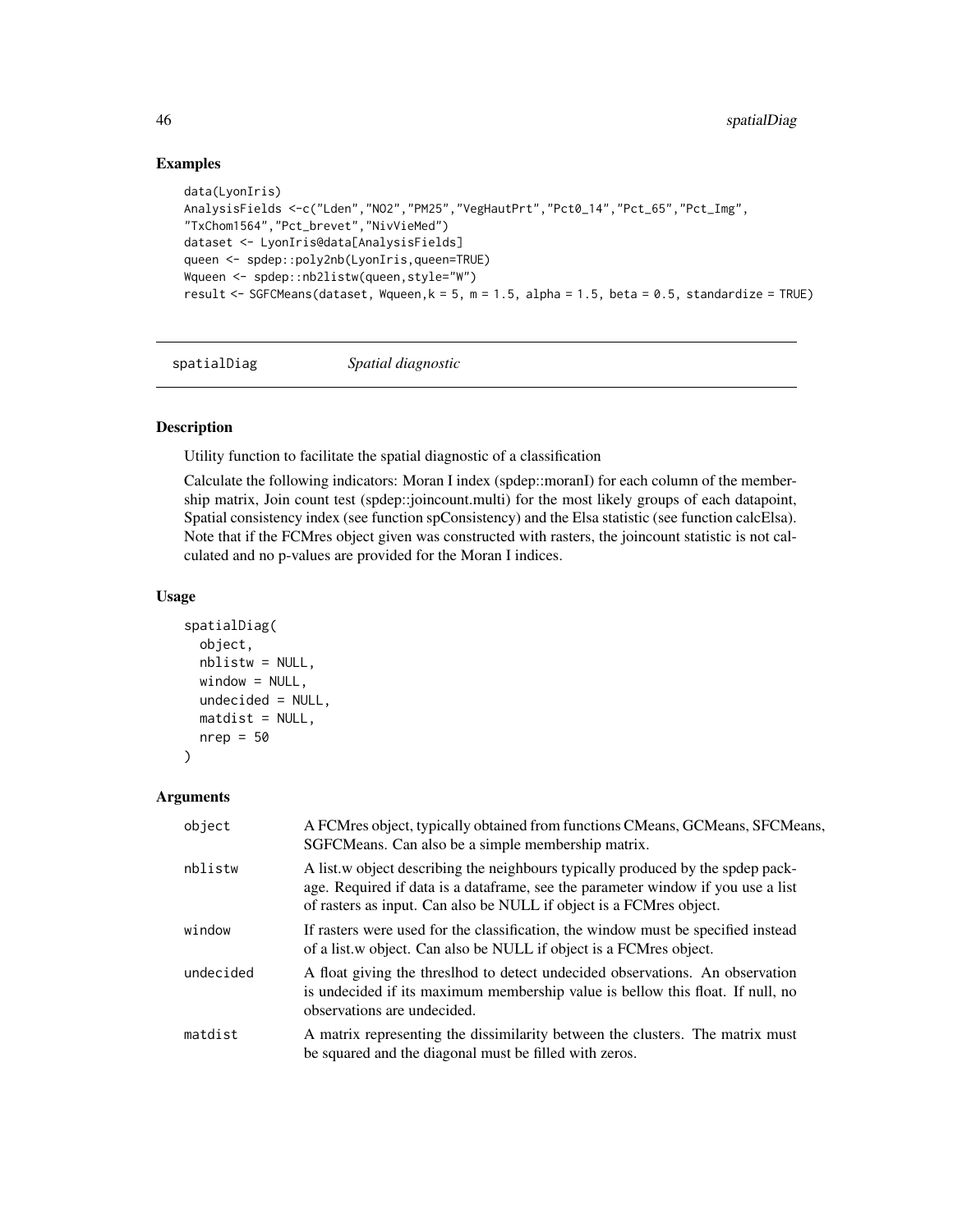### <span id="page-46-0"></span>spConsistency 47

nrep An integer indicating the number of permutation to do to simulate the random distribution of the spatial inconsistency

#### Value

A named list with :

- MoranValues : the moran I values for each column of the membership matrix (spdep::MoranI)
- JoinCounts : the result of the join count test calculated with the most likely group for each datapoint (spdep::joincount.multi)
- SpConsist : the mean value of the spatial consistency index (the lower, the better, see ?spConsistency for details)

### Examples

```
data(LyonIris)
AnalysisFields <-c("Lden","NO2","PM25","VegHautPrt","Pct0_14","Pct_65","Pct_Img",
"TxChom1564","Pct_brevet","NivVieMed")
dataset <- LyonIris@data[AnalysisFields]
queen <- spdep::poly2nb(LyonIris,queen=TRUE)
Wqueen <- spdep::nb2listw(queen,style="W")
result <- SFCMeans(dataset, Wqueen,k = 5, m = 1.5, alpha = 1.5, standardize = TRUE)
spatialDiag(result, undecided=0.45, nrep=30)
```
spConsistency *Spatial consistency index*

### Description

Calculate a spatial consistency index

### Usage

```
spConsistency(object, nblistw = NULL, window = NULL, nrep = 999, adj = FALSE)
```
### Arguments

| object  | A FCMres object, typically obtained from functions CMeans, GCMeans, SFCMeans,<br>SGFCMeans. Can also be a simple membership matrix.                                                                                                         |
|---------|---------------------------------------------------------------------------------------------------------------------------------------------------------------------------------------------------------------------------------------------|
| nblistw | A list, w object describing the neighbours typically produced by the spdep pack-<br>age. Required if data is a dataframe, see the parameter window if you use a list<br>of rasters as input. Can also be NULL if object is a FCMres object. |
| window  | if rasters were used for the classification, the window must be specified instead<br>of a list.w object. Can also be NULL if object is a FCMres object.                                                                                     |
| nrep    | An integer indicating the number of permutation to do to simulate spatial ran-<br>domness. Note that if rasters are used, each permutation can be very long.                                                                                |
| adj     | A boolean indicating if the adjusted version of the indicator must be calculated<br>when working with rasters. When working with vectors, see the function ad-<br>just Spatial Weights to modify the list w object.                         |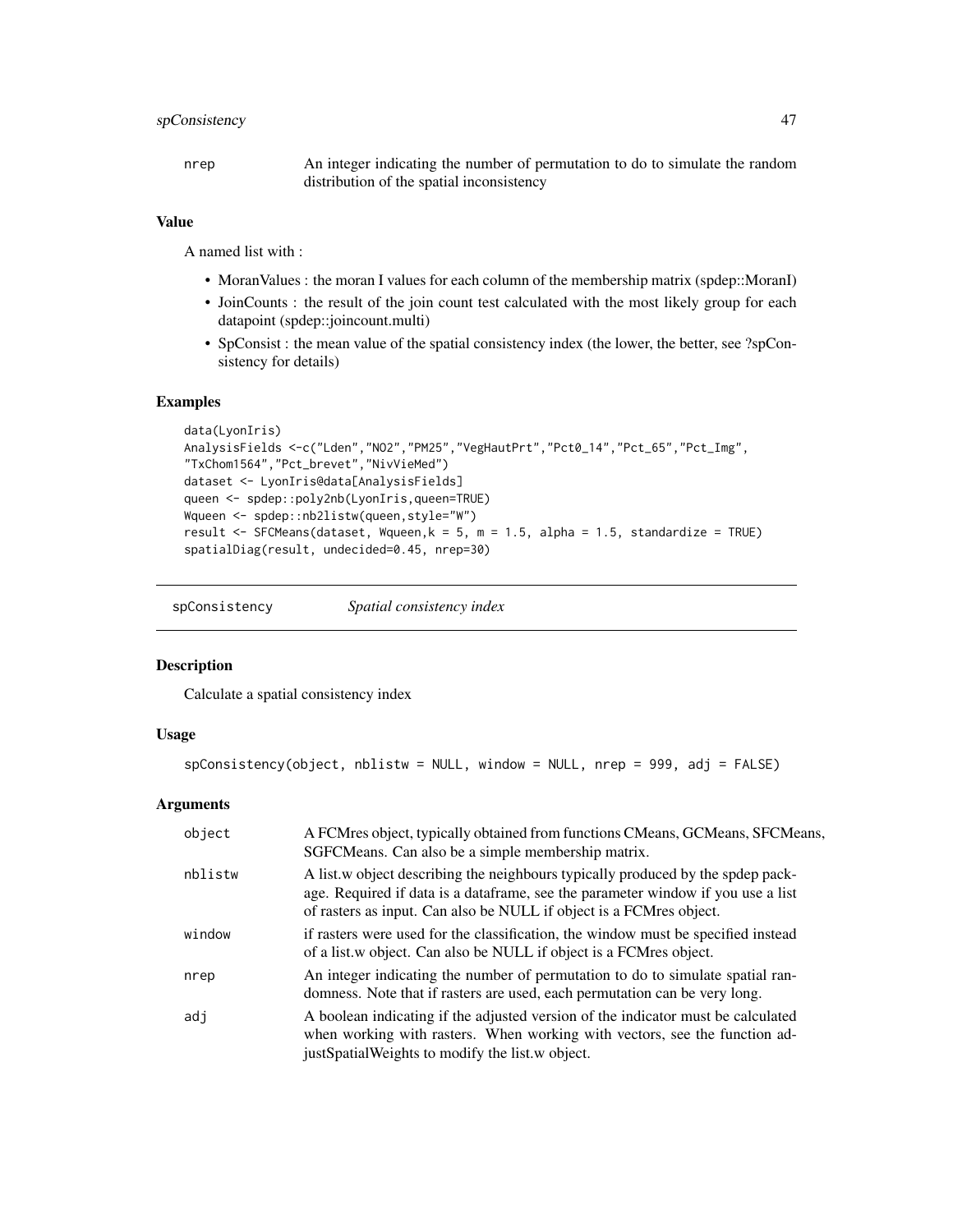#### Details

This index is experimental, it aims to measure how much a clustering solution is spatially consistent. A classification is spatially inconsistent if neighbouring observation do not belong to the same group. See detail for a description of its calculation

The total spatial inconsistency (\*Scr\*) is calculated as follow

$$
isp = \sum_{i} \sum_{j} \sum_{k} (u_{ik} - u_{jk})^2 * W_{ij}
$$

With U the membership matrix, i an observation, k the neighbours of i and W the spatial weight matrix This represents the total spatial inconsistency of the solution (true inconsistency) We propose to compare this total with simulated values obtained by permutations (simulated inconsistency). The values obtained by permutation are an approximation of the spatial inconsistency obtained in a random context Ratios between the true inconsistency and simulated inconsistencies are calculated A value of 0 depict a situation where all observations are identical to their neighbours A value of 1 depict a situation where all observations are as much different as their neighbours that what randomness can produce A classification solution able to reduce this index has a better spatial consistency

#### Value

A named list with

- Mean : the mean of the spatial consistency index
- prt05 : the 5th percentile of the spatial consistency index
- prt95 : the 95th percentile of the spatial consistency index
- samples : all the value of the spatial consistency index
- sum\_diff : the total sum of squarred difference between observations and their neighbours

```
data(LyonIris)
AnalysisFields <-c("Lden","NO2","PM25","VegHautPrt","Pct0_14","Pct_65","Pct_Img",
"TxChom1564","Pct_brevet","NivVieMed")
dataset <- LyonIris@data[AnalysisFields]
queen <- spdep::poly2nb(LyonIris,queen=TRUE)
Wqueen <- spdep::nb2listw(queen,style="W")
result \le SFCMeans(dataset, Wqueen, k = 5, m = 1.5, alpha = 1.5, standardize = TRUE)
spConsistency(result$Belongings, nblistw = Wqueen, nrep=50)
```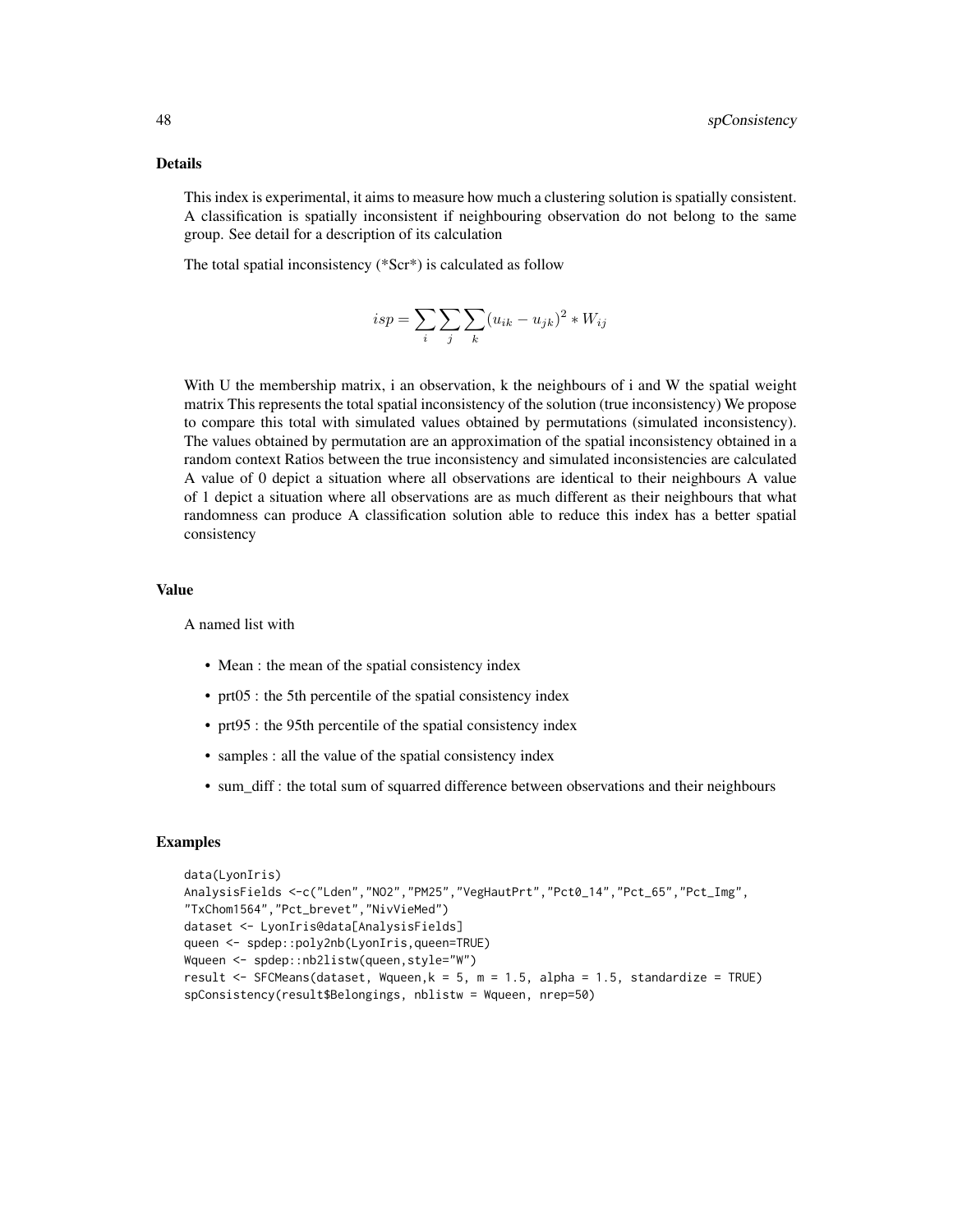<span id="page-48-0"></span>spiderPlots *Spider chart*

#### Description

Display spider charts to quickly compare values between groups

#### Usage

```
spiderPlots(data, belongmatrix, chartcolors = NULL)
```
### Arguments

| data        | A dataframe with numeric columns                 |
|-------------|--------------------------------------------------|
|             | belong matrix A membership matrix                |
| chartcolors | A vector of color names used for the spider plot |

### Details

For each group, the weighted mean of each variable in data is calculated based on the probability of belonging to this group of each observation. On the chart the exterior ring represents the maximum value obtained for all the groups and the interior ring the minimum. The groups are located between these two limits in a linear way.

#### Value

NULL, the plots are displayed directly by the function (see fmsb::radarchart)

```
data(LyonIris)
AnalysisFields <-c("Lden","NO2","PM25","VegHautPrt","Pct0_14","Pct_65","Pct_Img",
"TxChom1564","Pct_brevet","NivVieMed")
dataset <- LyonIris@data[AnalysisFields]
queen <- spdep::poly2nb(LyonIris,queen=TRUE)
Wqueen <- spdep::nb2listw(queen,style="W")
result \le SFCMeans(dataset, Wqueen, k = 5, m = 1.5, alpha = 1.5, standardize = TRUE)
spiderPlots(dataset,result$Belongings)
```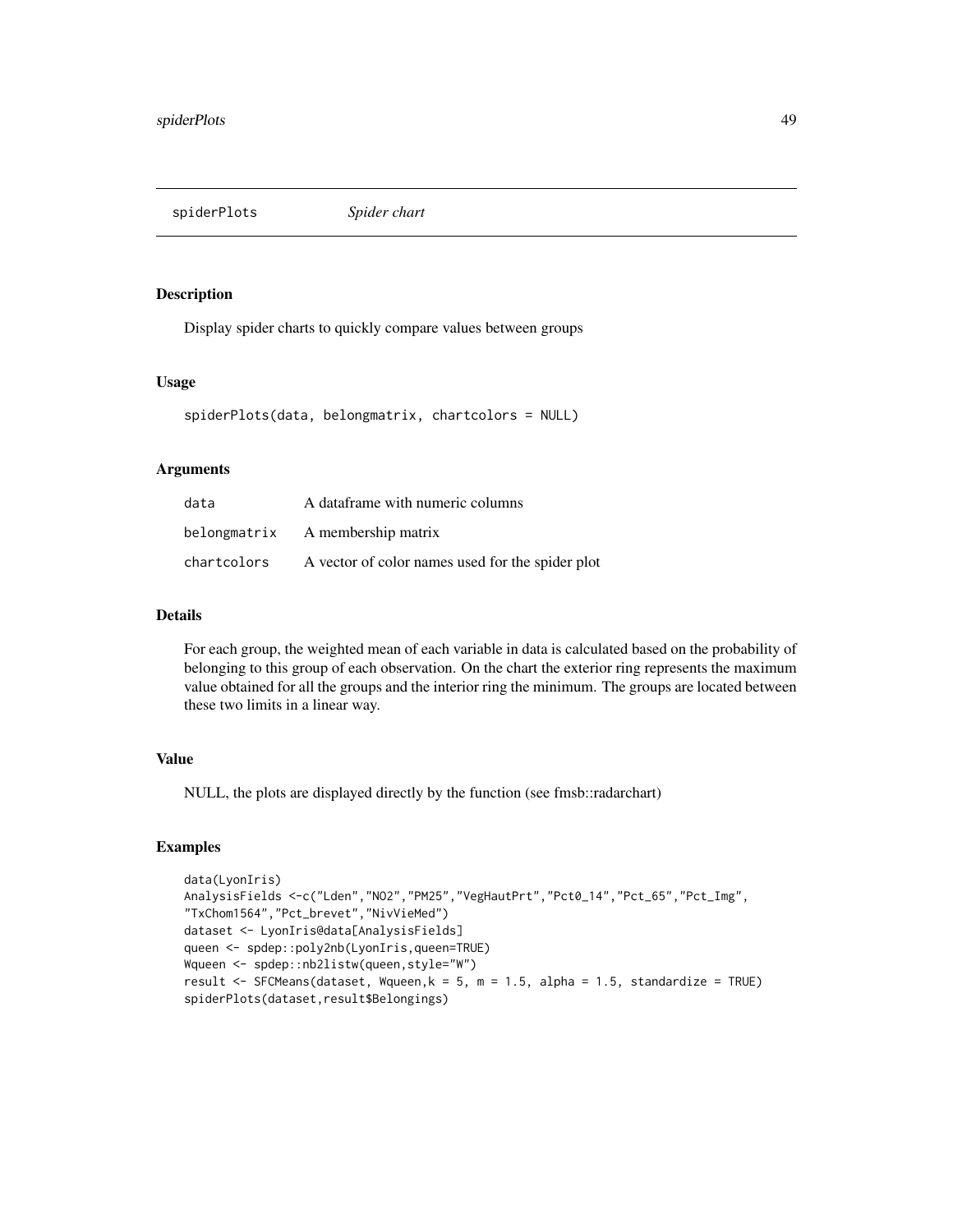<span id="page-49-0"></span>sp\_clust\_explorer *Classification result explorer*

#### Description

Start a local Shiny App to explore the results of a classification

### Usage

```
sp_clust_explorer(
 object = NULL,spatial = NULL,membership = NULL,
 dataset = NULL,port = 8100,
  ...
)
```
### Arguments

| object     | A FCMres object, typically obtained from functions CMeans, GCMeans, SFCMeans,<br><b>SGFCMeans</b>                                                                                      |
|------------|----------------------------------------------------------------------------------------------------------------------------------------------------------------------------------------|
| spatial    | A spatial object (SpatialPointsDataFrame, SpatialPolygonsDataFrame or Spa-<br>tialLinesDataFrame) used to map the observations. Only needed if object was<br>not created from rasters. |
| membership | A matrix or a data frame representing the membership values obtained for each<br>observation. If NULL, then the matrix is extracted from object.                                       |
| dataset    | A data frame or matrix representing the data used for the classification. If NULL,<br>then the matrix is extracted from object.                                                        |
| port       | An integer of length 4 indicating the port on which to start the Shiny app. Default<br>is $8100$                                                                                       |
| $\cdots$   | Other parameters passed to the function runApp                                                                                                                                         |

```
## Not run:
data(LyonIris)
#selecting the columns for the analysis
AnalysisFields <-c("Lden","NO2","PM25","VegHautPrt","Pct0_14",
                   "Pct_65","Pct_Img","TxChom1564","Pct_brevet","NivVieMed")
#rescaling the columns
Data <- LyonIris@data[AnalysisFields]
for (Col in names(Data)){
 Data[[Col]] <- as.numeric(scale(Data[[Col]]))
```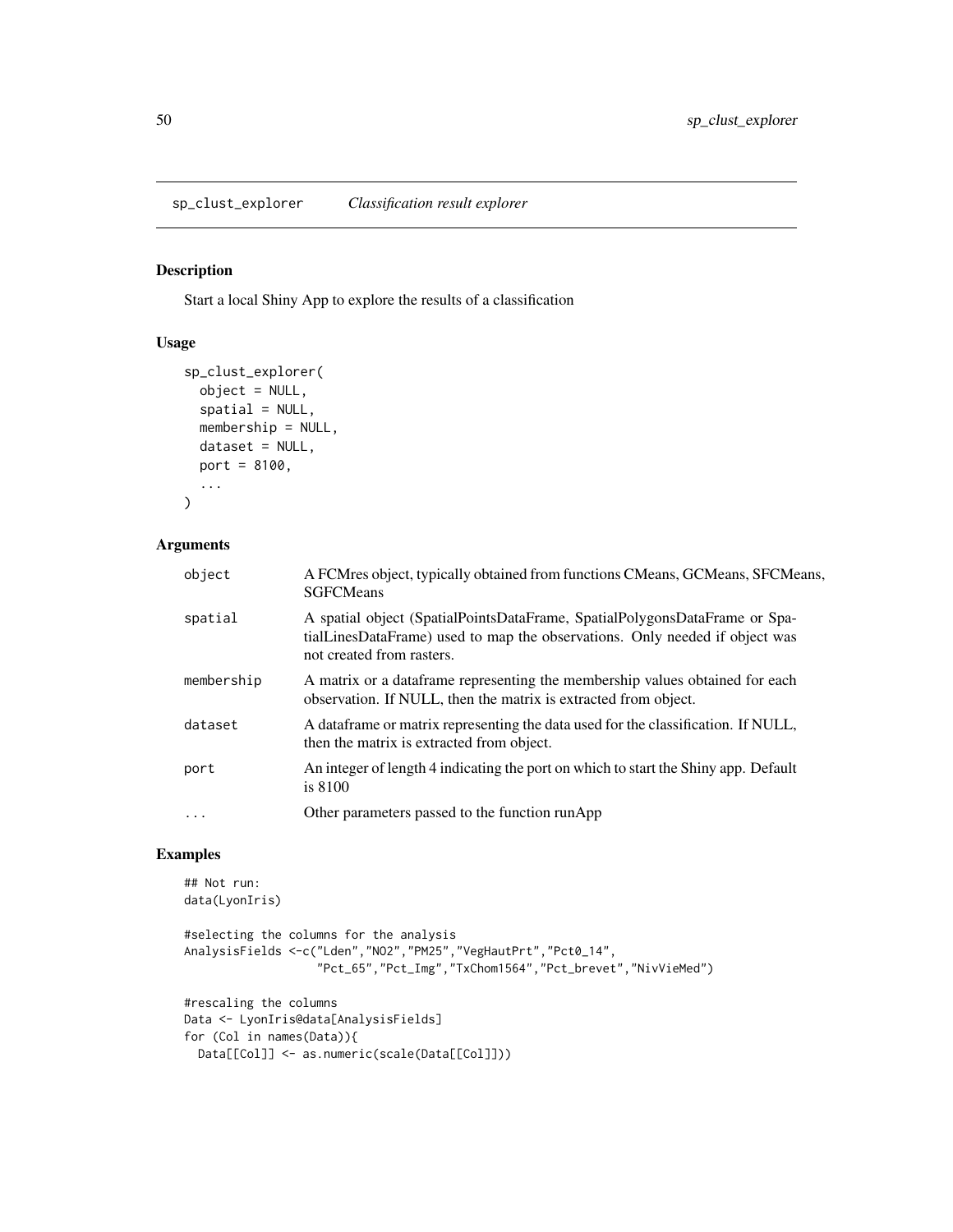### <span id="page-50-0"></span>summarizeClusters 51

```
}
Cmean <- CMeans(Data, 4, 1.5,500, standardize = FALSE, seed = 456, tol = 0.00001, verbose = FALSE)
sp_clust_explorer(Cmean, LyonIris)
## End(Not run)
```
summarizeClusters *Descriptive statistics by group*

#### Description

Calculate some descriptive statistics of each group

#### Usage

```
summarizeClusters(data, belongmatrix, weighted = TRUE, dec = 3, silent = TRUE)
```
#### Arguments

| data         | The original data frame used for the classification                                                                                                                                                                          |
|--------------|------------------------------------------------------------------------------------------------------------------------------------------------------------------------------------------------------------------------------|
| belongmatrix | A membership matrix                                                                                                                                                                                                          |
| weighted     | A boolean indicating if the summary statistics must use the membership matrix<br>columns as weights (TRUE) or simply assign each observation to its most likely<br>cluster and compute the statistics on each subset (FALSE) |
| dec.         | An integer indicating the number of digits to keep when rounding (default is 3)                                                                                                                                              |
| silent       | A boolean indicating if the results must be printed or silently returned                                                                                                                                                     |

### Value

A list of length k (the number of group). Each element of the list is a dataframe with summary statistics for the variables of data for each group

```
data(LyonIris)
AnalysisFields <-c("Lden","NO2","PM25","VegHautPrt","Pct0_14","Pct_65","Pct_Img",
"TxChom1564","Pct_brevet","NivVieMed")
dataset <- LyonIris@data[AnalysisFields]
queen <- spdep::poly2nb(LyonIris,queen=TRUE)
Wqueen <- spdep::nb2listw(queen,style="W")
result \le SFCMeans(dataset, Wqueen, k = 5, m = 1.5, alpha = 1.5, standardize = TRUE)
summarizeClusters(dataset, result$Belongings)
```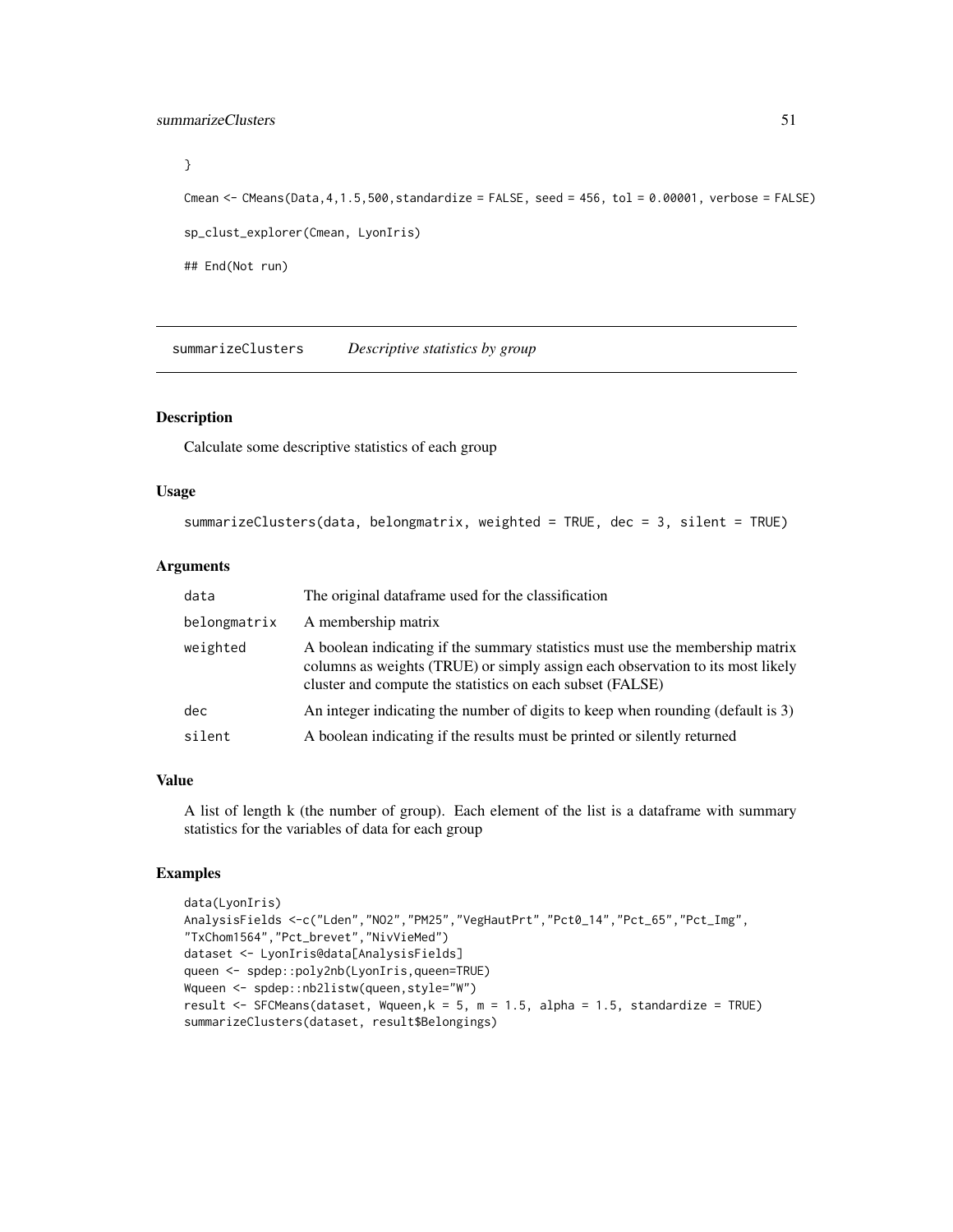<span id="page-51-0"></span>

Calculate some descriptive statistics of each group of a FCMres object

### Usage

```
## S3 method for class 'FCMres'
summary(object, data = NULL, weighted = TRUE, dec = 3, silent = TRUE, ...)
```
### Arguments

| object   | A FCMres object, typically obtained from functions CMeans, GCMeans, SFCMeans,<br><b>SGFCMeans</b>                                                                                                                            |
|----------|------------------------------------------------------------------------------------------------------------------------------------------------------------------------------------------------------------------------------|
| data     | A data frame to use for the summary statistics instead of obj\$data                                                                                                                                                          |
| weighted | A boolean indicating if the summary statistics must use the membership matrix<br>columns as weights (TRUE) or simply assign each observation to its most likely<br>cluster and compute the statistics on each subset (FALSE) |
| dec      | An integer indicating the number of digits to keep when rounding (default is 3)                                                                                                                                              |
| silent   | A boolean indicating if the results must be printed or silently returned                                                                                                                                                     |
| .        | Not used                                                                                                                                                                                                                     |

### Value

A list of length k (the number of group). Each element of the list is a dataframe with summary statistics for the variables of data for each group

```
data(LyonIris)
AnalysisFields <-c("Lden","NO2","PM25","VegHautPrt","Pct0_14","Pct_65","Pct_Img",
"TxChom1564","Pct_brevet","NivVieMed")
dataset <- LyonIris@data[AnalysisFields]
queen <- spdep::poly2nb(LyonIris,queen=TRUE)
Wqueen <- spdep::nb2listw(queen,style="W")
result <- SFCMeans(dataset, Wqueen,k = 5, m = 1.5, alpha = 1.5, standardize = TRUE)
summary(result)
```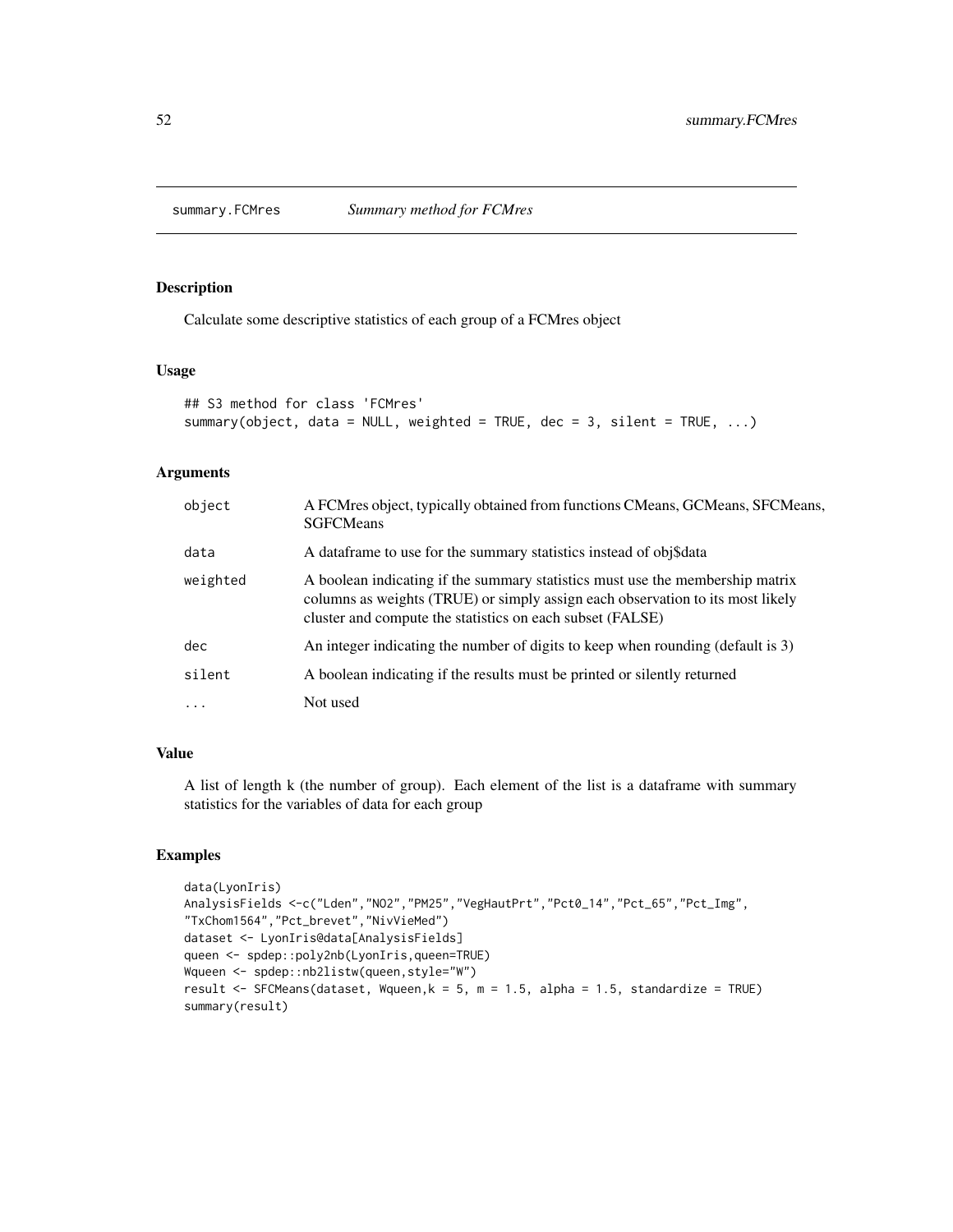<span id="page-52-0"></span>uncertaintyMap *Uncertainty map*

#### Description

Return a map to visualize membership matrix

#### Usage

```
uncertaintyMap(
  geodata,
  belongmatrix,
  njit = 150,
  radius = NULL,
  colors = NULL,
  pt\_size = 0.05\mathcal{E}
```
### Arguments

| geodata      | An object of class spatial polygones data frame / spatial lines data frame or spatial-<br>pointsdataframe ordered like the original data used for the clustering. |
|--------------|-------------------------------------------------------------------------------------------------------------------------------------------------------------------|
| belongmatrix | A membership matrix                                                                                                                                               |
| njit         | The number of points to map on each feature.                                                                                                                      |
| radius       | When mapping points, the radius indicates how far random points will be plotted<br>around the original features.                                                  |
| colors       | A vector of colors to use for the groups.                                                                                                                         |
| pt_size      | A float giving the size of the random points on the final map (default is 0.05)                                                                                   |

### Details

This function maps the membership matrix by plotting random points in polygons, along lines or around points representing the original observations. Each cluster is associated with a color and each random point has a probability to be of that color equal to the membership value of the feature it belongs itself. Thus, it is possible to visualize regions with uncertainty and to identify the strongest clusters.

### Value

a map created with ggplot2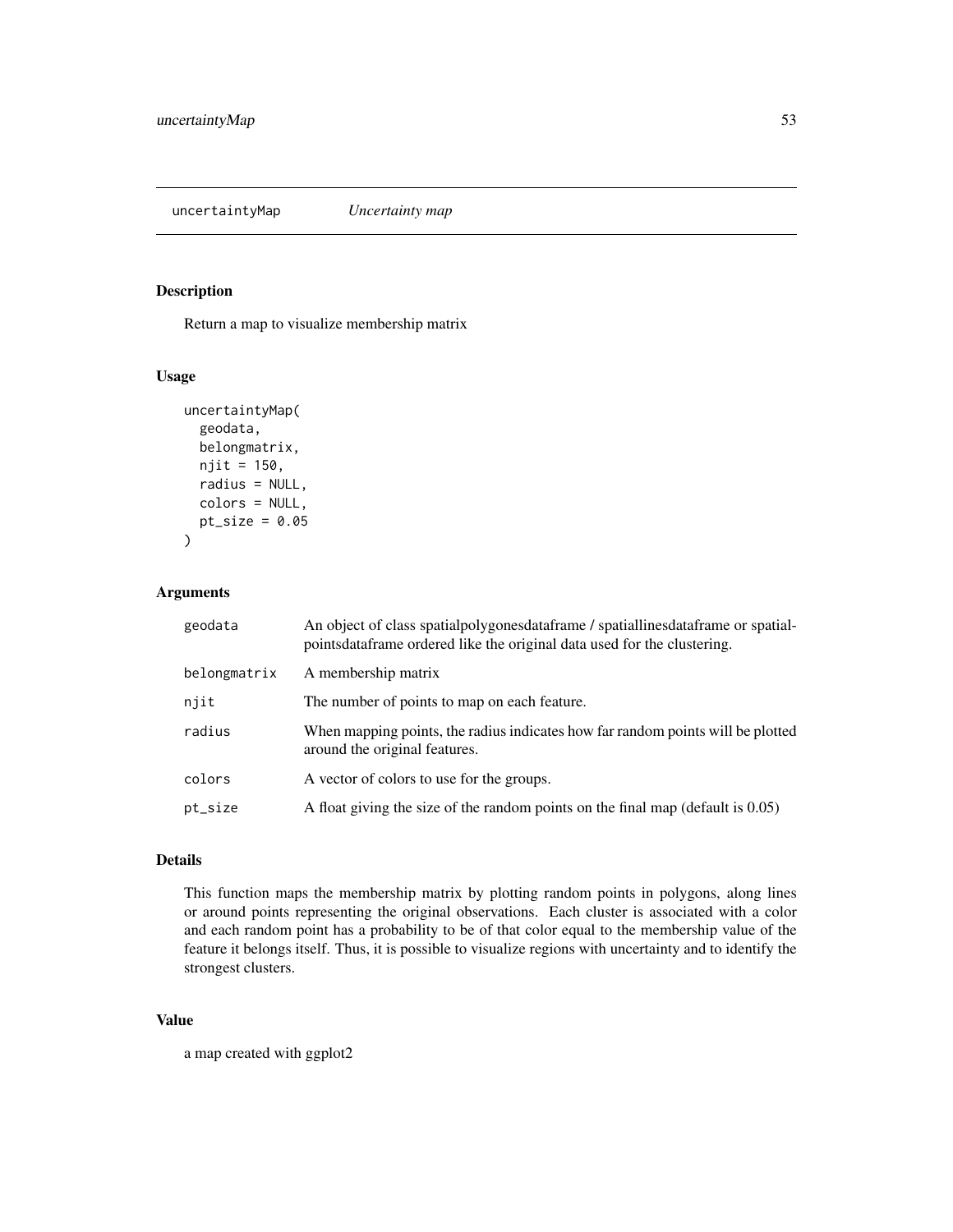#### Examples

```
## Not run:
data(LyonIris)
AnalysisFields <-c("Lden","NO2","PM25","VegHautPrt","Pct0_14","Pct_65","Pct_Img",
  "TxChom1564","Pct_brevet","NivVieMed")
dataset <- LyonIris@data[AnalysisFields]
queen <- spdep::poly2nb(LyonIris,queen=TRUE)
Wqueen <- spdep::nb2listw(queen,style="W")
result <- SFCMeans(dataset, Wqueen,k = 5, m = 1.5, alpha = 1.5, standardize = TRUE)
uncertaintyMap(LyonIris, result$Belongings)
```
## End(Not run)

undecidedUnits *Undecided observations*

### Description

Identify the observation for which the classification is uncertain

#### Usage

```
undecidedUnits(belongmatrix, tol = 0.1, out = "character")
```
#### Arguments

| belongmatrix | The membership matrix obtained at the end of the algorithm                                                        |
|--------------|-------------------------------------------------------------------------------------------------------------------|
| tol          | A float indicating the minimum required level of membership to be not consider-<br>ered as undecided              |
| out          | The format of the output vector. Default is "character". If "numeric", then the<br>undecided units are set to -1. |

### Value

A vector indicating the most likely group for each observation or "Undecided" if the maximum probability for the observation does not reach the value of the tol parameter

```
data(LyonIris)
AnalysisFields <-c("Lden","NO2","PM25","VegHautPrt","Pct0_14","Pct_65","Pct_Img",
"TxChom1564","Pct_brevet","NivVieMed")
dataset <- LyonIris@data[AnalysisFields]
queen <- spdep::poly2nb(LyonIris,queen=TRUE)
Wqueen <- spdep::nb2listw(queen,style="W")
result \le SFCMeans(dataset, Wqueen, k = 5, m = 1.5, alpha = 1.5, standardize = TRUE)
undecidedUnits(result$Belongings, tol = 0.45)
```
<span id="page-53-0"></span>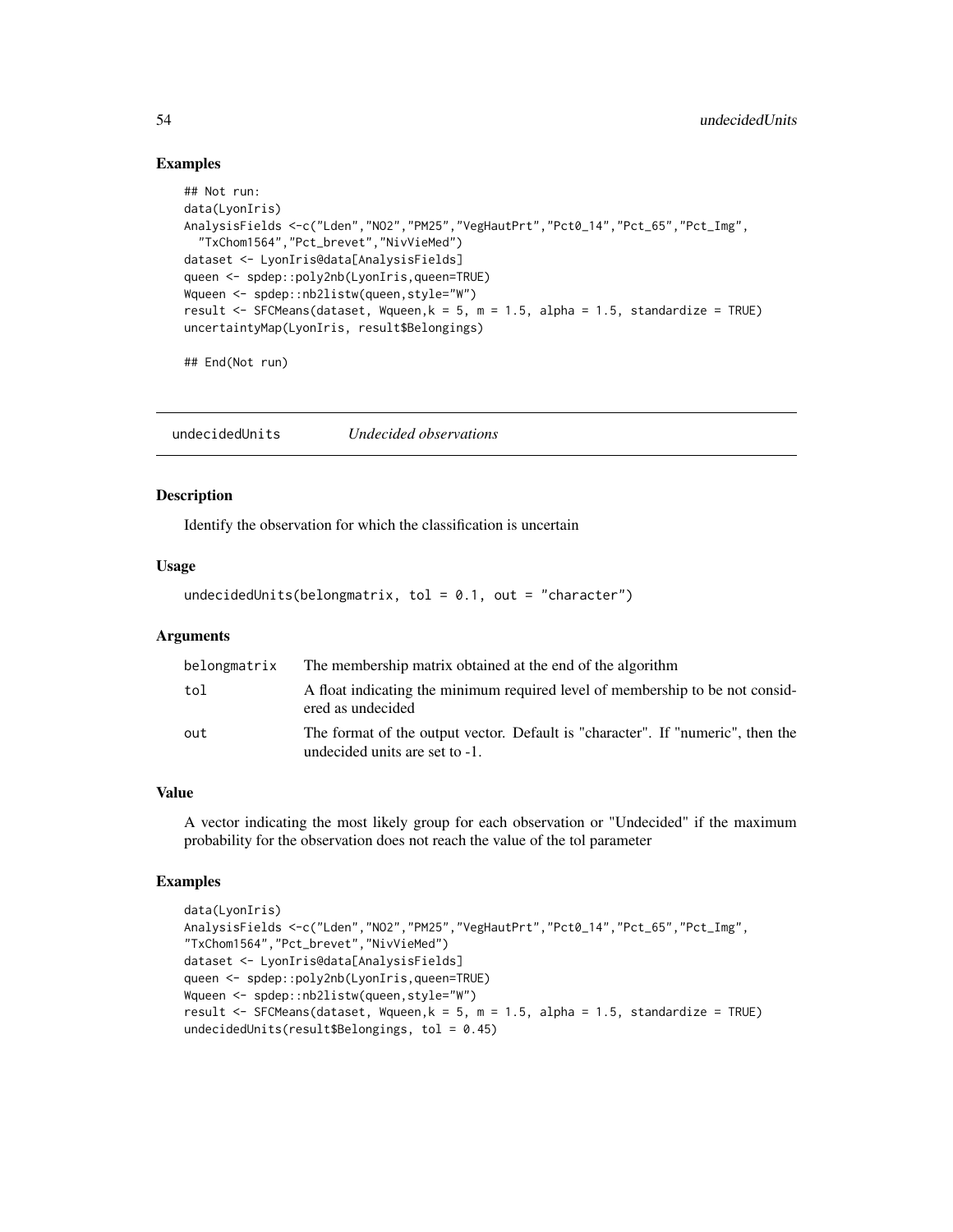<span id="page-54-0"></span>violinPlots *Violin plots*

### Description

Return violin plots to compare the distribution of each variable for each group.

#### Usage

```
violinPlots(data, groups)
```
### Arguments

| data   | A dataframe with numeric columns                  |
|--------|---------------------------------------------------|
| groups | A vector indicating the group of each observation |

#### Value

A list of plots created with ggplot2

### Examples

```
## Not run:
data(LyonIris)
AnalysisFields <-c("Lden","NO2","PM25","VegHautPrt","Pct0_14","Pct_65","Pct_Img",
"TxChom1564","Pct_brevet","NivVieMed")
dataset <- LyonIris@data[AnalysisFields]
queen <- spdep::poly2nb(LyonIris,queen=TRUE)
Wqueen <- spdep::nb2listw(queen,style="W")
result <- SFCMeans(dataset, Wqueen, k = 5, m = 1.5, alpha = 1.5, standardize = TRUE)
violinPlots(dataset, result$Groups)
```
## End(Not run)